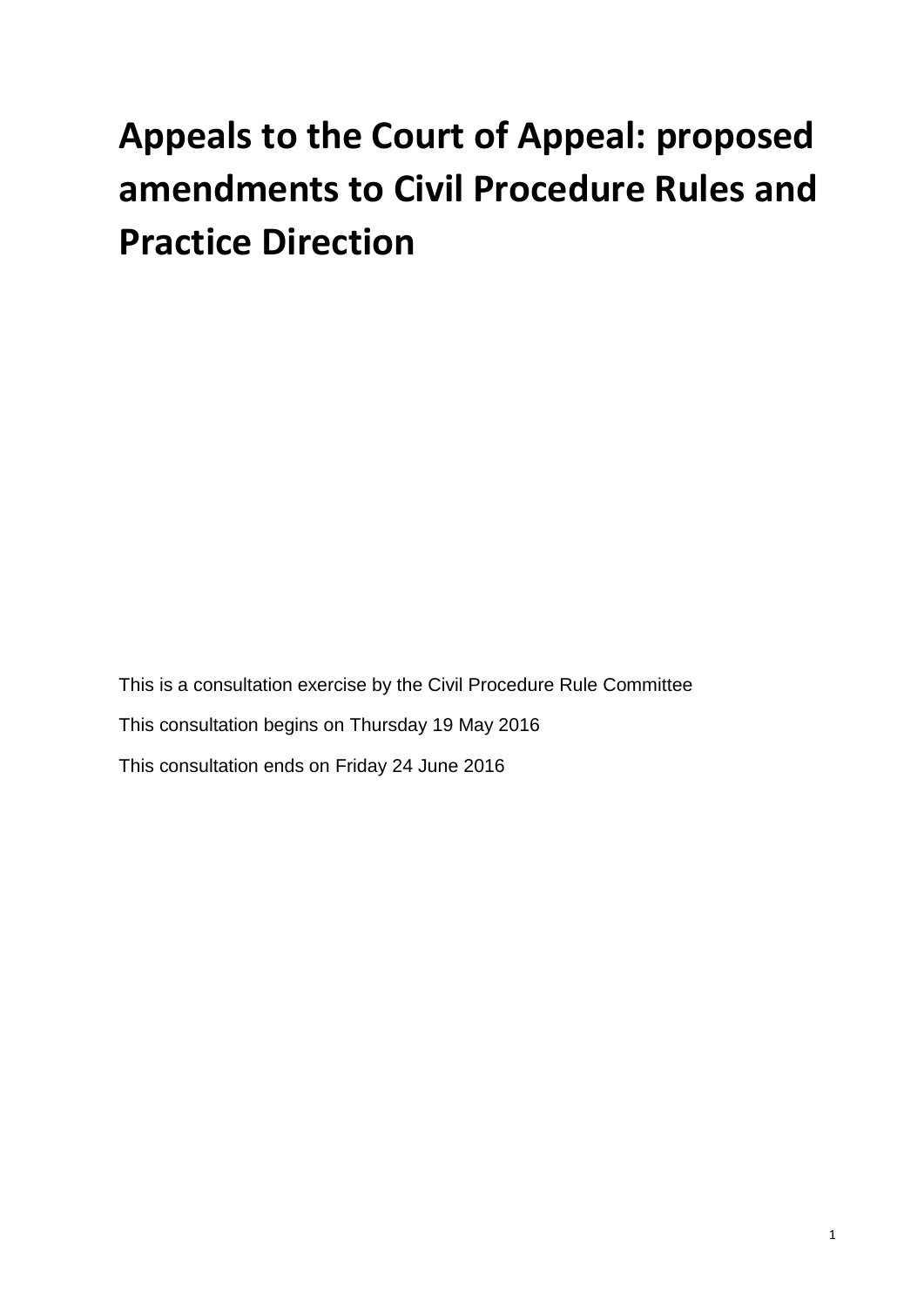# Contact details/How to respond

The Civil Procedure Rule Committee (CPRC) invites written responses on the detail of the proposed amendments to the Civil Procedure Rules, in respect of appeals to the Court of Appeal, from users and potential users of the civil justice system in England and Wales. In particular responses from legal professionals, businesses, individuals and advice agencies in England and Wales are welcome.

The Civil Procedure Rule Committee would welcome responses to the questions set out in this consultation paper. Responses must be received no later than 5pm on 24 June 2016. Responses can be made online, by email or by post. The details are as follows:

Online at: [https://consult.justice.gov.uk/digital-communications/appeals-to-the-court-of-appeal;](https://consult.justice.gov.uk/digital-communications/appeals-to-the-court-of-appeal)

Email to: [CPRCconsultation@justice.gsi.gov.uk](mailto:CPRCconsultation@justice.gsi.gov.uk) (please see separate response questionnaire);

Post to: Jane Wright, Secretary to the Civil Procedure Rule Committee, Post Point 3.32, Ministry of Justice, 102 Petty France, London SW1H 9AJ (please see separate response questionnaire).

## **Please note:**

**Complaints or comments**: If you have any complaints or comments about the consultation process you should contact the secretary to the CPRC at the Ministry of Justice, Post Point 3.32, 102 Petty France, London SW1H 9AJ.

**Extra copies:** Further copies of this consultation document can be obtained from this address and it is also available at:<https://www.gov.uk/government/organisations/civil-procedure-rules-committee/>

**Consultation:** Copies of the consultation document are being sent to various stakeholders and a list of the broad categories of stakeholder invited to respond is included at the end of this document. Responses are welcome from anyone with an interest in or views on the subject.

**Representative groups:** Representative groups are asked to give a summary of the people and organisations they represent when they respond.

**Confidentiality:** Information provided in response to this consultation, including personal information, may be published or disclosed in accordance with the access to information regimes (these are primarily the Freedom of Information Act 2000 (FOIA), the Data Protection Act 1998 (DPA) and the Environmental Information Regulations 2004).

If you want the information that you provide to be treated as confidential, please be aware that, under the FOIA, there is a statutory Code of Practice with which public authorities must comply and which deals, amongst other things, with obligations of confidence. In view of this it would be helpful if you could explain to us why you regard the information you have provided as confidential. If we receive a request for disclosure of the information we will take full account of your explanation, but we cannot give an assurance that confidentiality can be maintained in all circumstances. An automatic confidentiality disclaimer generated by your IT system will not, of itself, be regarded as binding on the CPRC. The CPRC will process your personal data in accordance with the DPA and in the majority of circumstances this will mean that your personal data will not be disclosed to third parties.

The principles that public bodies should adopt for engaging stakeholders when developing policy and legislation are set out in the consultation principles:

**[https://www.gov.uk/government/uploads/system/uploads/attachment\\_data/file/492132/20160111](https://www.gov.uk/government/uploads/system/uploads/attachment_data/file/492132/20160111_Consultation_principles_final.pdf) [\\_Consultation\\_principles\\_final.pdf](https://www.gov.uk/government/uploads/system/uploads/attachment_data/file/492132/20160111_Consultation_principles_final.pdf)**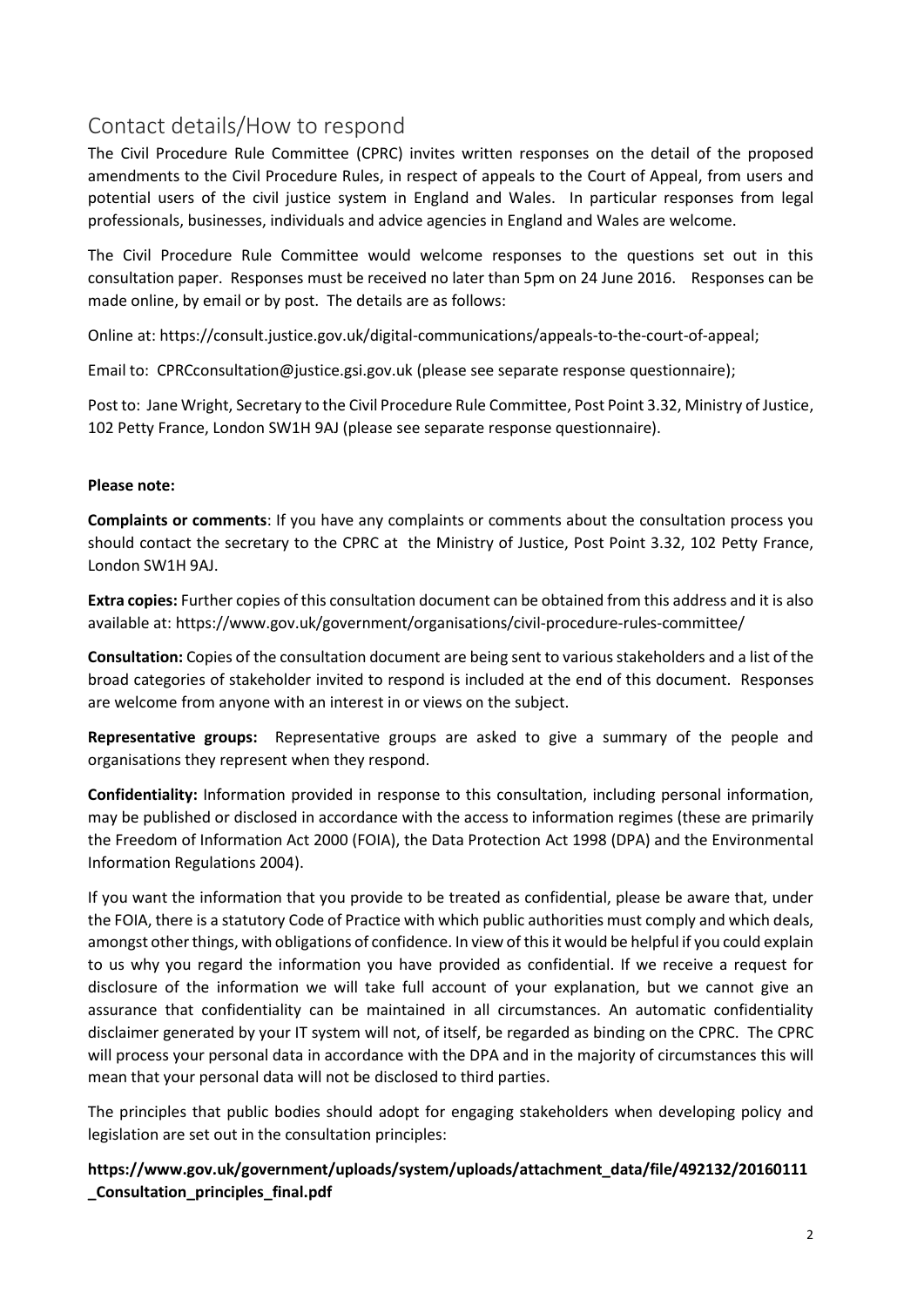| Contents                                                                   |    |  |
|----------------------------------------------------------------------------|----|--|
| Contact details/How to respond                                             | 2  |  |
| Foreword                                                                   | 4  |  |
| Introduction                                                               | 6  |  |
| The proposals                                                              | 6  |  |
| Draft amendments to CPR 52 Appeal and PD52C Appeals to the Court of Appeal | 12 |  |
| <b>Summary of Questions</b>                                                | 32 |  |
| Annex: Background Information                                              | 35 |  |
| Consultees                                                                 | 49 |  |
|                                                                            |    |  |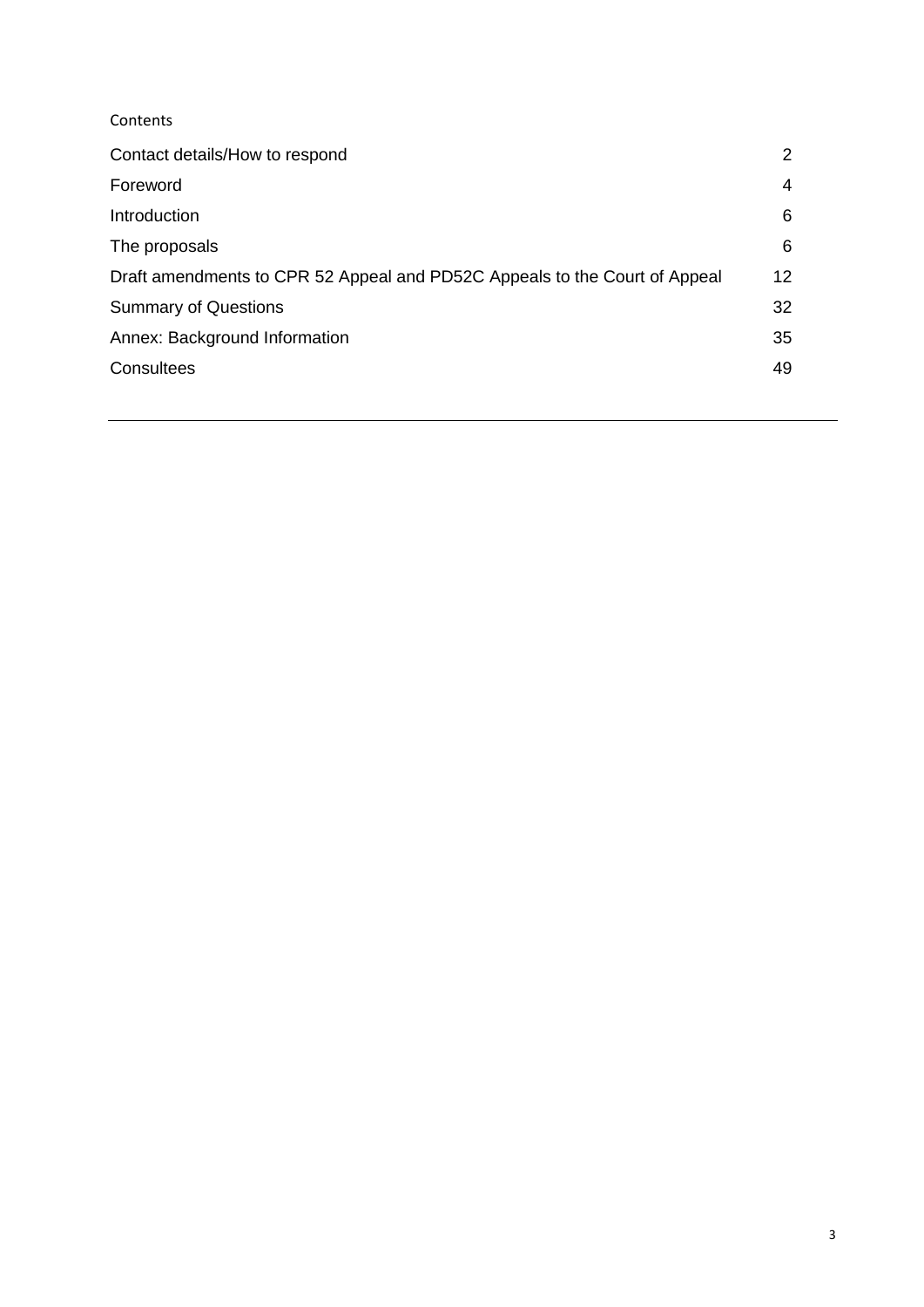# Foreword



The proposals in this consultation paper have been drawn up in response to the major pressures facing the Court of Appeal's Civil Division. The pressures are such that last year I took the reluctant decision to increase significantly the hear-by dates for the court, to reflect the realities of longer waiting times for hearings and for appeals to be determined.

The problems are getting worse. The volume of appeals is continuing to rise. The court's workload has increased by 59% in the past five years. There has been no increase in judicial resources. There is already a serious backlog of cases waiting to be heard and in addition there is a significant shortfall in the amount of judicial time required to deal with the amount of work coming into the Court of Appeal each year and the amount of judicial time in fact available to deal with it. This means that the backlog is growing year by year and delays in the Court of Appeal are becoming longer and longer.

This is a matter of serious concern within the Court. Justice delayed can be justice denied. Parties to litigation seek prompt resolution of their disputes.

The judges of the Court do not regard the present position as acceptable or sustainable. We have been giving active and detailed consideration to a package of proposals to address the problems we face. This included an exercise from May to July 2015 to gather full information for the first time about how judges' time is divided up and how long different items of work take. This research was independently reviewed and is being made available to support this consultation exercise. Using this data a working party prepared a package of reforms designed to bring the annual shortfall in disposing of cases under control and then to begin to reduce the backlog and the delays associated with it.

The package of reforms was presented to all the judges of the Court and debated extensively at a judges' conference in March. The principles agreed by the judges, the evidence base for the proposals and an explanation of the relevant part of the working party's recommendations as endorsed by the judges of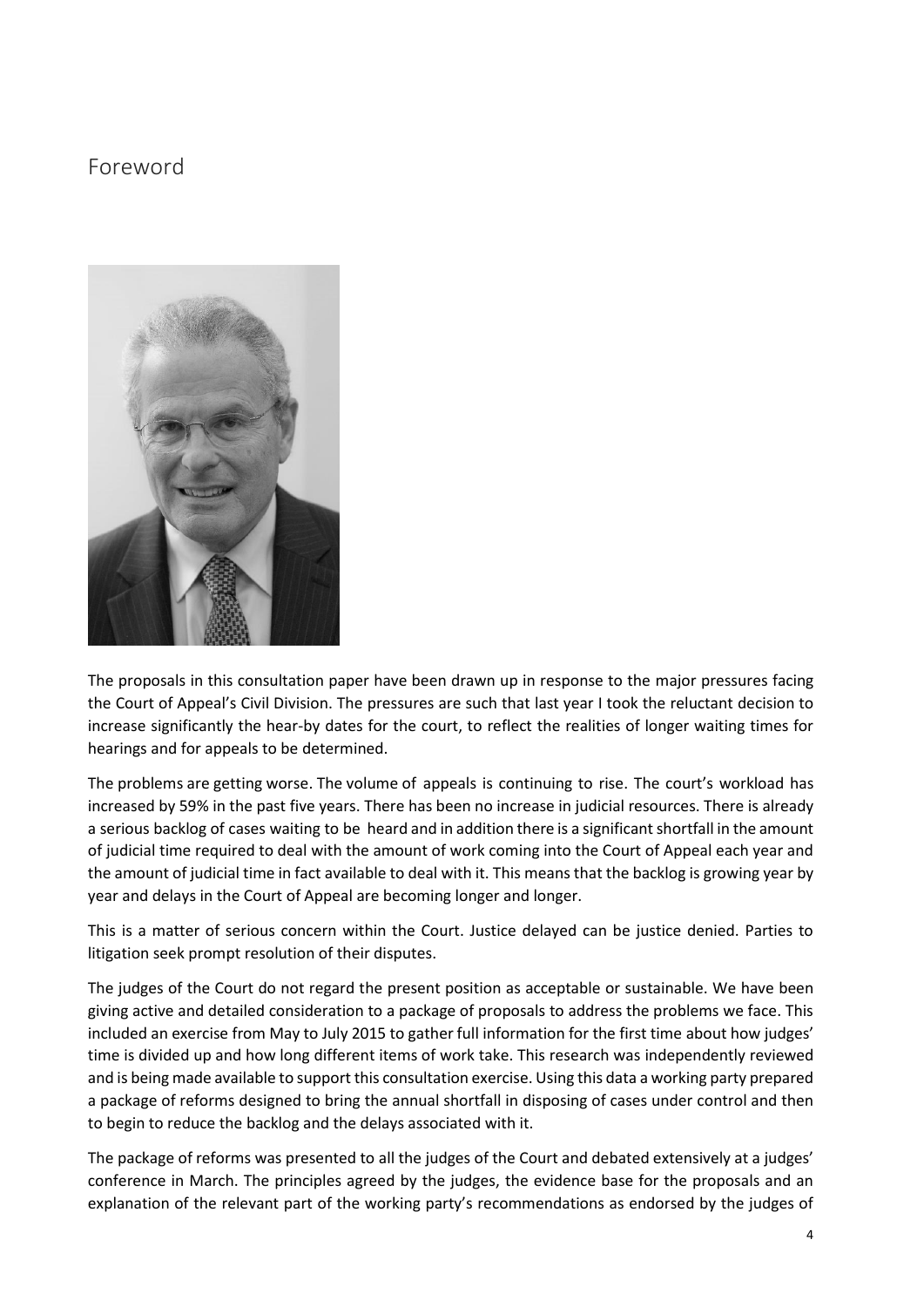the Court are set out in the Annex to this consultation paper and its appendices. Some minor adjustments were made to the original proposals and the present set of reform proposals has secured the unanimous support of the Court. The judges of the Court consider that adoption of the package of reforms is critical in order to tackle the problems of overload of cases and increasing delays.

The package of reforms has a number of elements. Legislative measures to re-route certain appeals from lower courts to the High Court are already in hand. We will also be looking to the Ministry of Justice to promote some further minor changes to primary legislation which are necessary to allow the Court to function as a true second appeals court wherever that is appropriate. We will be looking to the Ministry of Justice to promote certain modest changes to relevant Tribunal rules. In addition, there are some measures the Court has been able to implement for itself by internal administrative means, to promote more extensive use of two-judge courts and improved listing arrangements.

However, central to the package of reforms are proposals to change the Civil Procedure Rules in limited but significant ways. It is these proposals with which this consultation by the Civil Procedure Rule Committee is concerned. The proposals are directed to amending the Civil Procedure Rules so as (i) to increase the threshold for grant of permission to appeal to the Court of Appeal from "a real prospect of success" to "a substantial prospect of success" on appeal; and (ii) to remove the right for a litigant to require a refusal of permission to appeal (or other application to the court) based on consideration of the documents to be re-considered at a court hearing, and replace this with a discretion for the judge who considers whether permission to appeal (or other application) should be granted to decide to call the case in for an oral hearing if they think it appropriate to do so as a matter of case management.

In addition, there is a proposal to re-cast the principal Practice Direction governing the conduct of civil appeals in the Court of Appeal to make it more user-friendly and to prevent the Court from "drowning in paper", and the Court of Appeal and the Civil Procedure Rule Committee would welcome any comments about this as well.

In the light of my discussions with the Ministry and in view of the current fiscal constraints, I have no doubt that there is no possibility at the present time of increasing the number of judges in the court.

Unless urgent and concerted action is taken to ease the pressures on the Court of Appeal we risk damaging not just the international reputation of the court, but its integral role in the proper and efficient administration of justice in this country.

**Lord Dyson MR**

**Chair of the Civil Procedure Rule Committee**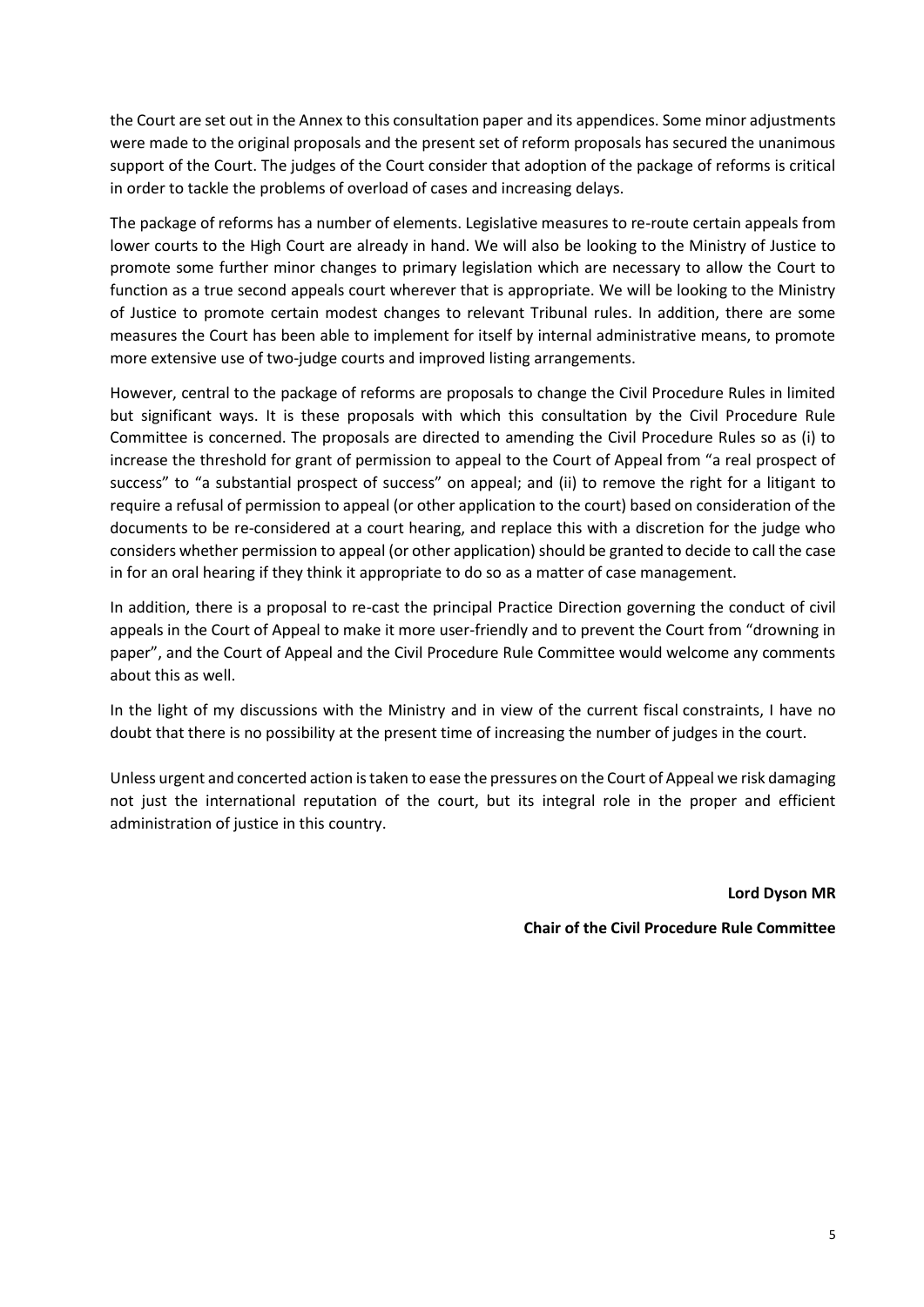# Introduction

This consultation document sets out proposals to raise the threshold for permission to appeal to the Court of Appeal and to remove the automatic right of oral renewal for permission to appeal to the Court of Appeal in civil cases (and for other forms of application) where it has been refused on the basis of the documents in the case. It is important that the appellate work of the Court of Appeal is handled with a minimum of delay to provide prompt guidance for lower courts as well as resolution of cases for the parties. The consultation document also sets out proposals to amend Practice Direction 52C, the principal Practice Direction governing litigation in the Court of Appeal, to make it more user-friendly and to limit the volume of documents which the Court has to grapple with when deciding cases.

This is part of a package of reforms being considered to maximise the effective use of judicial and administrative resources in the Court of Appeal. The consultation is aimed at all users and potential users of the civil justice system in England and Wales, and in particular at legal professionals, businesses, individuals and advice agencies in England and Wales.

A list of the main professional bodies and representative groups that are being consulted is set out at the end of the document.

However, this list is not meant to be exhaustive or exclusive and responses are welcomed from anyone with an interest in or views on the subject covered by this paper.

# The proposals

This consultation seeks views on

- (1) proposals to amend the Civil Procedure Rules (which govern court procedure in [England and](https://en.wikipedia.org/wiki/England_and_Wales)  [Wales\)](https://en.wikipedia.org/wiki/England_and_Wales) as set out below,
- (i) to raise the threshold for permission to appeal to the Court of Appeal;
- (ii) to remove the automatic right of oral renewal for applications for permission to appeal in the Court of Appeal, replacing it with a discretion for the court to decide whether to hold a hearing or to determine an application for permission to appeal on the documents;
- (iii) to remove the automatic right to an oral hearing for reconsideration of decisions on other applications made in the course of proceedings in the Court of Appeal, replacing it with a discretion for the court to decide whether to hold a hearing or to determine an application on the documents.
- (2) proposals to amend Practice Direction 52C to make it more user-friendly and to limit the volume of documentation presented to the Court of Appeal in connection with cases it has to decide: see the proposed text set out below.

The proposed text of the rules and Practice Direction 52C is set out on pages 12-32.

Supplementary information on the background to the proposals is provided in the Annex (page 35).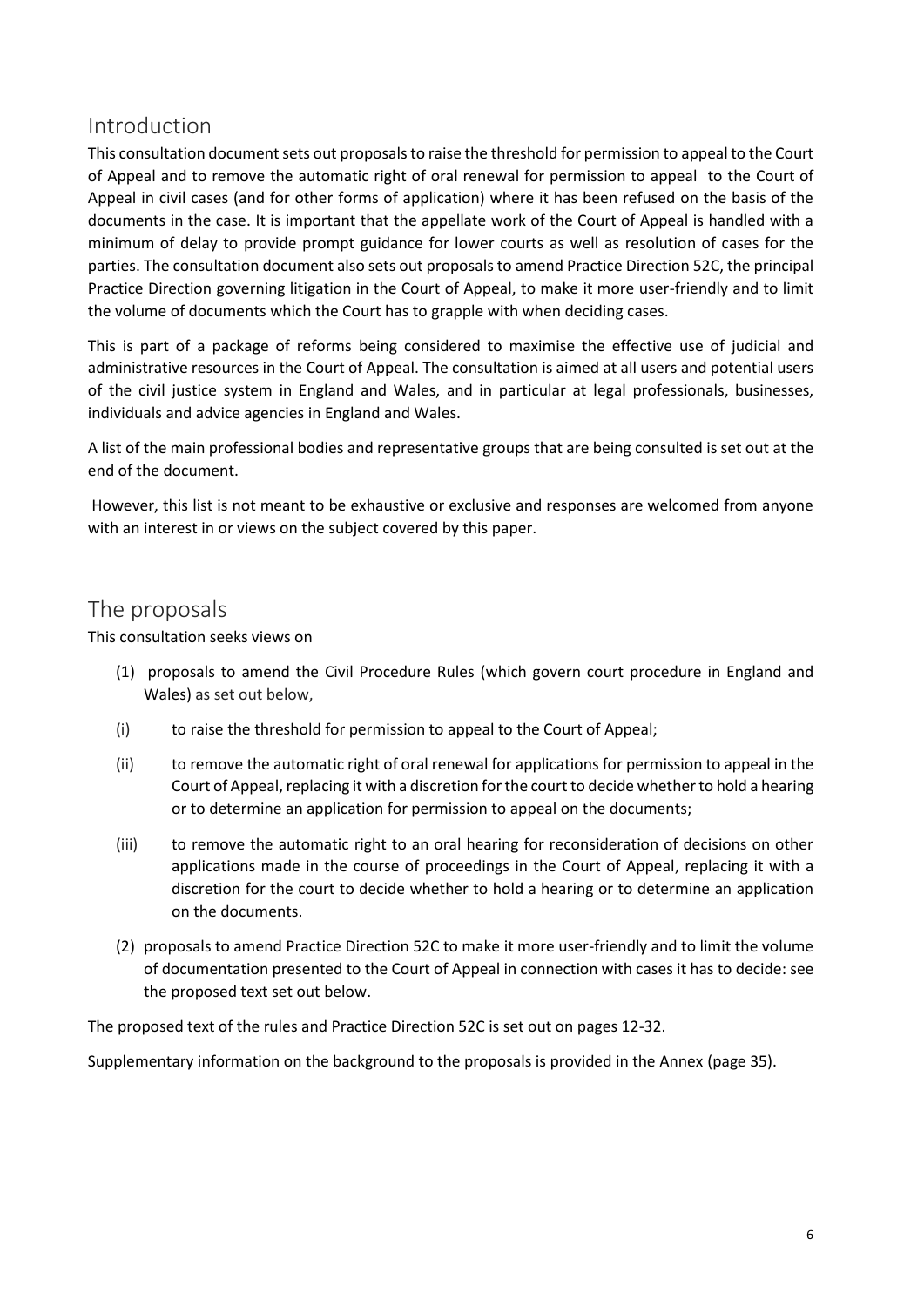## **(1)(i) Amendment of CPR Part 52.3(6)(a) to create a test of "a substantial prospect of success" for permission to appeal to the Court of Appeal in a first appeal, in place of the current test of "a real prospect of success"**

- 1. This proposal is made so as to reduce the number of full appeals accepted for hearing in the Court of Appeal (CA), thus assisting the CA to reduce the annual shortfall between work coming into the court and the number of cases the court is able to deal with and the existing substantial backlog of cases waiting to be heard (which continues to grow each year by the amount of the annual shortfall). Reducing the backlog will reduce delaysin the CA overall. It isthe hearing of full appeals which takes up, by far, the main amount of Lord Justice and Lady Justice (LJ) time spent on judicial work in the court. The proposed test is designed to focus the limited judicial resources of the CA on the cases which most merit review at an appellate level.
- 2. The proposal is that this somewhat more stringent test should be applicable in relation to first appeals to the Court of Appeal only (as distinct from in relation to first appeals heard by courts and tribunals lower down in the civil justice system), as these will mainly take place from senior courts of the status of the High Court and the Upper Tribunal (when the Upper Tribunal functions as a superior first instance tribunal, in relation to judicial review business which has been transferred to it). It is not proposed that the "real prospect of success" test for first appeals be replaced more generally. Since other amendments to CPR Part 52.3 are proposed to make it clear that the right of oral renewal for permission to appeal (PTA) applications is being removed, it is proposed that CPR Part 52.3 should be recast as a whole to make its structure clear and to make it easier to read and understand.
- 3. After the reforms of appeal routes already in the pipeline (to divert first appeals to the High Court in County Court and certain family appeals) and certain other changes proposed by the CA's working party take effect, first appeals will lie to the CA mainly in cases heard by senior courts in the legal system: the High Court and the Upper Tribunal. (In addition there will continue to be appeals from the County Court in family public law cases, but this is simply because there are not the judicial resources in the High Court to be able to cope with the diversion of this work to the High Court as well.) The draft Destination of Appeals Order in respect of civil and family appeals can be seen at: <http://www.legislation.gov.uk/ukdsi/2016/9780111146286/contents> [http://www.legislation.gov.uk/ukdsi/2016/9780111146620/contents.](http://www.legislation.gov.uk/ukdsi/2016/9780111146620/contents)
- 4. In case law and the leading commentary, "a real prospect of success" has been said to cover any appeal where the prospects of success are not merely fanciful. However, in circumstances where there has been a fully considered and reasoned decision by the court below, it is proposed that the gateway into the CA should involve a threshold for PTA of "a substantial prospect of success" on appeal, such that it is seriously arguable that an error has been made (and not merely arguable so that it cannot be said to be fanciful). Given the constraints on LJ-time in the CA, the CA believes that this change will better ensure that an appropriate share of the court's resources is allocated to hearing full appeals in the cases where it really matters, while taking into account the need to allot resources to other cases. In line with this proposal, in cases where permission to appeal is sought for a second appeal to the CA the appellant would have to show that there was both a substantial prospect of success on appeal and that, under the test for a second appeal as currently set out in the CPR 52.13, the appeal would give rise to an important point of principle or practice or there is some other compelling reason for the CA to hear it.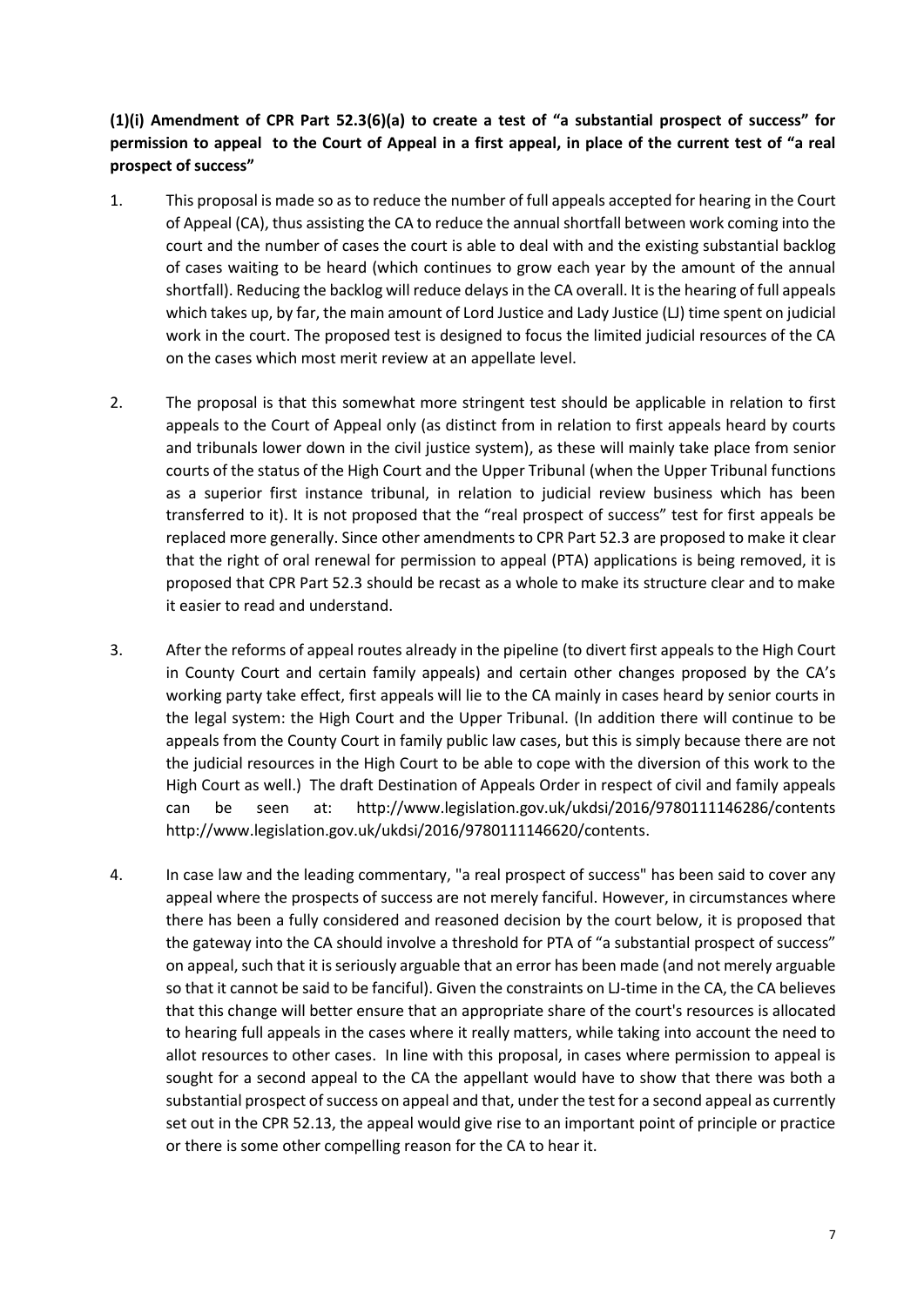## **Questions:**

- A. Do you agree that the threshold for permission to appeal to the Court of Appeal should be raised to "a substantial prospect of success"? If not, why not?
- B. Do you think that amendment of CPR Part 52.3(6)(a) will assist in reducing delays in determination of appeals in the Court of Appeal?
- C. Do you think that these changes will adversely or positively affect any appellants or respondents more than others and if so, why?
- D. Do you have any other suggestions for assisting the Court of Appeal to reduce delays in the hearing of appeals?

## **(1)(ii) Amendment of CPR Part 52.3 to remove a right of oral renewal for an application for permission to appeal to the Court of Appeal, but with a power in the single LJ reviewing the application on the documents to call the application in for an oral hearing**

- 5. It is proposed that the process of consideration of applications for PTA should be reformed so as to remove an automatic right to an oral hearing of such an application. Instead:
	- there should be consideration of each application by one LJ on the documents;
	- that LJ may decide the application on the documents alone if it is appropriate and fair to do so, and this would be the normal course in most cases;
	- however, the LJ would have a discretion to call the application in for oral hearing before him or her (or, in exceptional cases, before him/her and another LJ). This would allow the LJ to ensure they fully understood the application, if they were not confident they did so from the documents alone, and would accommodate cases where special circumstances meant this was necessary to ensure fair consideration of the application. If the LJ thought it appropriate, in advance of such an oral hearing an indication could be given to the appellant of areas of difficulty he might face in pursuing an appeal, so as to provide a focus for argument at the oral PTA hearing and save time.
	- PTAs called in for oral hearing should be listed within days of the decision to call in, so that the LJ does not have to re-read the case again.
- 6. Thus, as in the Supreme Court, there would be no right to an oral hearing of an application for PTA.
- 7. This change would save a substantial amount of judicial time which could be deployed in hearing full appeals, so as to reduce the current backlog of cases and improve waiting times in the Court of Appeal for hearings and judgments.
- 8. It has emerged that there is a glitch in the CPR in relation to the CA's ability to control its own procedure in relation to determining PTAs, where a case has been certified as Totally Without Merit ("TWM") by the court below. The general position is that the applicant for permission may not request an oral hearing in the CA, but the single LJ could direct that there be one: see CPR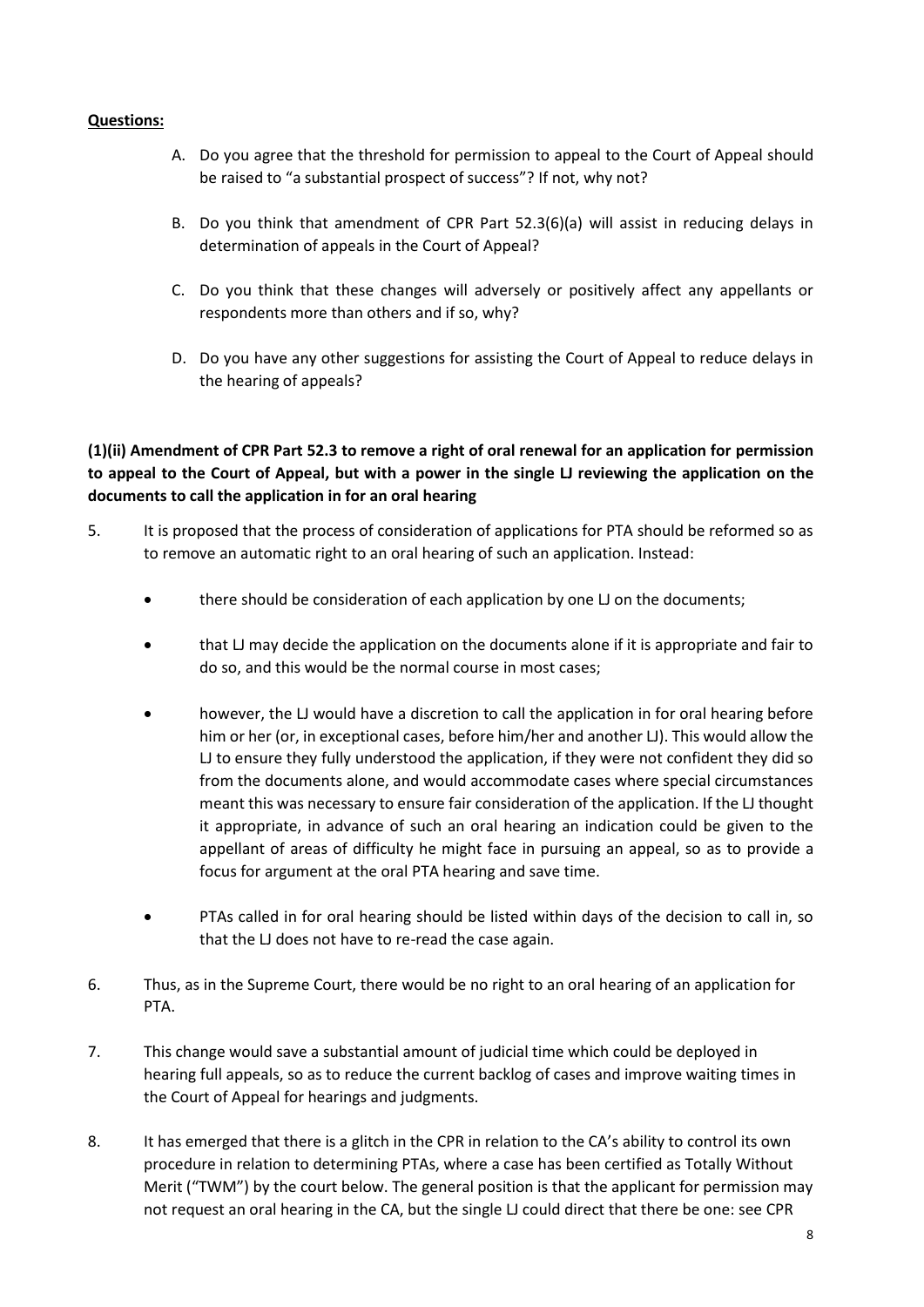Part 52.3(4A) and Part 3.1(2). However, in a case where permission to apply for judicial review of a decision of the Upper Tribunal has been refused by the High Court or where permission to apply for judicial review has been refused and recorded as TWM, the CPR are mandatory that there cannot be an oral hearing: CPR Part 52.15(1A); and see RG (Albania) v Secretary of State for the Home Department [2013] EWCA Civ 1286. This is also the position where the Upper Tribunal has refused permission to apply for judicial review as being TWM: CPR Part 52.15A(2). In conjunction with the proposed amendment of the CPR in relation to the procedure governing an application for PTA it is desirable that the single LJ should have the power to call in these cases for an oral PTA hearing, as they can other cases, if they consider this would assist the court. Therefore it is proposed that Part 52.15(1A) and Part 52.15A(2) should be amended to bring them into line with the proposed new rule governing oral hearings on PTA applications.

## **Questions:**

- E. Do you agree that the right of oral renewal for an application for permission to appeal should be removed and replaced by a system allowing for determination of such an application by a single LJ on the documents coupled with a case-management power to call the application in for an oral hearing if it assessed to be appropriate to do so? If not, why not?
- F. Do you think that amendment of CPR Part 52.3(4) and (4A) will assist in reducing delays in determination of appeals in the Court of Appeal?
- G. Do you agree that CPR Part 52.15(1A) and Part 52.15A(2) should be amended as proposed? If not, why not?
- H. Do you think that these changes will adversely or positively affect any appellants or respondents more than others and if so, why?
- I. Do you have any other proposals as to how the procedure for considering applications for permission to appeal could be made more efficient or effective?
- J. Do you have any other proposals as to how the procedure for considering applications for permission to appeal could be changed so as to help reduce delays in the Court of Appeal?

**(1)(iii) Proposal to amend CPR Part 52 rule 15.16 to remove the automatic right to an oral hearing for reconsideration of decisions on other applications made in the course of proceedings in the Court of Appeal, replacing it with a discretion for the court to decide whether to hold a hearing or to determine an application on the documents**

9. A similar issue regarding a right to an oral hearing for reconsideration of a decision taken by a single LJ on the documents arises in relation to decisions taken pursuant to CPR Part 52.16 on other forms of application made to the CA (for example, for a stay of enforcement, for permission to file documents late and for other matters ancillary to an appeal such as seeking a protective costs order). Again, in the Supreme Court such applications would ordinarily be dealt with on the documents without an oral hearing. As currently drafted, CPR Part 52.16 allows for decisions to be made by a court officer or a single LJ on the documents, but Part 52.16(6) provides that at the request of a party a hearing will be held to reconsider a decision of a court officer or a single LJ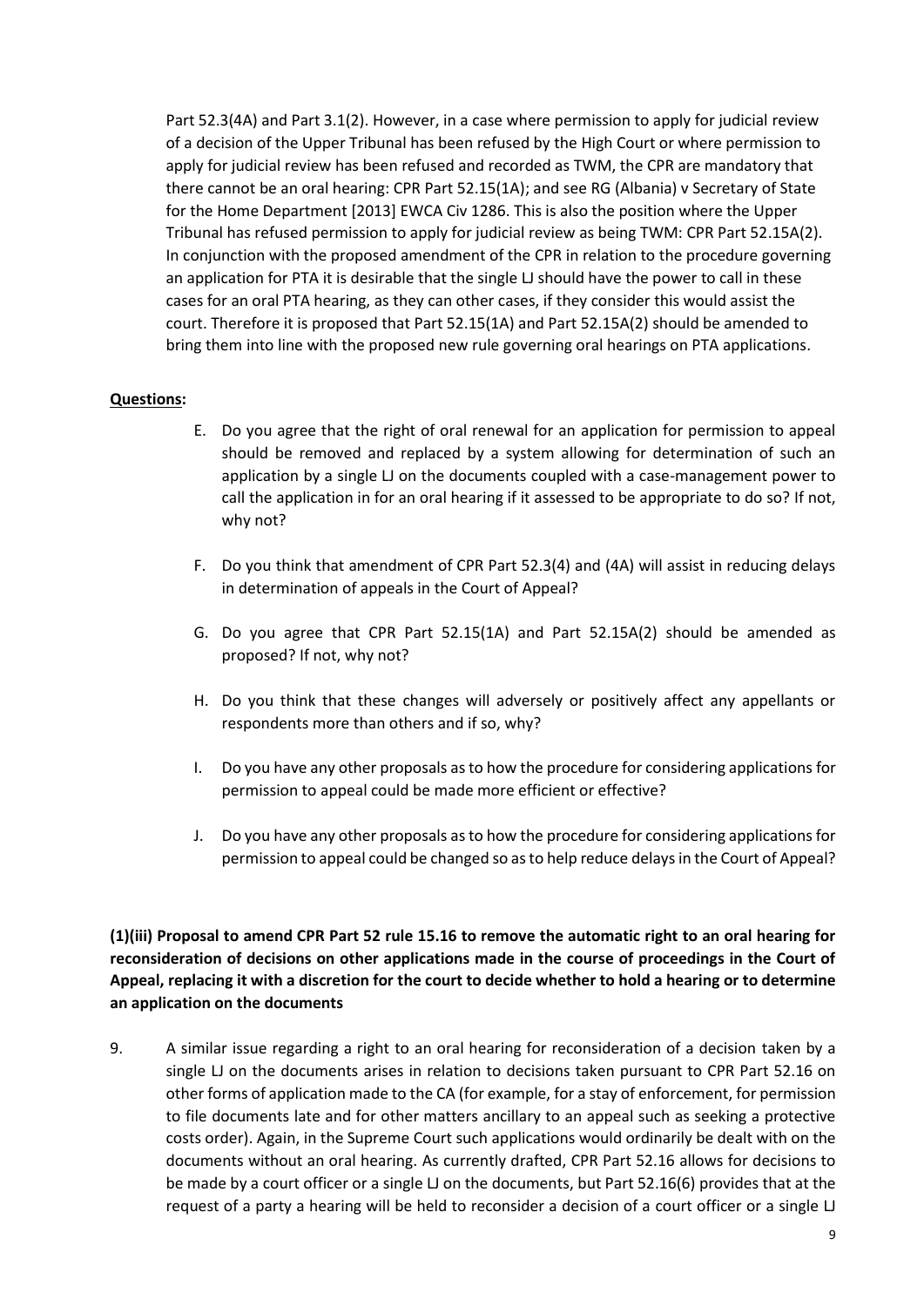made without a hearing. In order to exclude the possibility of an appeal to the Supreme Court in relation to such ancillary matters it is necessary that there be some form of reconsideration (by which a decision is "called into question"), by reason of the terms of section 58 of the Senior Courts Act 1981; however, the form of such reconsideration is to be prescribed by the Civil Procedure Rules, and it is not required to be by way of a right of oral reconsideration. In line with the proposal at (1)(ii) above, it is proposed that CPR Part 52.16 be amended as set out below to allow for reconsideration to be by the same court officer or LJ on the documents, but with a casemanagement power for the court officer or LJ to call the reconsideration in for an oral hearing if fairness so requires.

## **Questions:**

- K. Do you agree that CPR Part 52.16 should be amended as proposed? If not, why not?
- L. Do you think that amendment of CPR Part 52.16 will assist in reducing delays in determination of appeals in the Court of Appeal?
- M. Do you think that these changes will adversely or positively affect any appellants or respondents more than others and if so, why?
- N. Do you have any other proposals for amending CPR Part 52.16 to make the procedure for consideration of ancillary applications more efficient and effective?
- O. Do you have any other proposals how the procedure for considering ancillary applications in the Court of Appeal could be changed so as to help reduce delays in the Court of Appeal?

#### **(2) Amendment of Practice Direction 52C**

10. Practice Direction 52C is the main Practice Direction which governs procedure for appeals to the Civil Division of the Court of Appeal. The proposed amended version of Practice Direction 52C is set out below. The object of the changes is (i) to make the Practice Direction more user friendly by explaining more clearly in the body of the Practice Direction (rather than in table 5, setting out the timetable for serving and filing documents) what is expected of litigants in the Court of Appeal and (ii) to limit the volume of documentation placed before the CA to help the CA to deal with cases more efficiently and speedily.

#### **Questions:**

- P. Do you agree that Practice Direction 52C should be amended as proposed? If not, why not?
- Q. Do you think that amendment of Practice Direction 52C as proposed will make it more user-friendly for litigants and assist in limiting the volume of documentation placed before the Court of Appeal in determining appeals?
- R. Do you think that these changes will adversely or positively affect any appellants or respondents more than others and if so, why?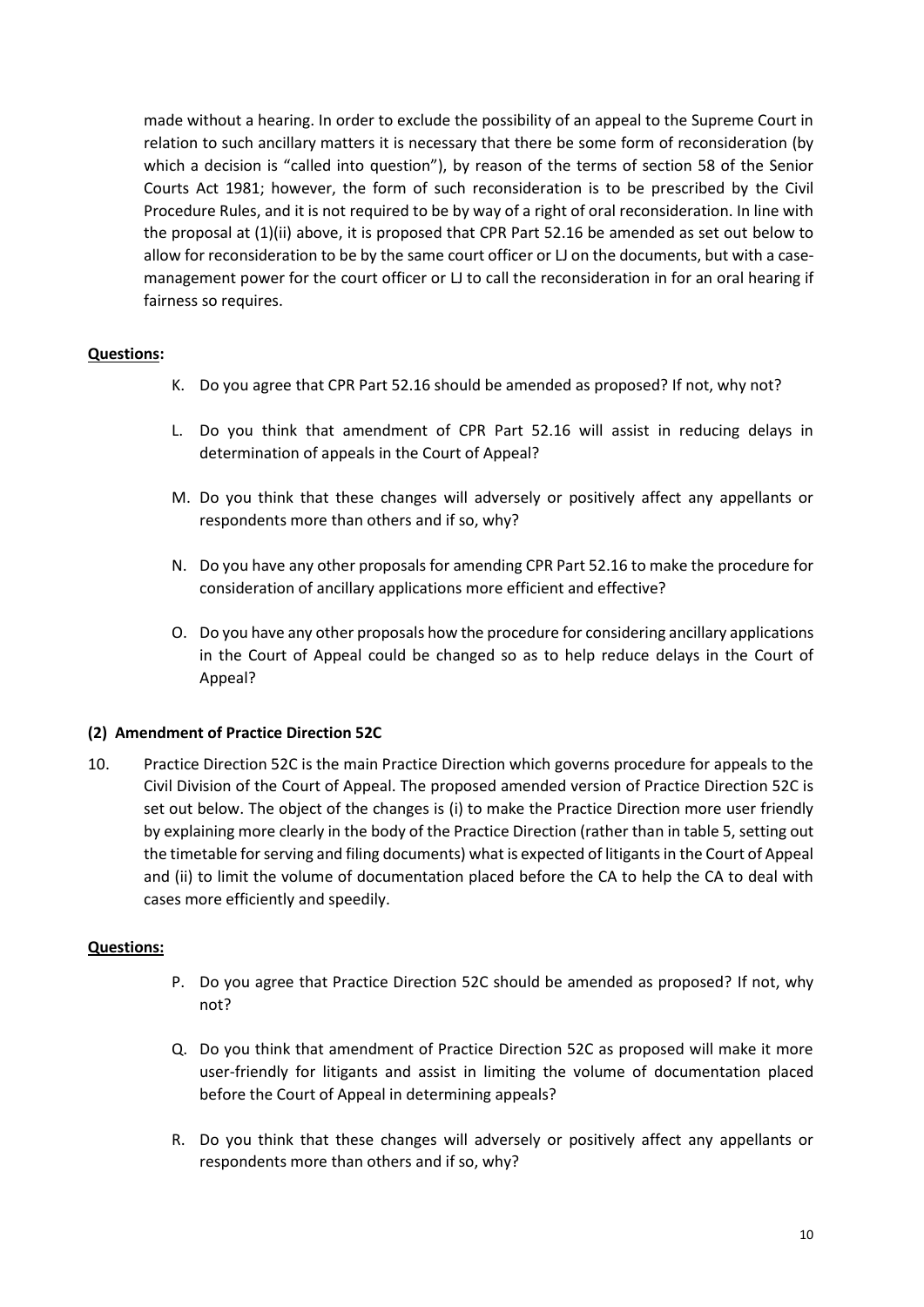- S. Do you have any other proposals for amending Practice Direction 52C to make it more user-friendly for litigants?
- T. Do you have any other proposals for amending Practice Direction 52C to limit the documentation presented to the Court of Appeal for determination of appeals?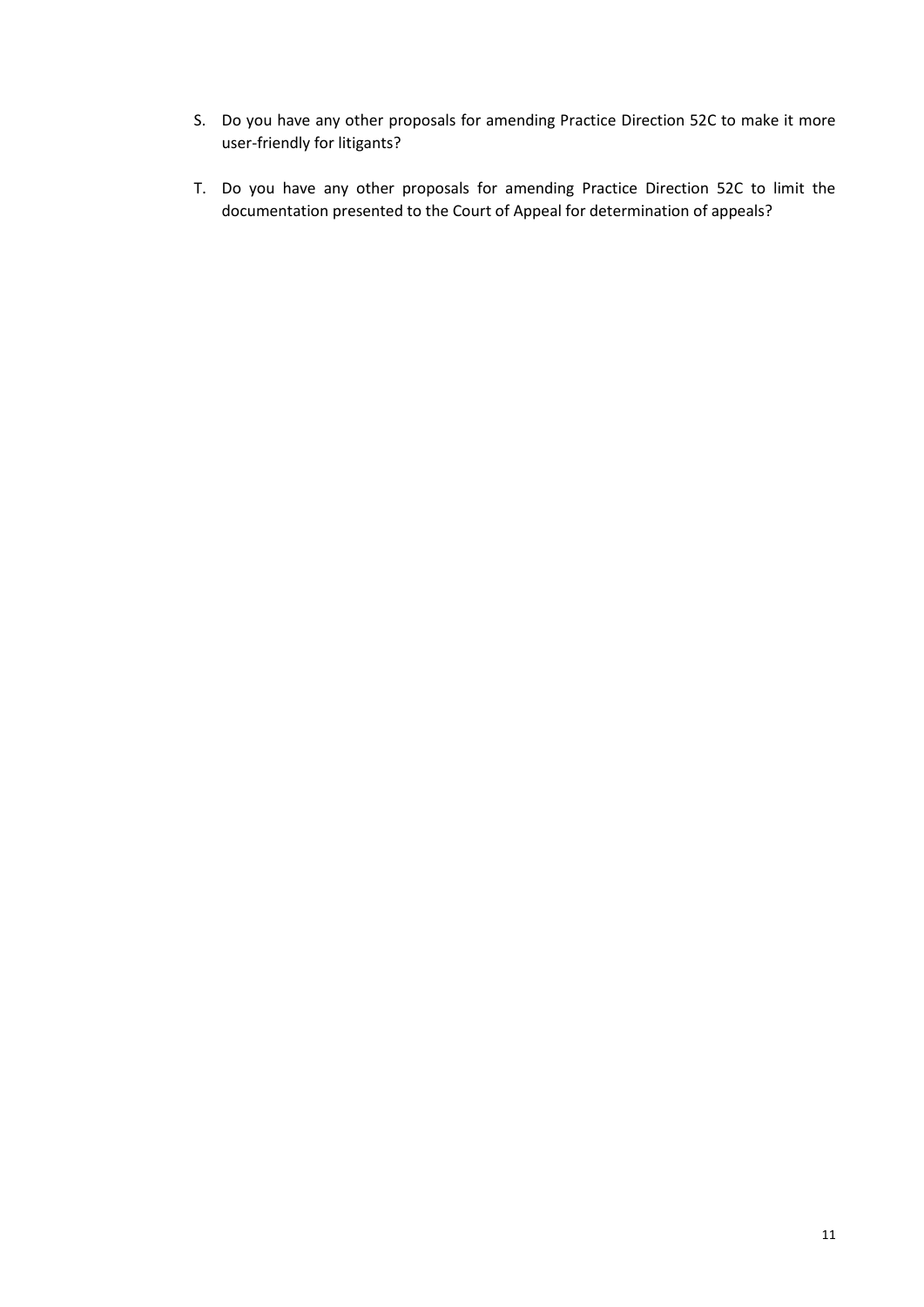# Draft amendments to CPR 52 Appeal and PD52C Appeals to the Court of Appeal

## **Draft showing rule 52.3 and the proposed amendments to it (which separate the rule out into four separate rules):**

## **Permission to appeal**

**52.3** (1) An appellant or respondent requires permission to appeal–

(a) where the appeal is from a decision of a judge in the County Court or the High Court, except where the appeal is against–

(i) a committal order;

(ii) a refusal to grant habeas corpus; or

(iii) a secure accommodation order made under section 25 of the Children Act 1[9](http://www.justice.gov.uk/courts/procedure-rules/civil/rules/part52#fn1)89<sup>1</sup>; or

(b) as provided by Practice Direction 52.

(Other enactments may provide that permission is required for particular appeals)

(2) An application for permission to appeal may be made –

(a) to the lower court at the hearing at which the decision to be appealed was made; or

(b) to the appeal court in an appeal notice.

(Rule 52.4 sets out the time limits for filing an appellant's notice at the appeal court. Rule 52.5 sets out the time limits for filing a respondent's notice at the appeal court. Any application for permission to appeal to the appeal court must be made in the appeal notice (see rules 52.4(1) and 52.5(3).)

(Rule 52.13(1) provides that permission is required from the Court of Appeal for all appeals to that court from a decision of the County Court or the High Court which was itself made on appeal)

(3) Where the lower court refuses an application for permission to appeal—

(a) a further application for permission may be made to the appeal court; and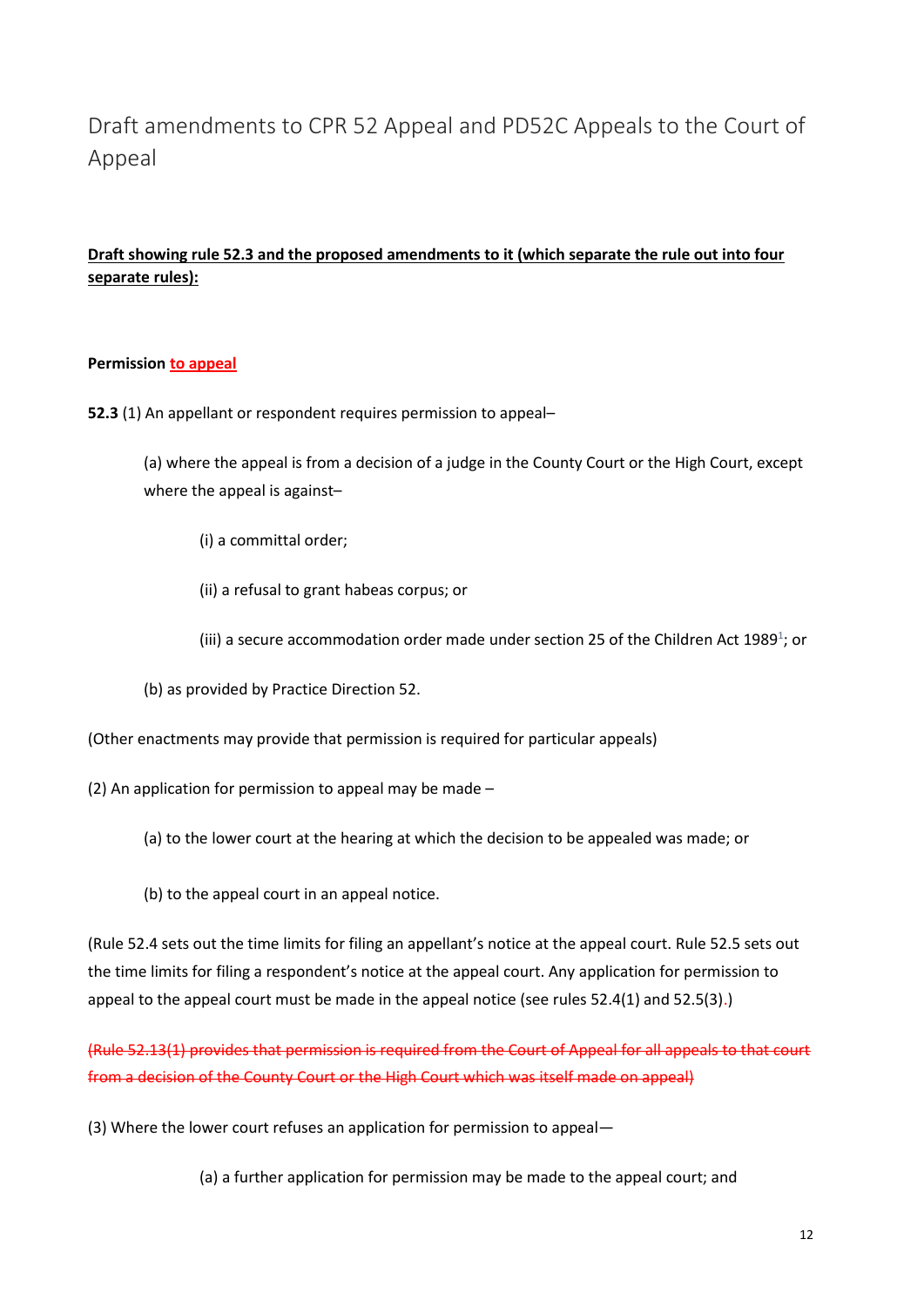(b) the order refusing permission will specify—

(i) the court to which any further application for permission should be made; and

(ii) the level of the judge who should hear the application.

(4) Subject to paragraph (4A) and except where a rule or practice direction provides otherwise, where the appeal court, without a hearing, refuses permission to appeal, the person seeking permission may request the decision to be reconsidered at a hearing.

 $(4A)$ 

(a) Where a judge of the Court of Appeal or of the High Court, a Designated Civil Judge or a Specialist Circuit Judge refuses permission to appeal without a hearing and considers that the application is totally without merit, the judge may make an order that the person seeking permission may not request the decision to be reconsidered at a hearing.

(b) For the purposes of subparagraph (a) "Specialist Circuit Judge" means any Circuit Judge in the County Court nominated to hear cases in the Mercantile, Chancery or Technology and Construction Court lists.

(4B) Rule 3.3(5) will not apply to an order that the person seeking permission may not request the decision to be reconsidered at a hearing made under paragraph (4A).

(5) A request under paragraph (4) must be filed within 7 days after service of the notice that permission has been refused.

(6) Permission to appeal may be given only where –

(a) the court considers that the appeal would have a real prospect of success; or

(b) there is some other compelling reason why the appeal should be heard.

(7) An order giving permission may –

(a) limit the issues to be heard; and

(b) be made subject to conditions.

(Rule 3.1(3) also provides that the court may make an order subject to conditions)

(Rule 25.15 provides for the court to order security for costs of an appeal)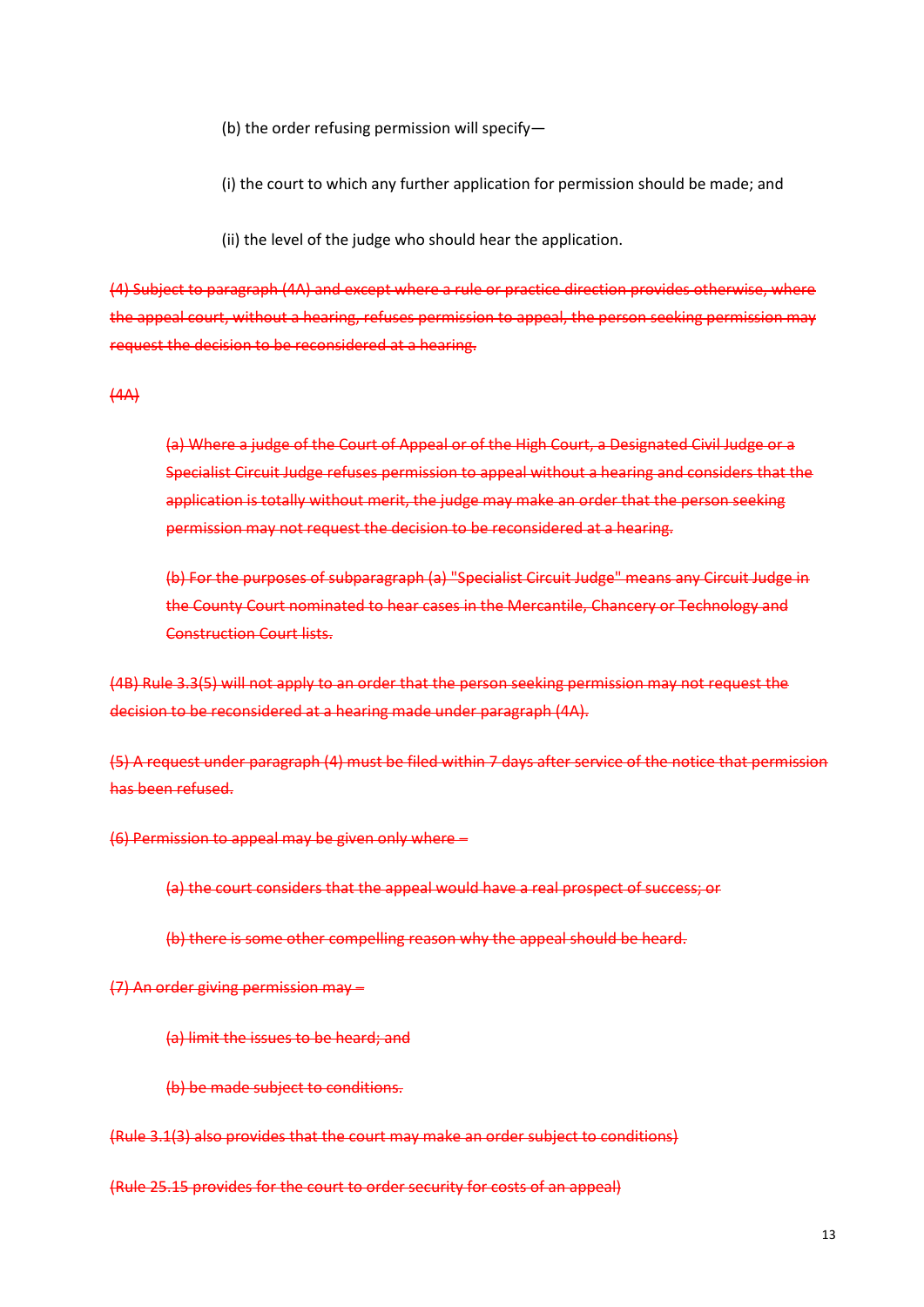## **Determination of application for permission to appeal to the County Court and High Court**

**52.3A** (1) Where an application for permission to appeal is made to an appeal court other than the Court of Appeal, the appeal court will determine the application on paper without an oral hearing, except as provided for under paragraph (2).

(2) Subject to paragraph (3) and except where a rule or practice direction provides otherwise, where the appeal court, without a hearing, refuses permission to appeal, the person seeking permission may request the decision to be reconsidered at a hearing.

## (3)

(a) Where a judge of the High Court, a Designated Civil Judge or a Specialist Circuit Judge refuses permission to appeal without an oral hearing and considers that the application is totally without merit, the judge may make an order that the person seeking permission may not request the decision to be reconsidered at an oral hearing.

(b) For the purposes of subparagraph (a) "Specialist Circuit Judge" means any Circuit Judge in the County Court nominated to hear cases in the Mercantile, Chancery or Technology and Construction Court lists.

(4) Rule 3.3(5) (party able to apply to set aside, etc., a decision made of court's own initiative) does not apply to an order made under paragraph (3) that the person seeking permission may not request the decision to be reconsidered at an oral hearing.

(5) A request under paragraph (2) must be filed within 7 days after service of the notice that permission has been refused.

## **Determination of application for permission to appeal to the Court of Appeal**

**52.3B** (1) Where an application for permission to appeal is made to the Court of Appeal, the Court of Appeal will determine the application on paper without an oral hearing, except as provided for under paragraph (2).

(2) Where the judge considering the application on paper is of the opinion that the application cannot be fairly determined on paper without an oral hearing, the Court of Appeal must direct that the application be determined at an oral hearing.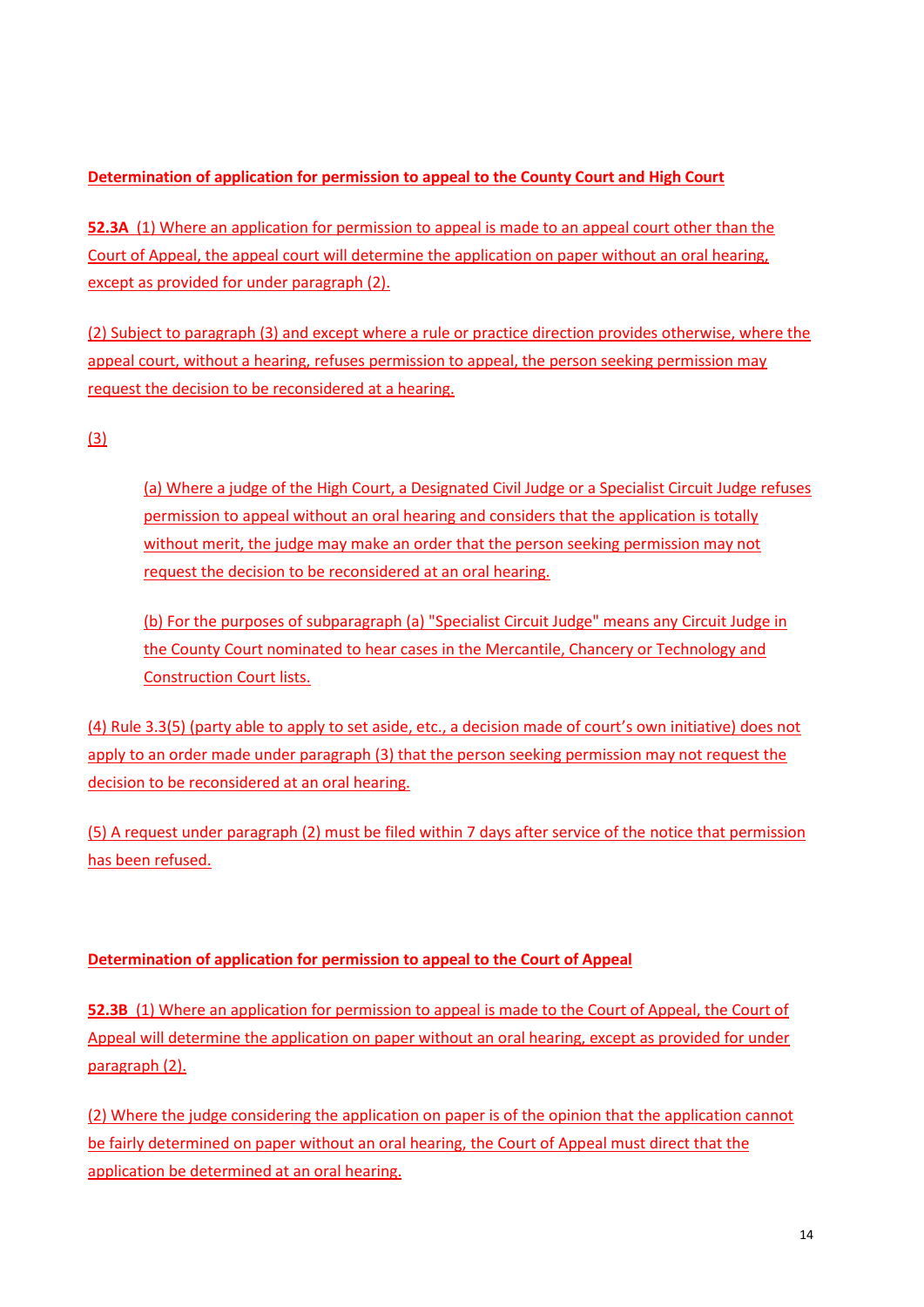(3) An oral hearing directed under paragraph (2) must be listed—

(a) no later than 14 days from the date of the direction under that paragraph; and

(b) before the judge who made that direction,

unless in an exceptional case the direction provides otherwise.

(4) The Court of Appeal may, in any direction under paragraph  $(2)$  -

(a) identify any issue or issues on which the party seeking permission should specifically focus its submissions at the oral hearing in order to assist the court to determine the application; and

(b) direct the respondent to serve and file written submissions and to attend the oral hearing.

## **Permission to appeal test – first appeals**

**52.3C** (1) Subject to paragraph (2), permission to appeal may be given only where –

(a) the court considers that the appeal would have a real prospect of success; or

(b) there is some other compelling reason why the appeal should be heard.

(2) Except where rule 52.13 applies, permission to appeal from a decision to the Court of Appeal may be given only where—

(a) the court considers that the appeal would have a substantial prospect of success; or

(b) there is some other compelling reason why the appeal should be heard.

(3) An order giving permission may—

(a) limit the issues to be heard; and

(b) be made subject to conditions.

(Rule 3.1(3) also provides that the court may make an order subject to conditions)

(Rule 25.15 provides for the court to order security for costs of an appeal)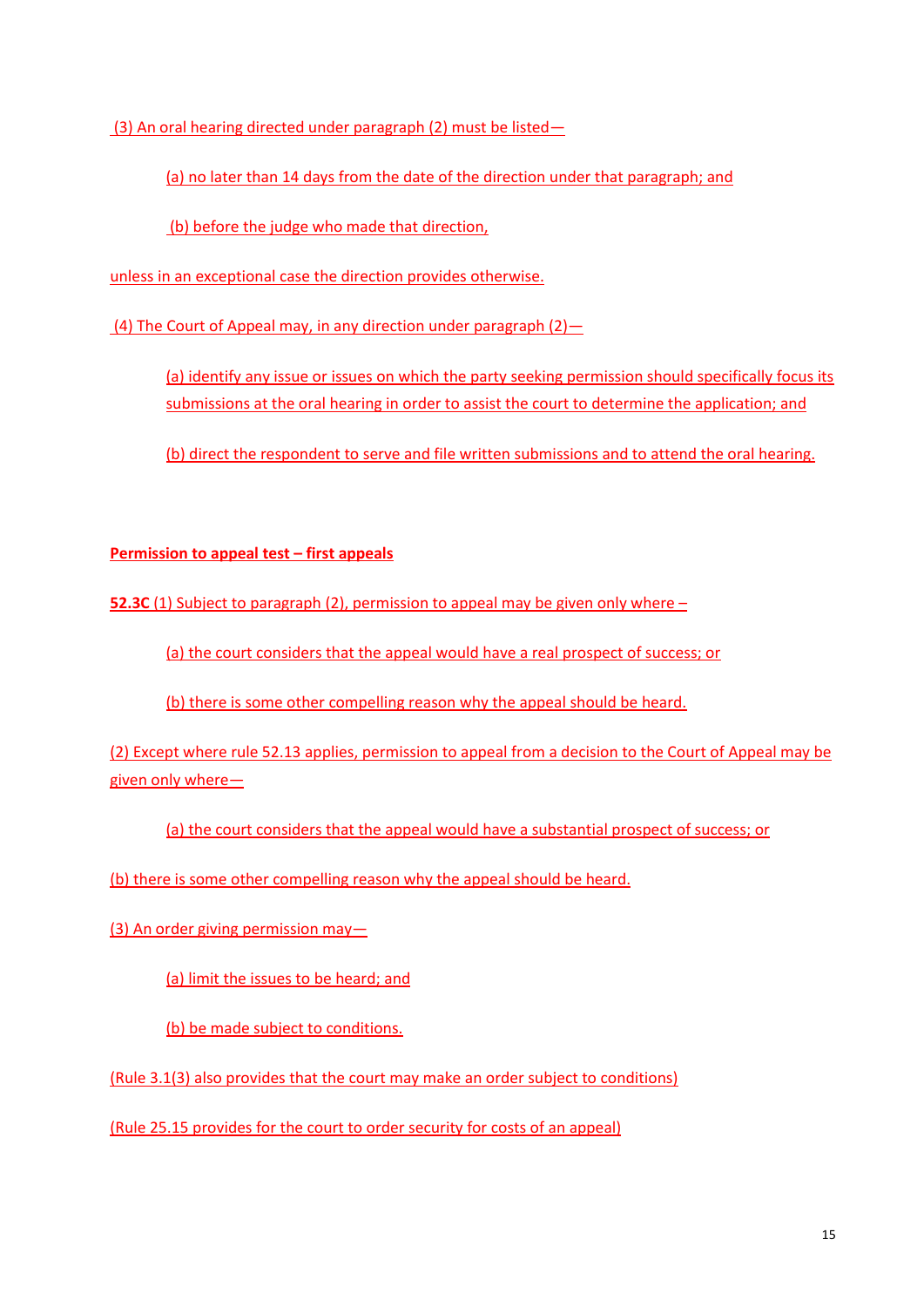## **Permission to appeal test – second appeals**

**52.3D** (1) Permission is required from the Court of Appeal for any appeal to that court from a decision of the County Court, the family court or the High Court which was itself made on appeal, or a decision of the Upper Tribunal which was made on appeal from a decision of the First-tier Tribunal on a point of law.

(2) The Court of Appeal will not give permission unless it considers that—

(a) the appeal would—

(i) have a substantial prospect of success; and

(ii) raise an important point of principle or practice; or

(b) there is some other compelling reason for the Court of Appeal to hear it.

## **Draft showing amendments to rules 52.15 to 52.16 (including a new rule 52.15C)**

## **Judicial review appeals from the High Court**

**52.15** (1) Where permission to apply for judicial review has been refused at a hearing in the High Court, an application for permission to appeal may be made the person seeking that permission may apply to the Court of Appeal for permission to appeal.

(1A) Where permission to apply for judicial review of a decision of the Upper Tribunal has been refused by the High Court on the papers or where permission to apply for judicial review has been refused on the papers and recorded as being totally without merit in accordance with rule 23.12, an application for permission to appeal may be made to the Court of Appeal.

(a) the applicant may apply to the Court of Appeal for permission to appeal;

(b) the application will be determined on paper without an oral hearing.

(2) An application in accordance with under paragraphs  $(1)$  or  $(1)$ A) must be made within 7 days of the decision of the High Court to refuse to give permission to apply for judicial review or, in the case of an application under paragraph (1A), within 7 days of service of the order of the High Court refusing permission to apply for judicial review.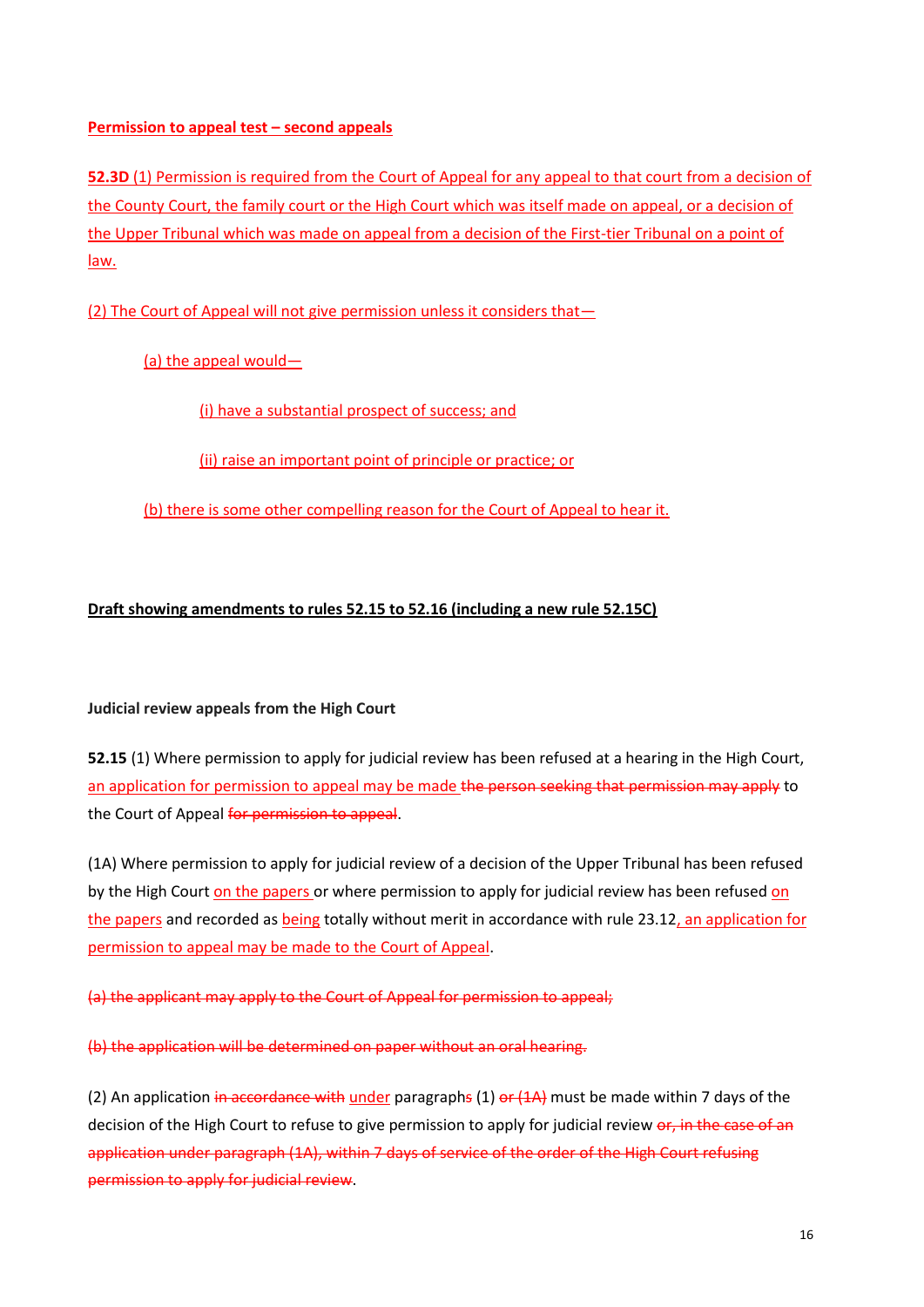(2A) An application under paragraph (1A) must be made within 7 days of service of the order of the High Court refusing permission to apply for judicial review.

(3) On an application under paragraph (1) or (1A), the Court of Appeal may, instead of giving permission to appeal, give permission to apply for judicial review.

(4) Where the Court of Appeal gives permission to apply for judicial review in accordance with paragraph (3), the case will proceed in the High Court unless the Court of Appeal orders otherwise.

## **Judicial review appeals from the Upper Tribunal**

**52.15A** (1) Where permission to bring judicial review proceedings has been refused by the Upper Tribunal at a hearing and permission to appeal has been refused by the Upper Tribunal at that hearing, an application for permission to appeal may be made to the Court of Appeal.

(2) Where an application for permission to bring judicial review proceedings has been recorded determined by the Upper Tribunal on the papers and recorded as being completely without merit, and an application for permission to appeal is may be made to the Court of Appeal in accordance with paragraph (1) above, the application will be determined on paper without an oral hearing.

(3) An application under paragraph (1) must be made within 7 days of the decision of the Upper Tribunal to refuse to give permission to apply for judicial review.

(4) An application under paragraph (2) must be made within 7 days of service of the order of the Upper Tribunal refusing permission to apply for judicial review.

(The time limits for filing an appellant's notice under rule 52.15A(1) are set out in Practice Direction 52D.)

## **Planning statutory review appeals**

**52.15B** (1) Where permission to apply for a planning statutory review has been refused at a hearing in the High Court, an application for permission to appeal maye be made to the Court of Appeal the person seeking that permission may apply to the Court of Appeal for permission to appeal (see Part 8 and Practice Direction 8C).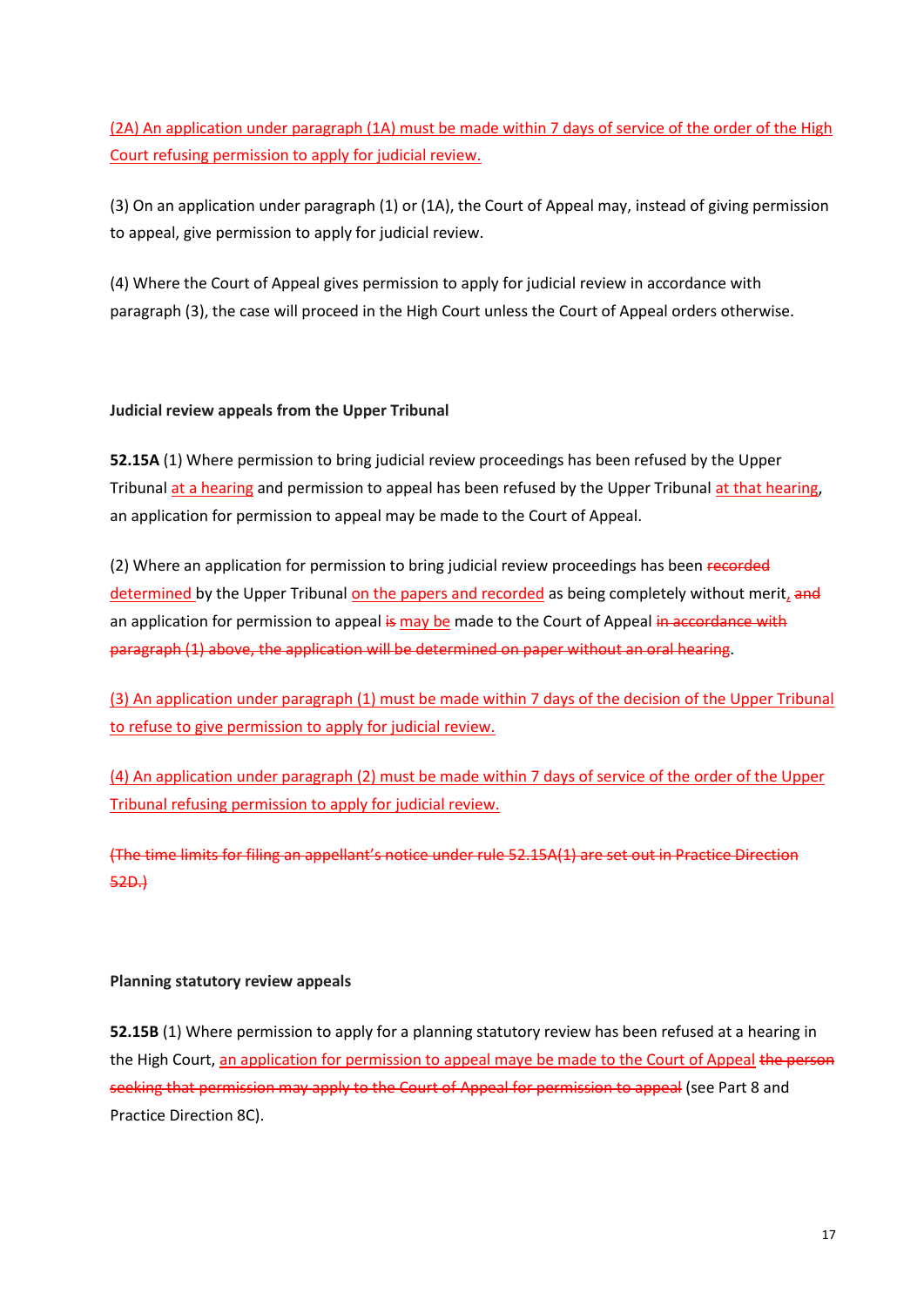(2) Where permission to apply for a planning statutory review has been refused by the High Court on the papers and recorded as being totally without merit in accordance with rule 23.12, an application for permission to appeal may be made to the Court of Appeal.

(a) the claimant may apply to the Court of Appeal for permission to appeal;

(b) the application will be determined on paper without an oral hearing.

(3) An application in accordance with under paragraph (1) or  $(2)$  must be made within 7 days of the decision of the High Court to refuse to give permission to apply for a planning statutory review or, in the case of an application under paragraph (2), within 7 days of service of the order of the High Court refusing permission to apply for a planning statutory review.

(3A) An application under paragraph (2) must be made within 7 days of service of the order of the High Court refusing permission to apply for a planning statutory review.

(4) On an application under paragraph (1) or (2) the Court of Appeal may, instead of giving permission to appeal, give permission to apply for a planning statutory review.

(5) Where the Court of Appeal gives permission to apply for a planning statutory review in accordance with paragraph (4), the case will proceed in the High Court unless the Court of Appeal orders otherwise.

## **Appeals from the Employment Appeal Tribunal**

**52.15C (1) Where on an appeal to the Employment Appeal Tribunal either-**

(a) the appellant or special advocate has been given notice under rule 3(7) of the Employment Appeal Tribunal Rules 1993 ("the 1993 Rules") and an order has been made under rule 3(7ZA) of those Rules; or

(b) a direction has been made under rule 3(10) of the 1993 Rules that no further action shall be taken on the notice of appeal,

the appellant may apply to the Court of Appeal for permission to appeal.

(2) An application under paragraph (1) must be made within 7 days of the date of  $-$ 

(a) service of the notice under rule 3(7) of the 1993 Rules; or

(b) the decision under rule 3(10) of those Rules,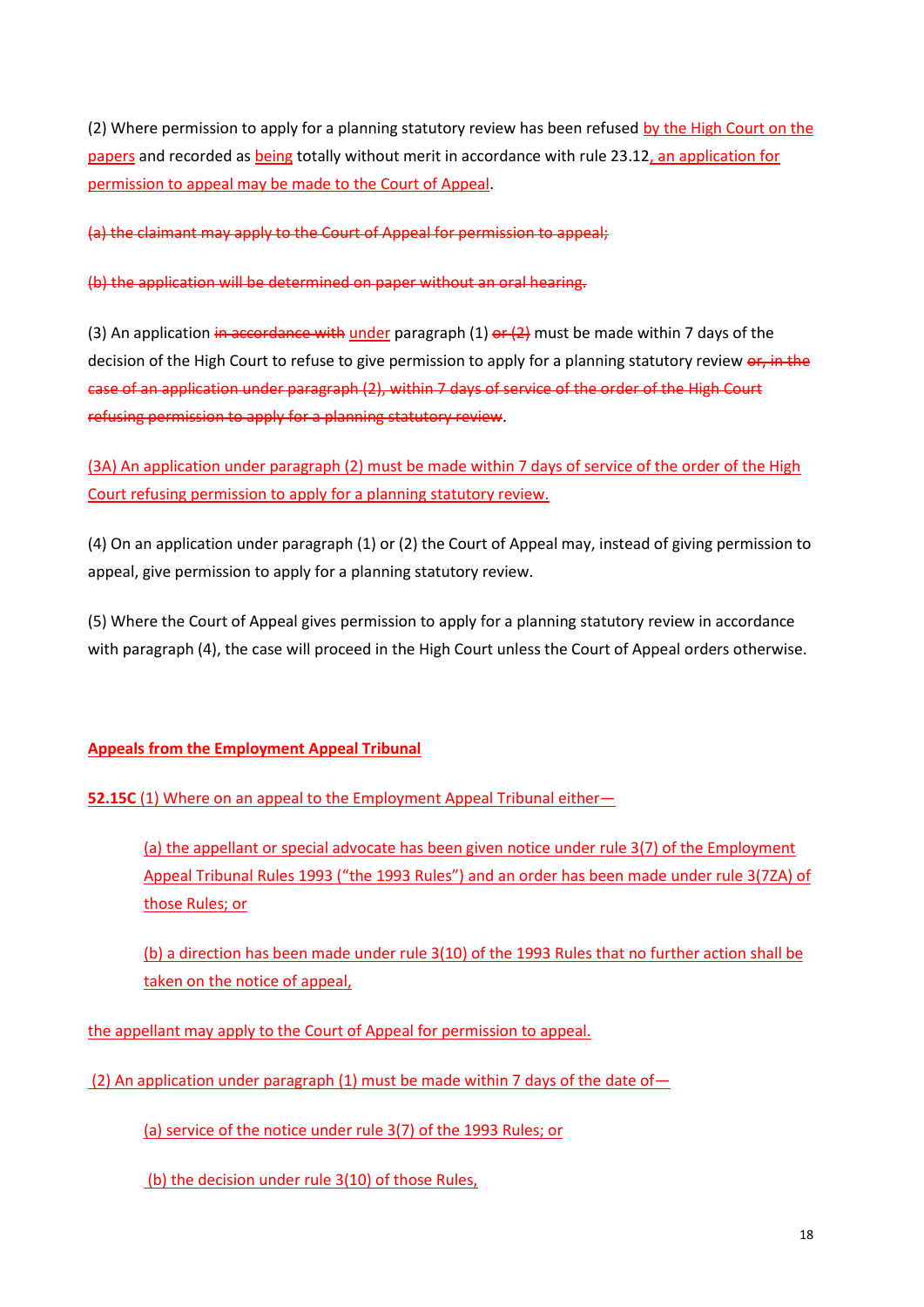## as the case may be.

(3) The Court of Appeal may, instead of giving permission to appeal, direct that the notice under rule 3(7) of the 1993 Rules or (as the case may be) the direction under rule 3(10) of those Rules shall be of no effect so that the appeal shall proceed in the Employment Appeal Tribunal as if the notice or direction had not been given or made; but such a direction shall not be given unless the test for the grant of permission to appeal under rule 52.6(2) is met.

## **Who may exercise the powers of the Court of Appeal**

## **52.16**

(1) A court officer assigned to the Civil Appeals Office who is–

- (a) a barrister; or
- (b) a solicitor

may exercise the jurisdiction of the Court of Appeal with regard to the matters set out in paragraph (2) with the consent of the Master of the Rolls.

## (2) The matters referred to in paragraph (1) are–

(a) any matter incidental to any proceedings in the Court of Appeal;

(b) any other matter where there is no substantial dispute between the parties; and

(c) the dismissal of an appeal or application where a party has failed to comply with any order, rule or practice direction.

## (3) A court officer may not decide an application for–

- (a) permission to appeal;
- (b) bail pending an appeal;
- (c) an injunction<sup>[\(GL\)](https://www.justice.gov.uk/courts/procedure-rules/civil/glossary)</sup>;

(d) a stay<sup>[\(GL\)](https://www.justice.gov.uk/courts/procedure-rules/civil/glossary)</sup> of any proceedings, other than a temporary stay proceedings in the lower court other than a stay of execution of any order or decision of the lower court over a period when the Court of Appeal is not sitting or cannot conveniently be convened.

(4) Decisions of a court officer may will be made without a an oral hearing, unless a court officer directs otherwise.

(5) A party may request any decision of a court officer to be reviewed by the Court of Appeal*.* (5) A party may request any decision of a court officer to be reviewed by a single judge, and— (a) the review will be determined on paper without an oral hearing; except that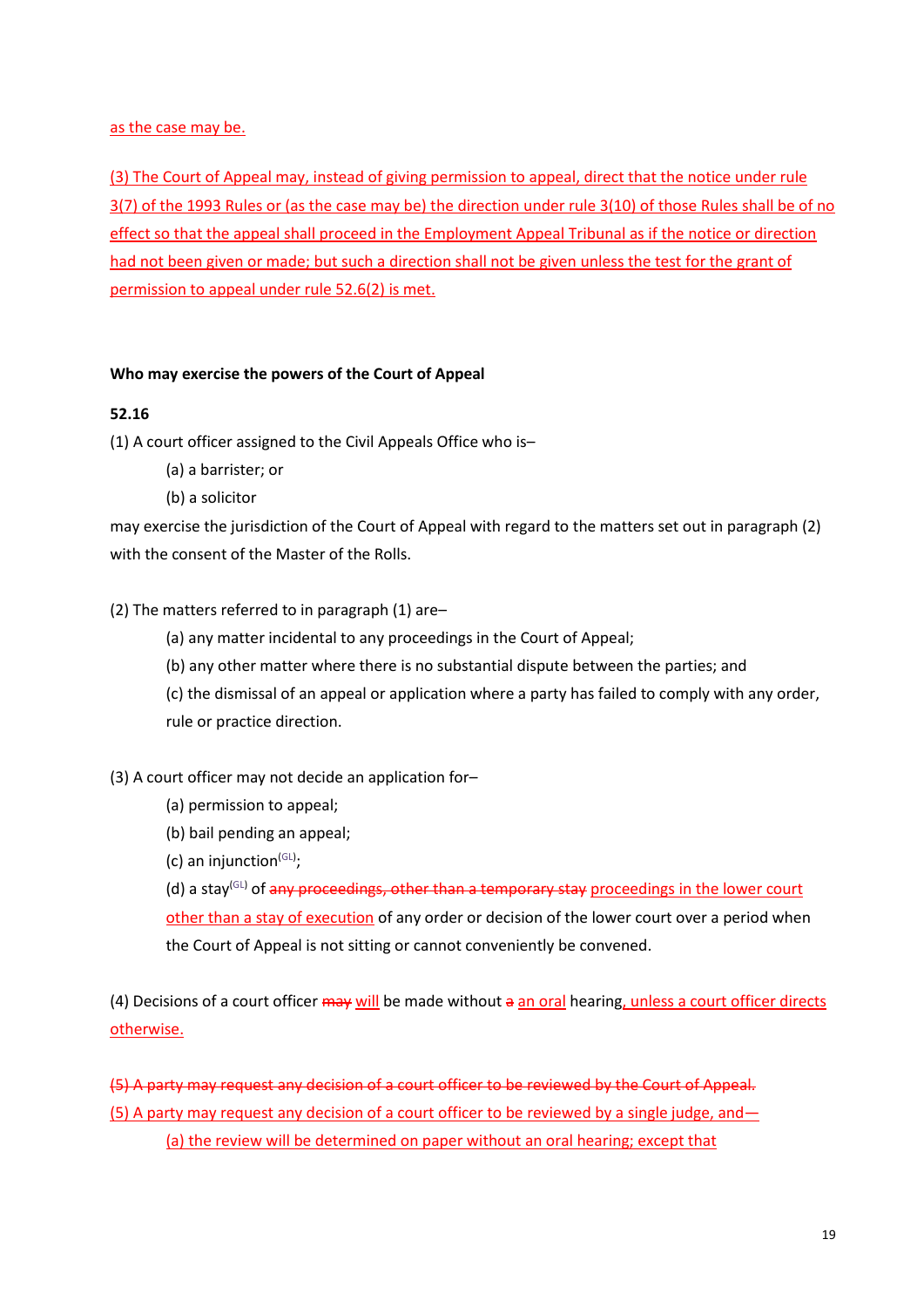(b) where the judge determining the review on paper is of the opinion that the review cannot be fairly determined on paper without a hearing, the judge must direct that the review be determined at an oral hearing.

(6) At the request of a party, a hearing will be held to reconsider a decision of–

(a) a single judge; or

(b) a court officer,

made without a hearing

(6) A party may request a decision of a single judge made without a hearing (other than a decision made on a review under paragraph (5)) to be reconsidered, and—

(a) the reconsideration will be determined by the same or another judge on paper without a hearing; except that (b) where the judge determining the reconsideration on paper is of the opinion that the reconsideration cannot fairly be determined on paper without a hearing, the judge must direct that the reconsideration be determined at an oral hearing.

(6A) A request under paragraph (5) or (6) must be filed within 7 days after the party is served with notice of the decision.

(7) A single judge may refer any matter for a decision by a court consisting of two or more judges. (Section 54(4) of the Access to Justice Act 1999 provides that there is no appeal from the decision of a single judge on an application for permission to appeal)

(Section 58(2) of the Supreme Court Act 1981 provides that there is no appeal to the Supreme Court from decisions of the Court of Appeal that–

(a) are taken by a single judge or any officer or member of staff of that court in proceedings incidental to any cause or matter pending before the civil division of that court; and

(b) do not involve the determination of an appeal or of an application for permission to appeal, and which may be called into question by rules of court. Rule 52.16(5) and (6) provide the procedure for the calling into question of such decisions)

## **Amendments to Practice Direction 52C (Section IV and Section VII)**

## SECTION IV – PROCEDURE WHERE PERMISSION TO APPEAL IS SOUGHT FROM THE COURT OF APPEAL

Documents for use on an application for permission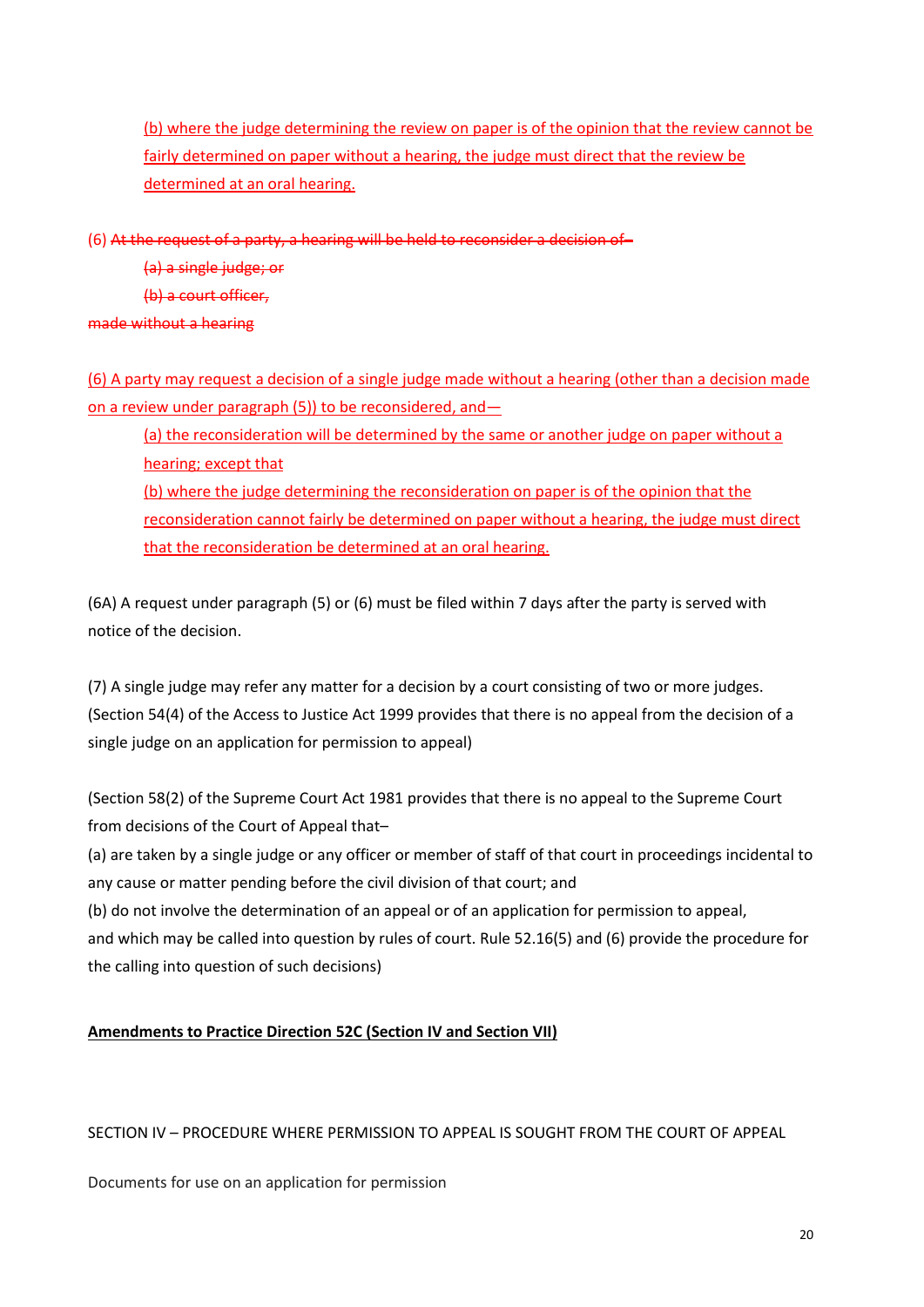**14.**

 $\frac{1}{2}$  Within 14 days of filing the appeal notice the appellant must lodge a core bundle containing only those documents which are necessary for the court to determine that application (and, if necessary, a supplementary bundle) for the application for permission to appeal, prepared in accordance with paragraph 27.

(2) The bundle of documents must–

(a) be paginated and in chronological order;

(b) contain an index at the front.

……………

#### SECTION VII – BUNDLES, AMENDMENT AND SKELETON ARGUMENTS

Bundle of documents

## **27.**

(1) The appellant must lodge an appeal bundle which must contain only those documents relevant to the appeal. The bundle must –

(a) be paginated and in chronological order;

(b) contain an index at the front.

(2) **Documents relevant to the appeal:** Subject to any order made by the court, the following documents must be included in the core appeal bundle in the following order–

(a) a copy of the appellant's notice;

(b) a copy of any respondent's notice;

(c) a copy of any appellant's or respondent's skeleton argument;

(d) a copy of the order under appeal;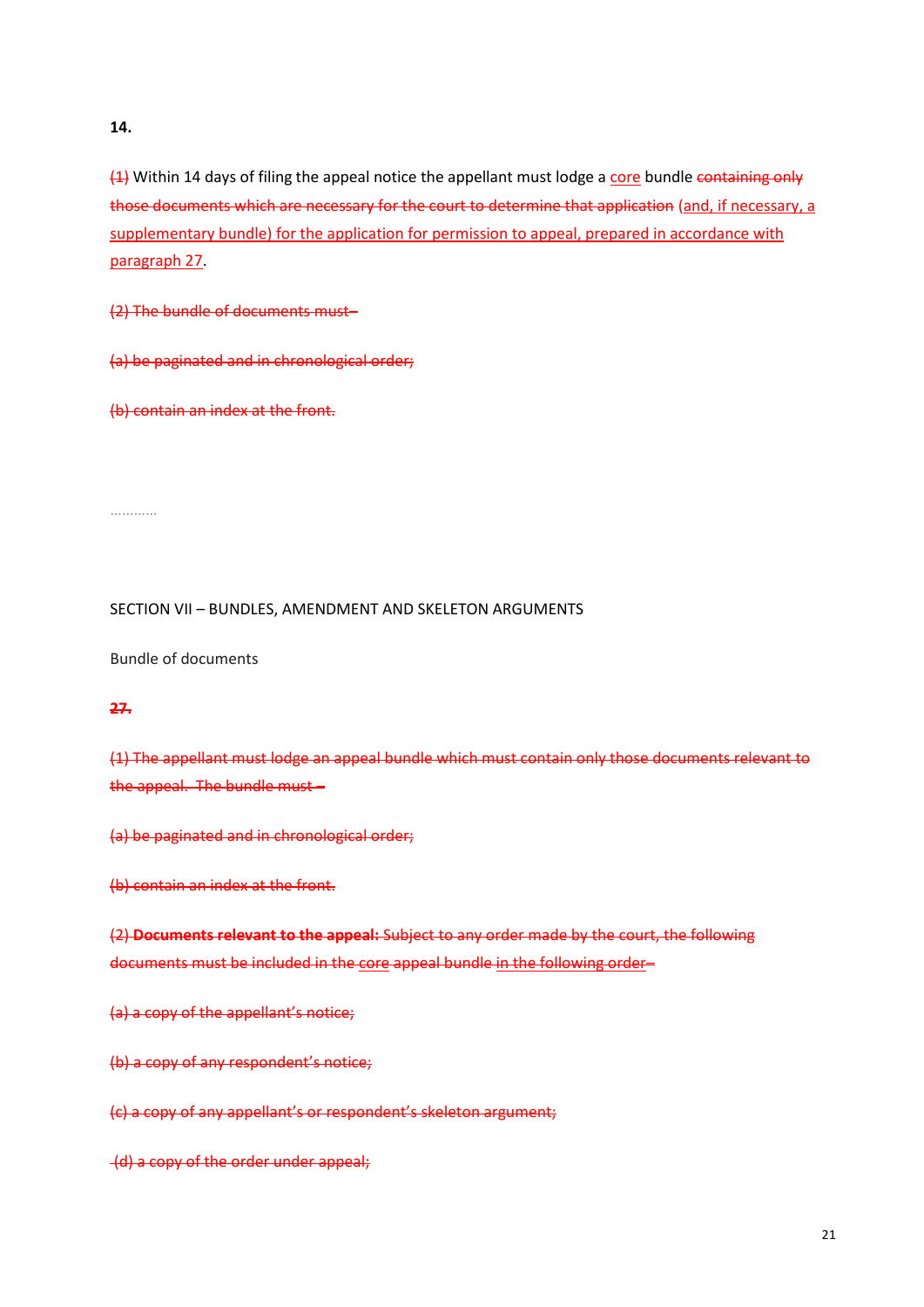(e) a copy of the order of the lower court granting or refusing permission to appeal together with a copy of the judge's reasons, if any, for granting or refusing permission;

(f) a copy of any order allocating the case to a track;

(g) the approved transcript of the judgment of the lower court (except in appeals in cases which were allocated to the small claims track but subject to any order of the court).

(3) **Documents which may be included:** The following documents should also be considered for inclusion in the appeal bundle but should be included only where relevant to the appeal—

(a) statements of case;

(b) application notices;

(c) other orders made in the case;

(d) a chronology of relevant events;

(e) witness statements made in support of any application made in the appellant's notice;

(f) other witness statements;

(g) other documents which the appellant or respondent consider relevant to the appeal.

(4) **Bundles not to include originals:** Unless otherwise directed, the appeal bundle should not include original material such as original documents, photographs and recorded media. Such material should be provided to the court, if necessary, at the hearing.

(5) **Destruction of bundles:** Bundles lodged with the court will not be returned to the parties but will be destroyed in the confidential waste system at the conclusion of the proceedings and without further notification.

## **27.**

This paragraph of the Practice Direction should be read in conjunction with the Timetable in paragraph 21 above

(1) **Core bundle for permission to appeal:** Subject to any direction made by the court, the applicant must lodge a core bundle containing only those documents listed in the relevant core bundle index accessible on the Court of Appeal (Civil Division) section of the Justice website or available from the Civil Appeals Office.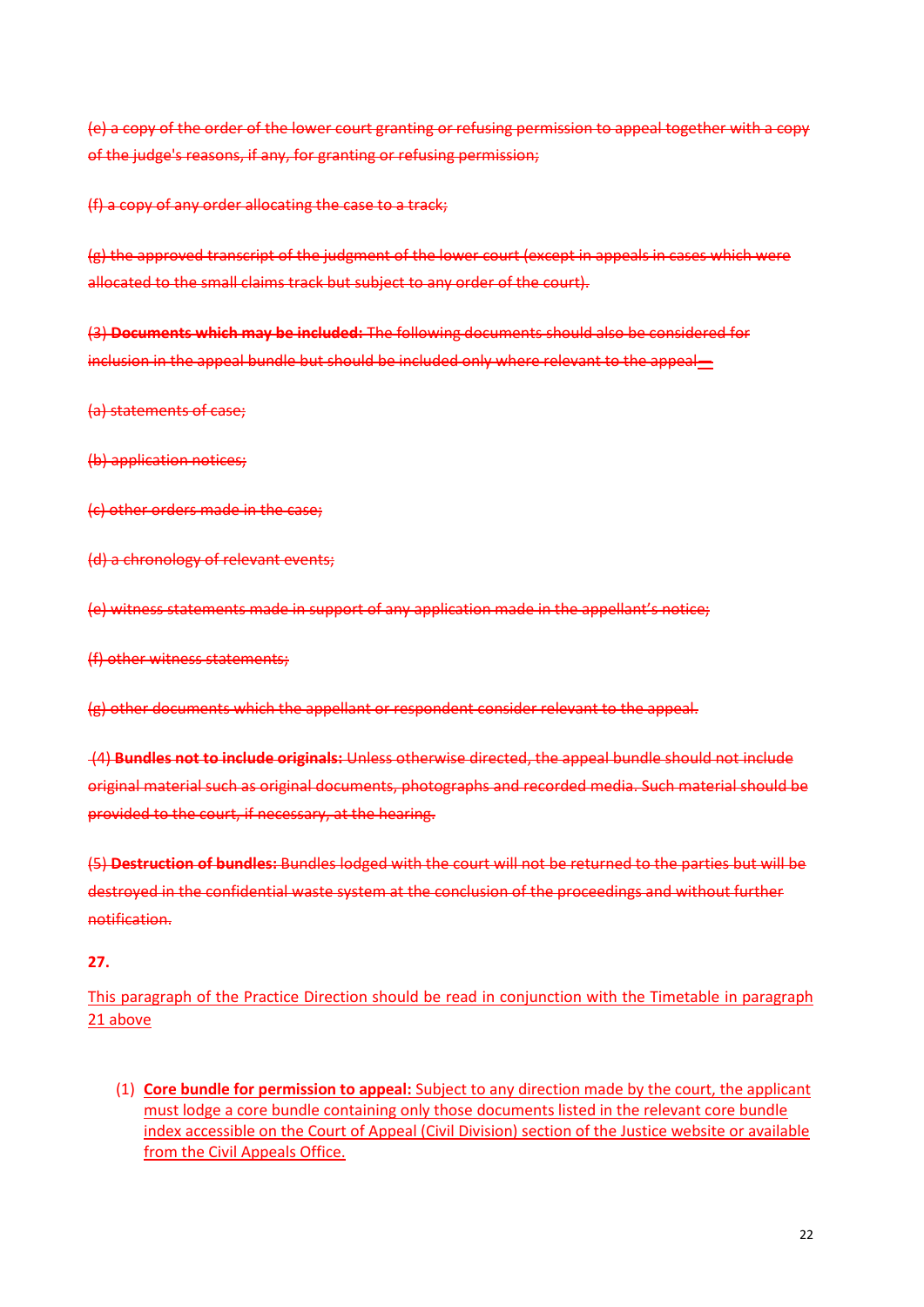(2) **Supplementary bundle for permission to appeal:** For an application for permission to appeal any additional documents may be included in a supplementary bundle, but only where they are relevant to the grounds of appeal and where it will be necessary for the court to read the document for the purposes of determining whether to grant permission to appeal and any related application. The following documents may be considered for inclusion in a supplementary bundle:

(a) statements of case

(b) application notices;

(c) other orders made in the case;

(d) witness statements made in support of any application made in the appellant's

notice;

(e) other witness statements relevant to the issues raised in the grounds of appeal;

(f) key contemporaneous documents.

- **(3) Service of indexes for the permission to appeal bundles:** The applicant for permission to appeal must serve on every respondent a copy of the index for the core bundle for permission to appeal and a copy of the index for any supplementary bundle for permission to appeal at the same time as the bundles are lodged with the court (i.e. within 14 days of the appeal notice: paragraph 14 above).
- (4) **Respondent's statement for permission to appeal**: In accordance with paragraph 19, a respondent is encouraged to file and serve a respondent's statement in response to an application for permission to appeal. Any respondent's statement will be copied to the core bundle by the Civil Appeals Office.
- (5) **Respondent's Notice**: A respondent who wishes to file a respondent's notice must do so in accordance with the time limits in CPR Part 52.5. If the respondent seeks permission to appeal in their respondent's notice they must on the date when the respondent's skeleton argument is due to be filed lodge a respondent's supplementary permission to appeal bundle. That bundle must contain any documents not included in the appellant's bundle(s) for permission to appeal which are necessary for the court to read for the purpose of determining whether to grant the respondent permission to appeal, including the respondent's notice and the respondent's skeleton argument. On the same date the respondent must serve on every other party a copy of the index for that bundle.
- (6) **Reviewing the case after the grant of permission to appeal**: Promptly after permission to appeal is granted to any party and before the appeal skeleton arguments are due to be filed under the Timetable, the parties must review the case with a view to resolution or refinement of the issues to be determined at the appeal hearing.
- (7) **Bundles for the appeal hearing**: Subject to any direction made by the court, the appellant must not less than 42 days before the date for the appeal hearing file and serve a core bundle for the appeal hearing and (if required) a supplementary bundle for the appeal hearing. The appellant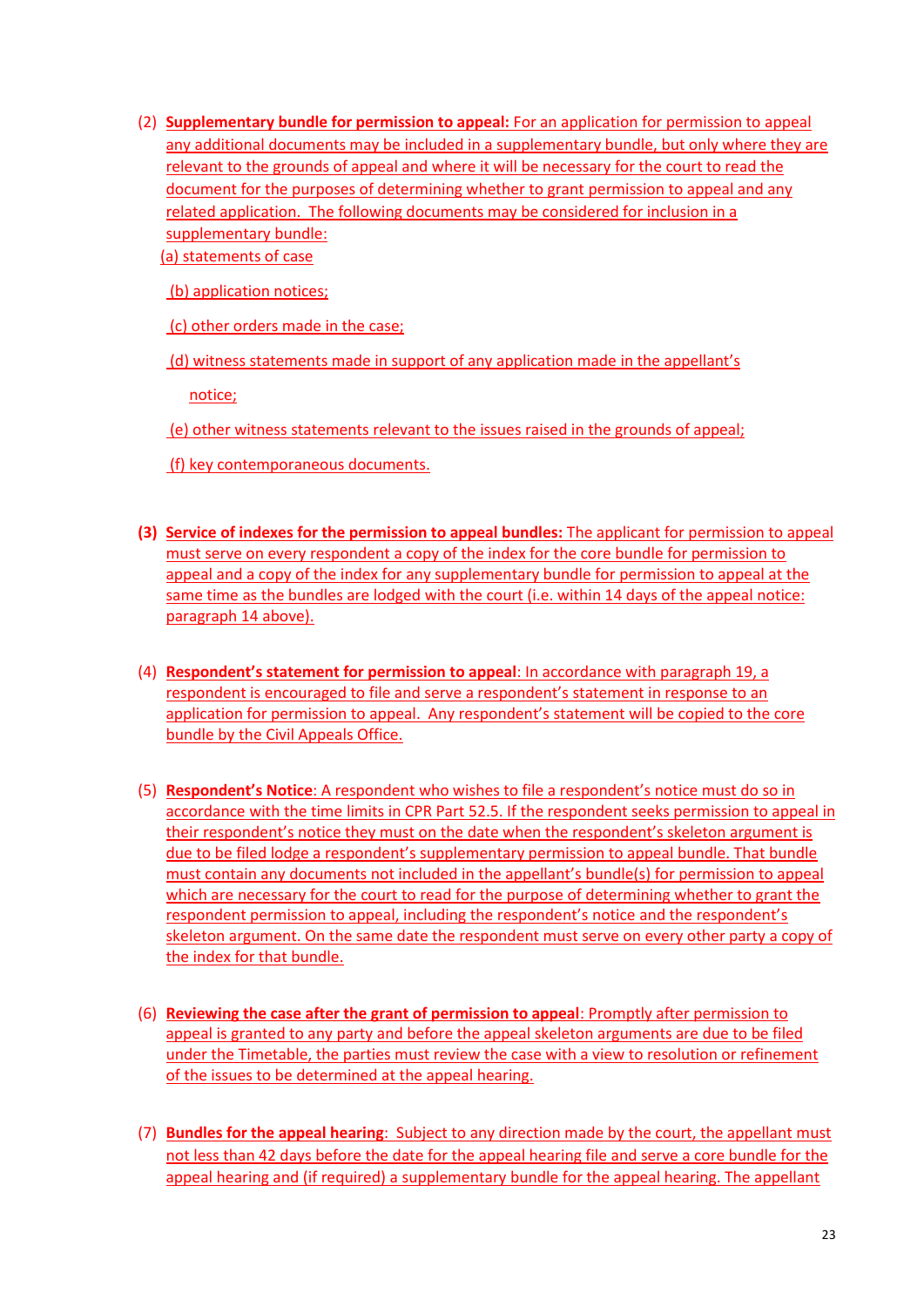must seek to agree the contents of the core bundle and the supplementary bundle for the appeal hearing with all other parties in accordance with sub-paragraphs (8) and (9) below.

## (8) **Core bundle for the appeal hearing**

- (a) In accordance with the Timetable the appellant must serve on every respondent a proposed bundle index for the core bundle for the appeal hearing.
- (b) The respondent must either agree the proposed bundle index for the core bundle or notify the appellant of the documents that the respondent considers should be included in, or removed from, the core bundle by sending a revised index. The appellant and respondent must seek to agree the contents of the core bundle.
- (c) The core bundle must be lodged by the appellant in accordance with the Timetable and must contain the final form of the skeleton arguments to be relied upon at the hearing, cross-referenced to the pagination in the bundles for the appeal hearing (i.e. the replacement skeleton arguments).
- (d) The core bundle for the appeal hearing must contain only those documents required in the core bundle for permission to appeal, together with copies of the following documents:
	- (i) any respondent's notice;
	- (ii) the appellant's replacement skeleton argument;
	- (iii) the respondent's replacement skeleton argument;
	- (iv) a copy of any orders made in the Court of Appeal;
	- (v) if permission to appeal was granted at an oral hearing, a transcript of the judgment giving permission to appeal.

## (9) **Supplementary bundle for the appeal hearing:**

- (a) In accordance with the Timetable the appellant must serve on every respondent a proposed bundle index for the supplementary bundle for the appeal hearing.
- (b) The respondent must either agree the proposed bundle index for the supplementary bundle or notify the appellant of the documents that the respondent considers should be included in, or removed from, the supplementary bundle by sending a revised index. The appellant and respondent must seek to agree the contents of the supplementary bundle.
- (c) The supplementary bundle may only contain documents relevant to the grounds of appeal which it will be necessary for the court to read in preparation for or during the appeal hearing. The following documents may be considered for inclusion in the supplementary bundle:
	- (i) statements of case;
	- (ii) application notices;
	- (iii) other orders made in the case;
	- (iv) witness statements relevant to the issues raised in the grounds of appeal;
	- (v) key contemporaneous documents.
- **(10) Reviewing the case before the appeal hearing:** After the appeal skeleton arguments are filed and served, and in accordance with the Timetable, the parties must review the case with a view to resolution or refinement of the issues to be determined at the appeal hearing.
- (11)**Size of supplementary bundle**: No supplementary bundle (whether for permission to appeal or for an appeal hearing) may exceed one lever arch file of 350 pages in size, unless the court gives permission. An application for permission to file a supplementary bundle of more than 350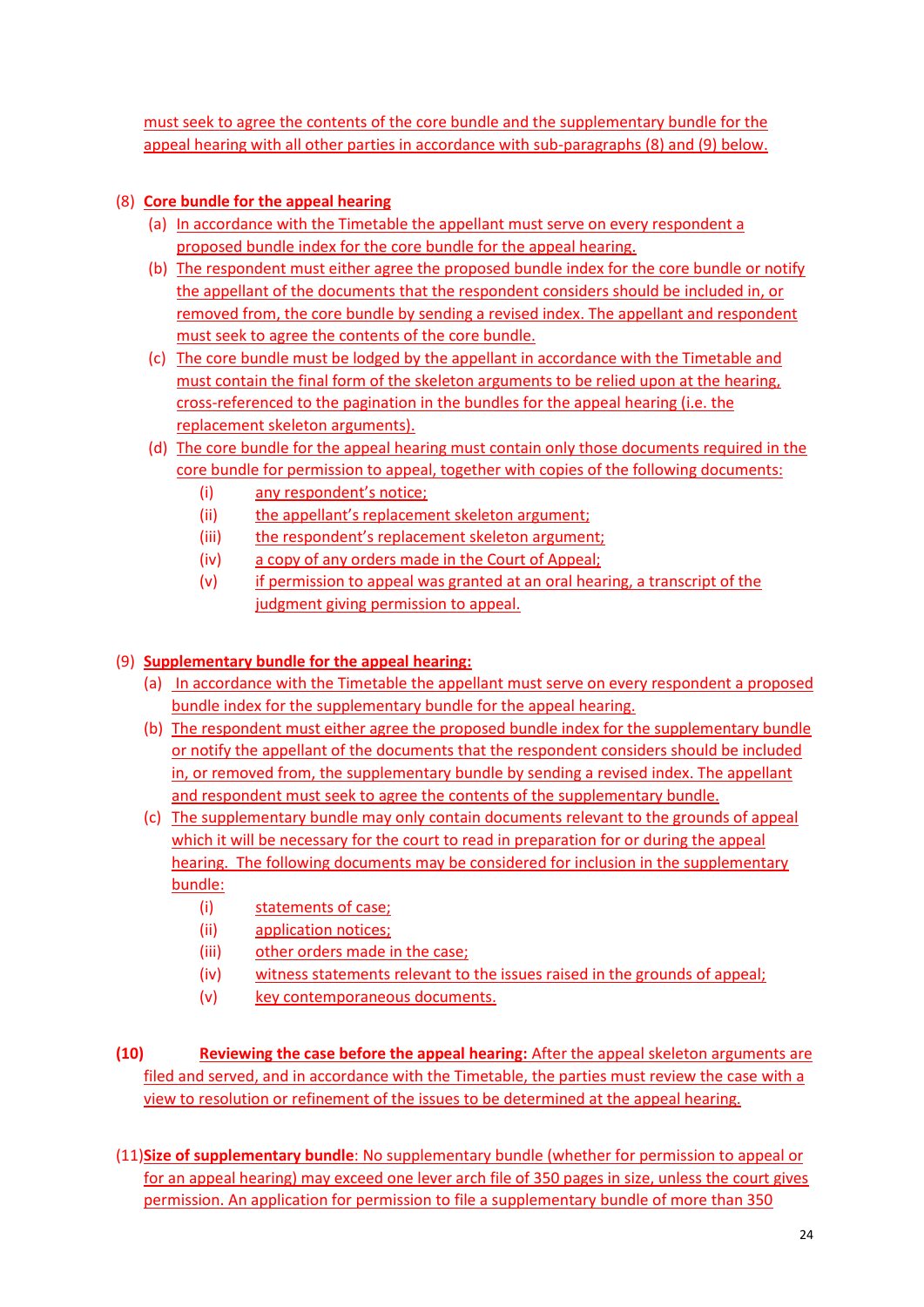pages must be made by application notice in accordance with CPR Part 23 and specify exactly what additional documents the party wishes to include; why it is necessary to put the additional documents before the court; and whether there is agreement between the parties as to their inclusion.

- (12)**Unagreed documents bundles for the appeal hearing**: If there is no agreement in relation to inclusion of a particular document in the bundles for the appeal hearing, it must be placed in a separate unagreed documents bundle prepared by the party who has proposed its inclusion, and the bundle clearly labelled as such. The permission of the court is required to rely on an unagreed documents bundle. An application for permission must be made by application notice in accordance with CPR Part 23 and include a short statement of not more than three A4 pages explaining why the unagreed documents are relevant and why it is necessary to put them before the court. Any unagreed documents bundle, including at the front the application notice and supporting statement, must be filed and served not less than 42 days before the date for the appeal hearing. Unless the court directs otherwise, the application will be determined by the court at the appeal hearing.
- (13)**Bundle format: Core, supplementary and unagreed documents bundles must—** (a) be bound and any ring binder folder must be in fully working order;
	- (b) be paginated. Page numbering must not reduce the font size of any document
	- below 12 points.

(c) contain an index at the front referring to relevant page numbers; and

- (d) except for core bundles, be in chronological order.
- (14)**Bundles not to include originals:** Unless otherwise directed by the court, no bundle should contain original material such as original documents, photographs or recorded media. Such material should be provided to the court, if necessary, at the hearing. Any copies of photographs included in the bundles must be of good quality and in colour.
- (15)**Destruction of bundles:** Bundles lodged with the court will not be returned to the parties but will be destroyed in the confidential waste system at the conclusion of the proceedings and without further notification.
- (16)**Timetable:** The Timetable, Parts 1 and 2, at paragraph 21 above sets out the time limits for filing and serving documents referred to in this section.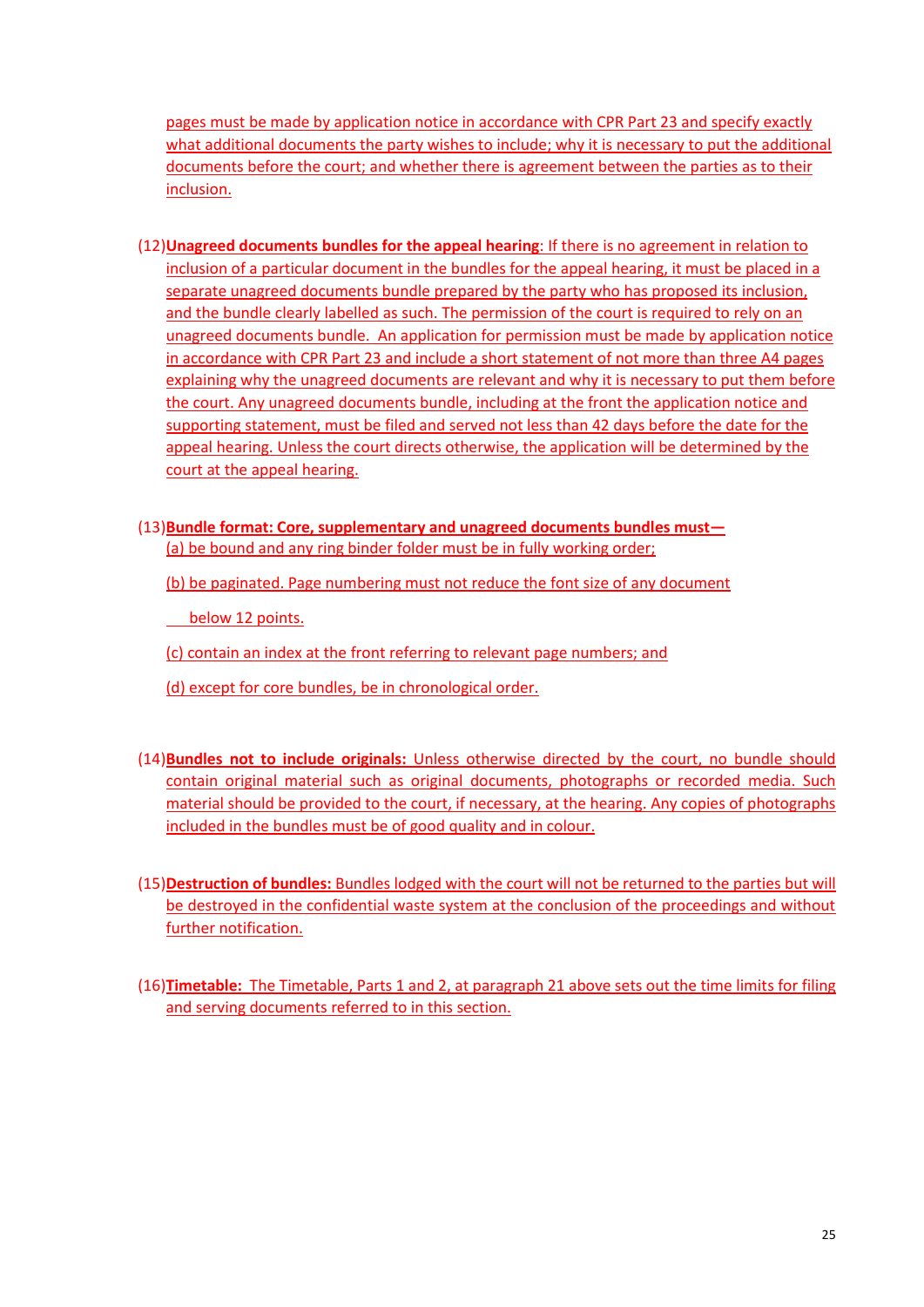Appeals from the Upper Tribunal Immigration and Asylum Chamber

**28.**

(1) In an appeal from the Immigration and Asylum Chamber of the Upper Tribunal (other than an appeal relating to a claim for judicial review) –

(a) the Immigration and Asylum Chamber of the Upper Tribunal, upon request, shall send to the Civil Appeals Office copies of the documents which were before the relevant Tribunal when it considered the appeal;

(b) the appellant is not required to file an appeal bundle;

(c) the appellant must file with the appellant's notice the documents specified in paragraph 3(3)(a) to (e) and (g) of this Practice Direction.

Bundle of authorities

**29.**

(1) After consultation with any opposing advocate, the appellant's advocate must file a bundle containing photocopies of the authorities upon which each party will rely at the hearing.

(2) The most authoritative report of each authority must be used in accordance with mandatory requirements set out in paragraphs 5–13 of the Practice Direction on Citation of Authorities (2012) [2012] 1 WLR 780 and must have the relevant passages marked by a vertical line in the margin.

(3) Photocopies of authorities should not be in landscape format and the type should not be reduced in size.

(4) The bundle should not–

(a) include authorities for propositions not in dispute; or

(b) contain more than 10 authorities unless the issues in the appeal justify more extensive citation.

(5) A bundle of authorities must bear a certificate by the advocates responsible for arguing the case that the requirements of sub-paragraphs (2) to (4) of this paragraph have been complied with in respect of each authority included.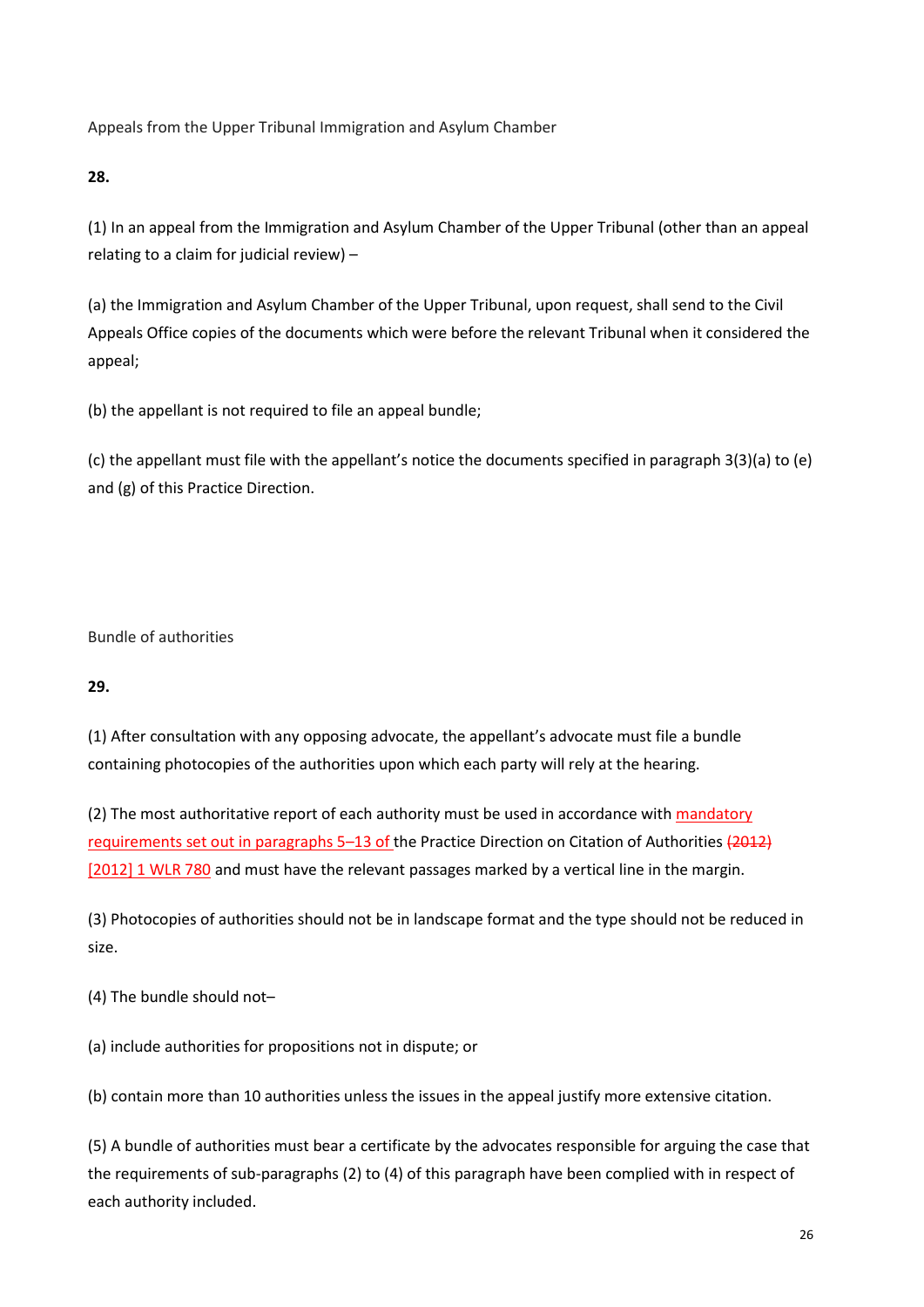Amendment of appeal notice: rule 52.8

**30.**

(1) An appeal notice may not be amended without the permission of the court.

(2) An application for permission to amend made before permission to appeal has been considered will normally be determined without a hearing.

(3) An application for permission to amend (after permission to appeal has been granted) and any submissions in opposition will normally be dealt with at the hearing unless that would cause unnecessary expense or delay, in which case a request should be made for the application to amend to be heard in advance.

(4) Legal representatives must–

(a) inform the court at the time they make the application if the existing time estimate is affected by the proposed amendment; and

(b) attempt to agree any revised time estimate no later than 7 days after service of the application.

Skeleton argument

## **31.**

(1) Any skeleton argument must comply with the provisions of Section 5 of Practice Direction 52A (and in particular must be concise) and must in any event–

(a) not normally exceed 25 pages (excluding front sheets and back sheets);

(b) be printed on A4 paper in not less than 12 point font and 1.5 line spacing;

(c) be labelled as applicable (e.g. appellant's PTA skeleton, appellant's replacement skeleton, respondent's supplementary skeleton), and be dated on its front sheet.

(2) (a) Any skeleton argument that does not comply with the requirements of paragraph 31.1(a), (b) and  $(c)$ —

(i) will be returned to its author by the Civil Appeals Office; and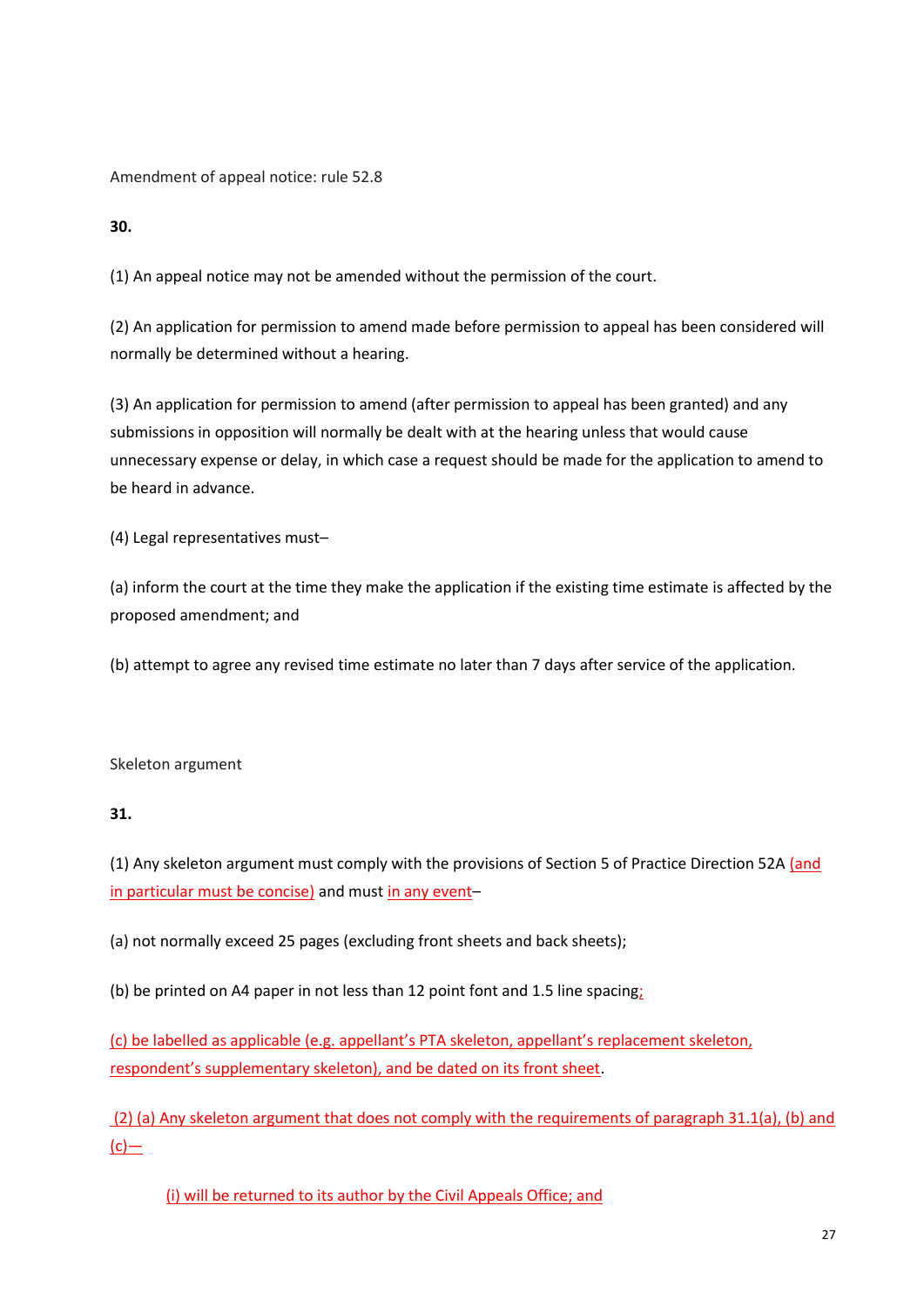(ii) may not be re-filed unless and until it complies with those requirements; and

(b) if the skeleton argument is re-filed out of time—

(i) it must be served on all other parties to the appeal; but

(ii) the party re-filing it must obtain the permission of the court in advance of the hearing in order to rely on it.

(3) Where an appellant has filed a skeleton argument in support of an application for permission to appeal, the same skeleton argument may be relied upon in the appeal or the appellant may file an appeal skeleton argument (Timetable Section 5, Part 1).

 $\left(4\right)$  (4) At the hearing the court may refuse to hear argument on a point not included in a skeleton argument filed within the prescribed time.

(4) (5) The court may disallow the cost of preparing an appeal skeleton argument which does not comply with these requirements or was not filed within the prescribed time.

Supplementary skeleton arguments

## **32.**

(1) A party may file a supplementary skeleton argument only where strictly necessary and only with the permission of the court.

(2) If a party wishes to rely on a supplementary skeleton argument, it must be lodged and served as soon as practicable. It must be accompanied by a request for permission setting out the reasons why a supplementary skeleton argument is necessary and why it could not reasonably have been lodged earlier.

(3) Only exceptionally will the court allow the use of a supplementary skeleton argument if lodged later than 7 days before the hearing.

Documents to be provided to court reporters at the hearing of an appeal

## **33.**

(1) Where a party is legally represented at the hearing of an appeal, the legal representative must bring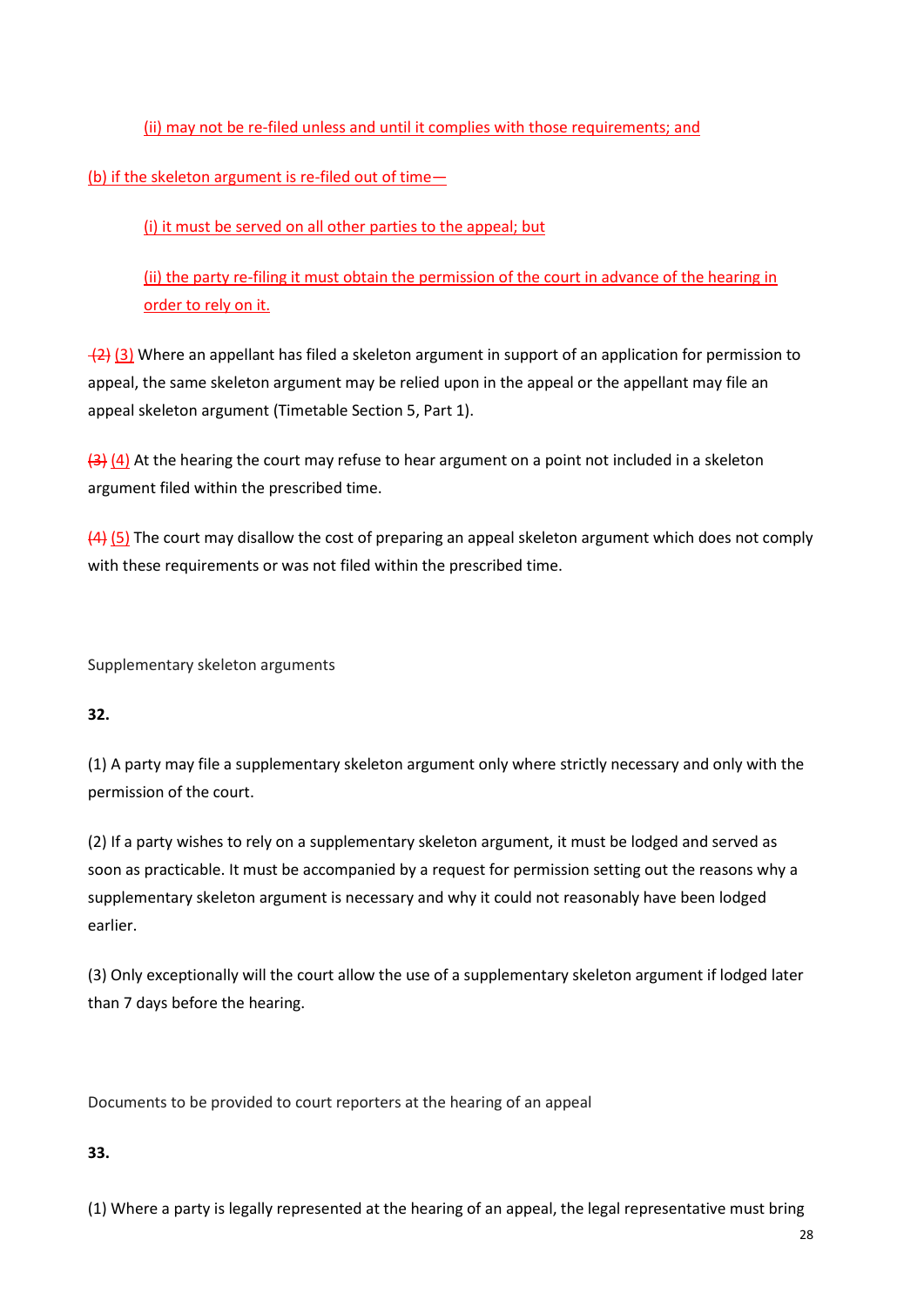to the hearing two additional copies of the party's skeleton argument (including any supplementary skeleton argument) for provision to accredited law reporters and accredited media reporters in accordance with the following provisions of this paragraph.

(2) In appeals in family proceedings involving a child, the copies of the skeleton argument must be in anonymised form and must omit any detail that might, if reported, lead to the identification of the child.

(3) The additional copies must be supplied before the commencement of the hearing to the usher or other court official present in court.

(4) The usher or other court official to whom the copies are supplied must provide one copy to an accredited law reporter (upon production of their Royal Courts of Justice security pass) and one copy to an accredited media reporter (upon production of their press pass), if so requested by them. Those copies are to be provided only for the purpose of reporting the court proceedings and on the basis that the recipients may remove them from the court and make further copies of them for distribution to other accredited reporters in court, again only for the purpose of reporting the court proceedings.

(5) Any party may apply orally to the court at the commencement of the hearing for a direction lifting or varying the obligations imposed by sub-paragraphs (3) and (4). Where a party intends to make such an application or is notified by another party of the intention to make one, the operation of those subparagraphs is suspended pending the ruling of the court.

(6) In deciding whether to make a direction under sub-paragraph (5), the court must take into account all the circumstances of the case and have regard in particular to—

(a) the interests of justice;

(b) the public interest;

(c) the protection of the interests of any child, vulnerable adult or protected party;

(d) the protection of the identity of any person intended to be protected by an order or direction relating to anonymity; and

(e) the nature of any private or confidential information (including information relating to personal financial matters) in the document.

A direction may permit a skeleton argument to be supplied in redacted or anonymised form.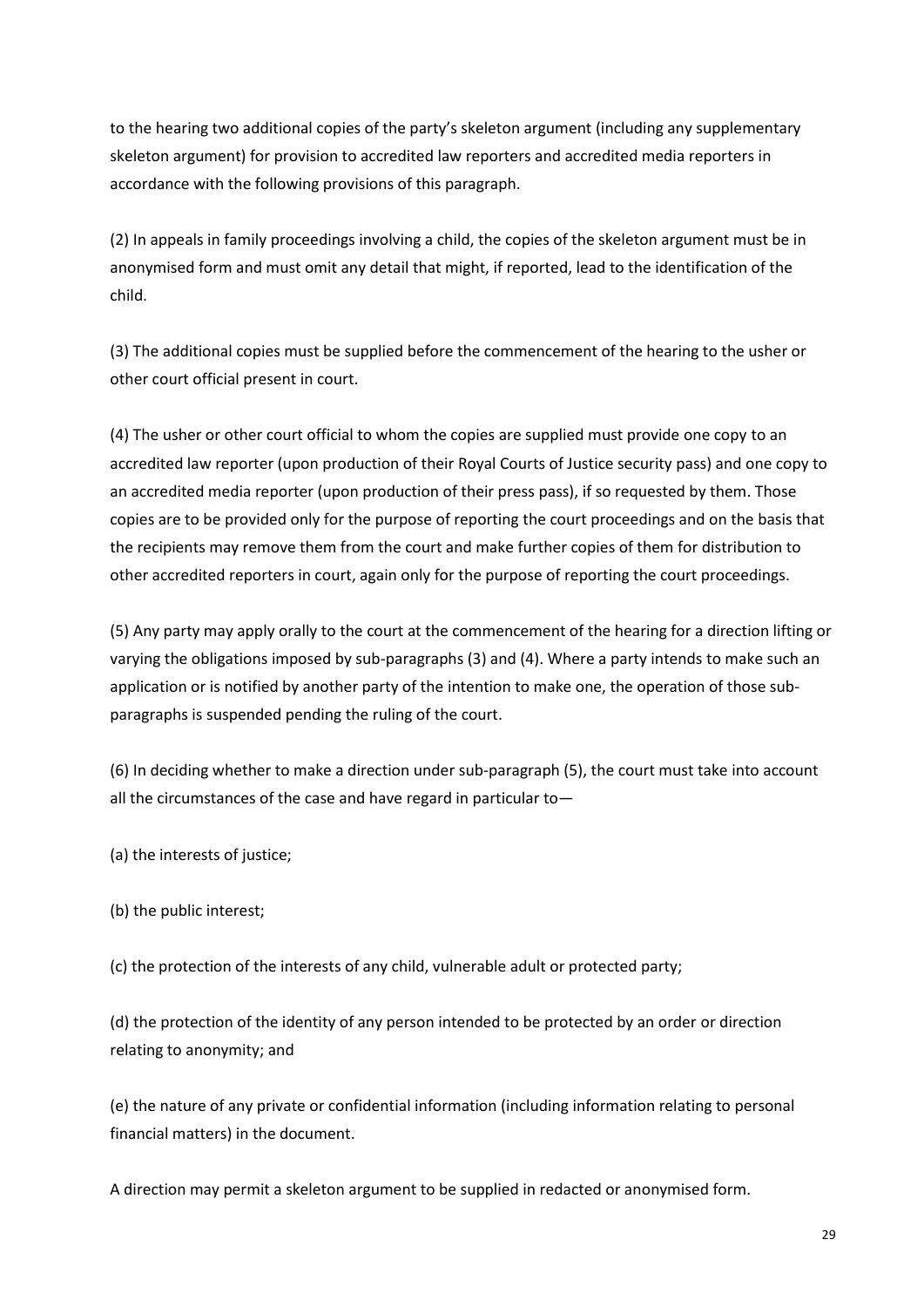(7) For the purposes of this paragraph, "the hearing of an appeal" includes a hearing listed as an application for permission to appeal with the appeal to follow immediately if permission is granted.

## SECTION V – TIMETABLE

**21.** Subject to any specific directions that may be given by the court, the timetable for the conduct of an appeal after the date of the listing window notification is set out below:

| Period within which<br>step is to be taken                                                                                                                                                                                                                                                                                   | <b>Action</b>                                                                                                                                                                                                                                                                                           | <b>Cross reference to</b><br>relevant provisions in<br>this Practice Direction                    |
|------------------------------------------------------------------------------------------------------------------------------------------------------------------------------------------------------------------------------------------------------------------------------------------------------------------------------|---------------------------------------------------------------------------------------------------------------------------------------------------------------------------------------------------------------------------------------------------------------------------------------------------------|---------------------------------------------------------------------------------------------------|
| Within 14 days of service<br>of:<br>the appellant's notice if<br>permission has been<br>given by the lower court<br>or is not needed;<br>notification that<br>permission has been<br>granted by the Court of<br>Appeal; or<br>notification that the<br>permission application<br>will be listed with the<br>appeal to follow | Respondent's notice (if any) must be filed and<br>served                                                                                                                                                                                                                                                | Paragraph 8 (respondent's<br>notice)                                                              |
| 14 days after date<br>of listing window<br>notification                                                                                                                                                                                                                                                                      | The appellant must file and serve on every<br>respondent the Appeal Questionnaire                                                                                                                                                                                                                       | Paragraph 1 (listing<br>window notification<br>defined)<br>Paragraph 23 (Appeal<br>Questionnaire) |
| 14 days after date of<br>listing window<br>notification                                                                                                                                                                                                                                                                      | The appellant must serve on every respondent<br>(1) the appellant's appeal skeleton argument<br>or confirmation that the appellant intends to<br>rely on the permission to appeal skeleton<br>argument; and (2) the proposed bundle index<br>for the core appeal bundle and any<br>supplementary bundle | Paragraph 31 (skeleton<br>argument)<br>Paragraph 27 (bundle of<br>documents)                      |

## **Timetable Part 1 – Listing window notification to lodging bundle**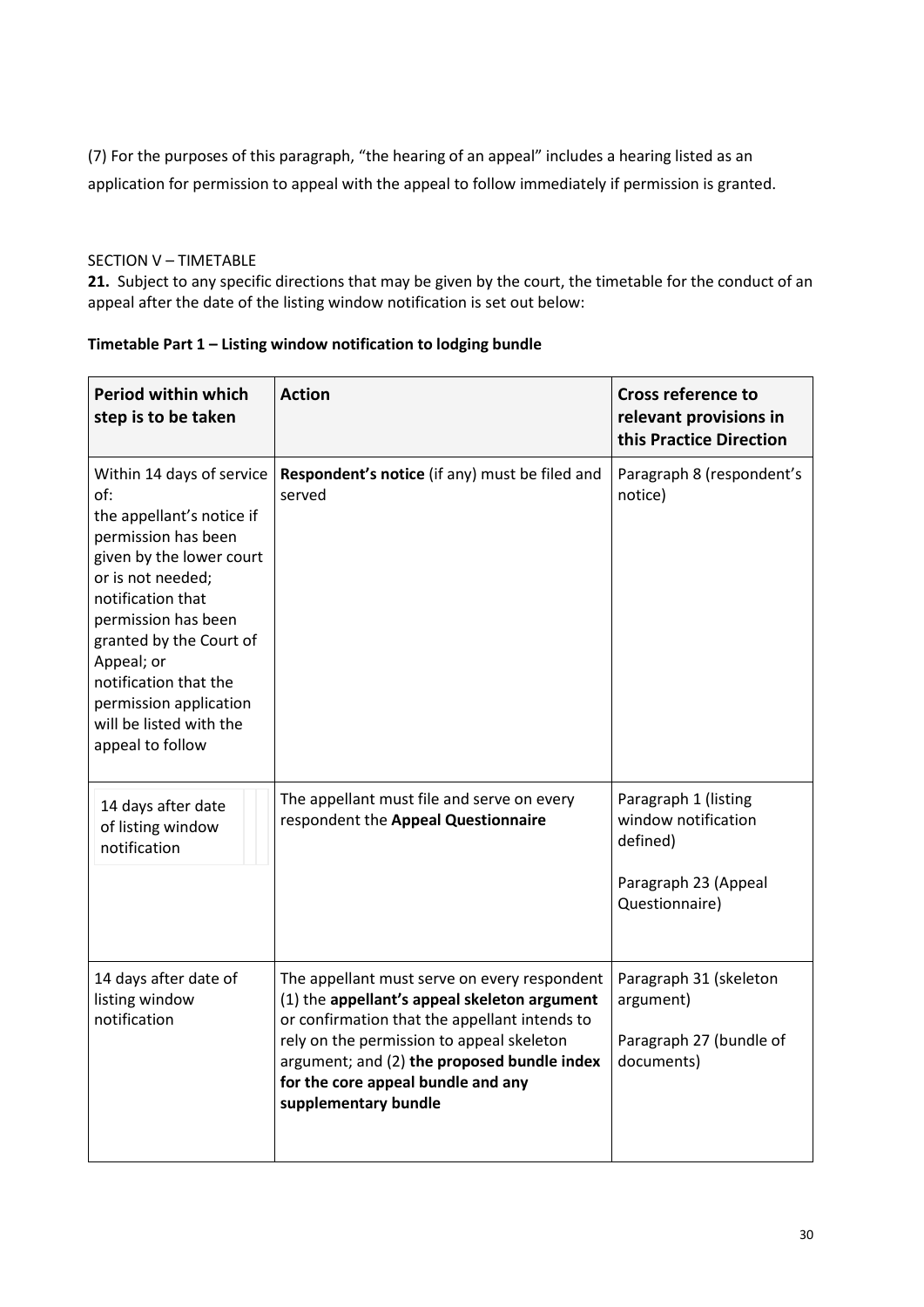| Within 14 days of filing a<br>respondent's notice              | If respondent has filed a respondent's notice,<br>respondent must lodge and serve a skeleton<br>argument on every other party                     | Paragraph 9 (skeleton<br>argument to be lodged<br>with the respondent's<br>notice or within 14 days of<br>filing respondent's notice)         |
|----------------------------------------------------------------|---------------------------------------------------------------------------------------------------------------------------------------------------|-----------------------------------------------------------------------------------------------------------------------------------------------|
| 7 days after service of<br>appellant's Appeal<br>Questionnaire | If a respondent disagrees with appellant's<br>time estimate, that respondent must file and<br>serve on every other party its own time<br>estimate | Paragraph 24 (time<br>estimate)                                                                                                               |
| 28 days after date of<br>listing window<br>notification        | Where Respondent has not filed a<br>respondent's notice, respondent must lodge<br>skeleton argument and serve on every other<br>party             | Paragraph 13<br>(respondent's skeleton<br>argument where no<br>Respondent's Notice filed)<br>Paragraph 31 (skeleton<br>argument)              |
| 42 days after date of<br>listing window<br>notification        | Review case: parties to have reviewed case<br>with a view to resolution or refinement of the<br>issues to be determined at the appeal             | Paragraph 27(6) (bundle of<br>documents)                                                                                                      |
| 42 days after date of<br>listing window<br>notification        | Agree bundle: the parties must agree the<br>content of the core appeal bundle and any<br>supplementary bundle for the appeal hearing              | Paragraph 27(8) (bundle<br>of documents)<br>Paragraph 28 (bundle:<br><b>Appeals from Upper</b><br>Tribunal Immigration and<br>Asylum Chamber) |
| 56 days after listing<br>window notification                   | Appellant must serve a final bundle index on<br>all the respondents, including page numbers                                                       | Paragraph 27 (bundle of<br>documents)                                                                                                         |
| 63 days after listing<br>window notification                   | All respondents must serve on the appellant<br>their replacement skeleton arguments                                                               | Paragraph 1 (replacement<br>skeleton argument<br>defined)<br>Paragraph 31 (skeleton<br>argument)                                              |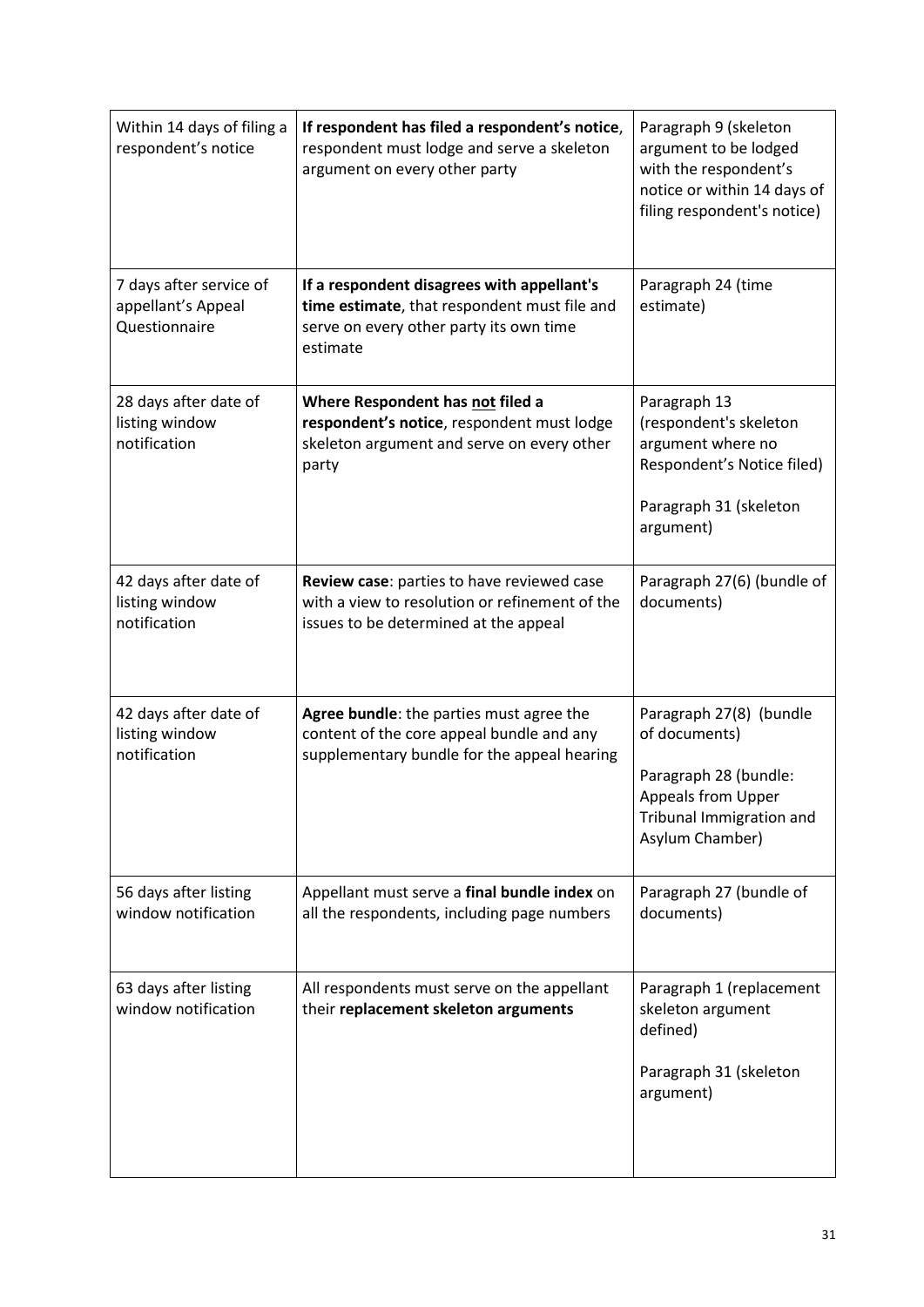## **Timetable Part 2 – Steps to be taken once hearing date fixed: lodging bundles, supplemental skeletons and bundles of authorities**

| Time before<br>hearing date<br>when step is to<br>be taken  | Action                                                                                                                                                                                                                                                                                    | Cross reference to<br>relevant provisions in<br>this Practice Direction                    |
|-------------------------------------------------------------|-------------------------------------------------------------------------------------------------------------------------------------------------------------------------------------------------------------------------------------------------------------------------------------------|--------------------------------------------------------------------------------------------|
| No later than<br>42 days before<br>the appeal<br>hearing    | Subject to any direction of the court, the appellant must<br>lodge the appropriate number of appeal bundles and<br>serve a copy on all other parties to the appeal. Any<br>unagreed documents bundle must be lodged and served<br>by the party seeking to rely on the unagreed documents. | Paragraph 27 (bundle of<br>documents)                                                      |
|                                                             |                                                                                                                                                                                                                                                                                           | Paragraph 28 (bundle:<br>Appeals from Upper<br>Tribunal Immigration and<br>Asylum Chamber) |
| No later than 7<br>days before<br>date of appeal<br>hearing | Bundles of authorities must be lodged                                                                                                                                                                                                                                                     | Paragraph 29 (bundle of<br>authorities)                                                    |

# Summary of Questions

The Civil Procedure Rule Committee would welcome responses to the questions set out in this consultation paper. Responses should be received no later than 5pm on 24 June 2016. Responses can be made online, by email or by post. The details are as follows:

Online at:<https://consult.justice.gov.uk/digital-communications/appeals-to-the-court-of-appeal>

Email to: [CPRCconsultation@justice.gsi.gov.uk](mailto:CPRCconsultation@justice.gsi.gov.uk) (please see separate questionnaire response form)

Post to: Jane Wright, Secretary to the Civil Procedure Rule Committee, Post Point 3.32, Ministry of Justice, 102 Petty France, London SW1H 9AJ (please see separate questionnaire response form).

## **Amendment of CPR Part 52.3(6)(a) to create a test of "a substantial prospect of success" for permission to appeal to the Court of Appeal in a first appeal, in place of the current test of "a real prospect of success"**

Question A: Do you agree that the threshold for permission to appeal to the Court of Appeal should be raised to "a substantial prospect of success"?

Question B: Do you think that amendment of CPR Part 52.3(6)(a) will assist in reducing delays in determination of appeals in the Court of Appeal?

Question C: Do you think that these changes will adversely or positively affect any appellants or respondents more than others and if so, why?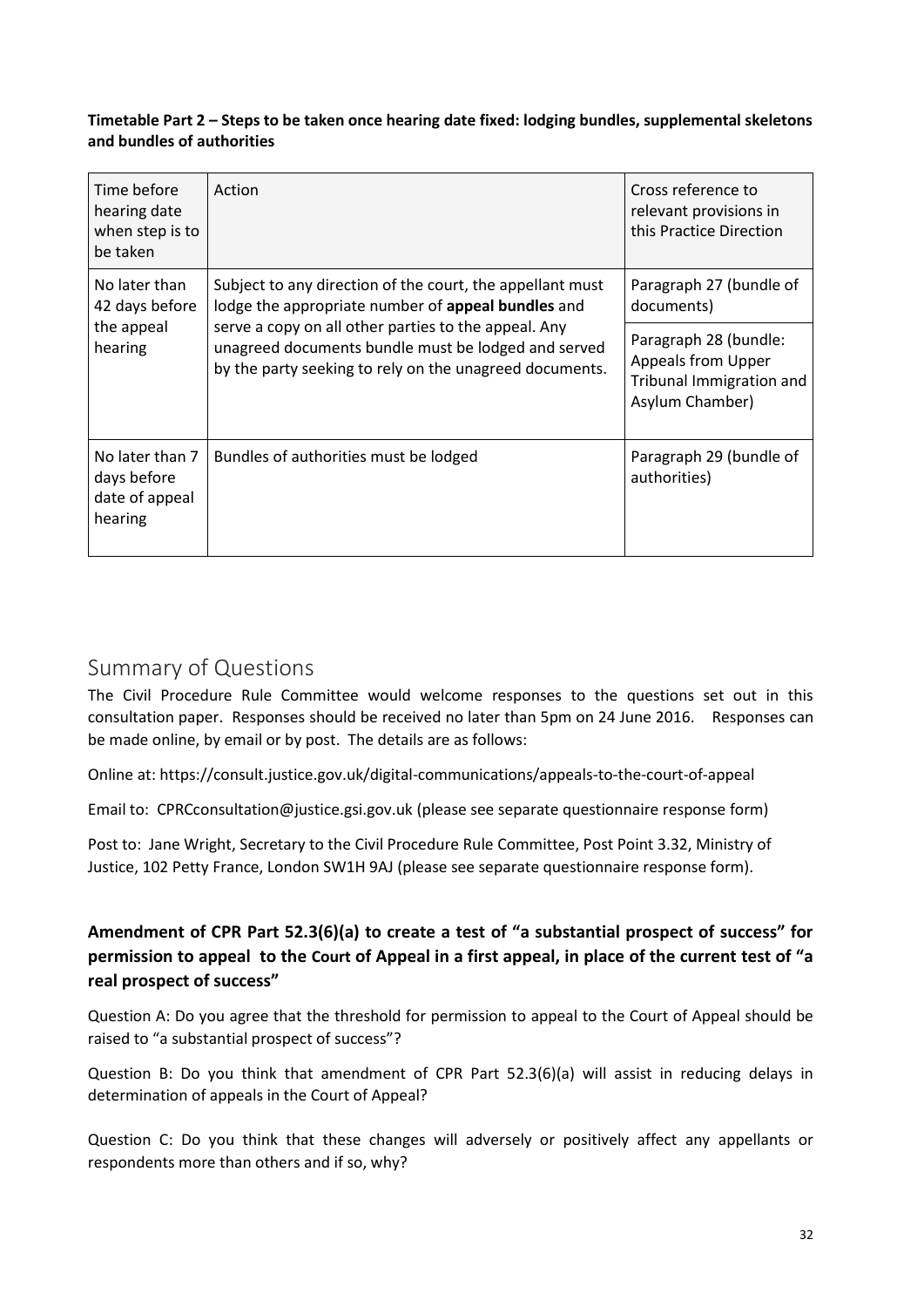Question D: Do you have any other suggestions for assisting the Court of Appeal to reduce delays in the hearing of appeals?

## **Amendment of CPR Part 52.3 to remove a right of oral renewal for an application for permission to appeal to the Court of Appeal, but with a power in the single LJ reviewing the application on the documents to call the application in for an oral hearing**

Question E: Do you agree that the right of oral renewal for an application for permission to appeal should be removed and replaced by a system allowing for determination of such an application by a single LJ on the documents coupled with a case-management power to call the application in for an oral hearing if it is assessed to be appropriate to do so? If not, why not?

Question F: Do you think that amendment of CPR Part 52.3(4) and (4A) will assist in reducing delays in determination of appeals in the Court of Appeal?

Question G: Do you agree that CPR Part 52.15(1A) and Part 52.15A(2) should be amended as proposed? If not, why not?

Question H: Do you think that these changes will adversely or positively affect any appellants or respondents more than others and if so, why?

Question I: Do you have any other proposals as to how the procedure for considering applications for permission to appeal could be made more efficient or effective?

Question J: Do you have any other proposals as to how the procedure for considering applications for permission to appeal could be changed so as to help reduce delays in the Court of Appeal?

## **Proposal to amend CPR Part 52 rule 15.16 to remove the automatic right to an oral hearing for reconsideration of decisions on other applications made in the course of proceedings in the Court of Appeal, replacing it with a discretion for the court to decide whether to hold a hearing or to determine an application on the documents**

Question K: Do you agree that CPR Part 52.16 should be amended as proposed? If not, why not?

Question L: Do you think that amendment of CPR Part 52.16 will assist in reducing delays in determination of appeals in the Court of Appeal?

Question M: Do you think that these changes will adversely or positively affect any appellants or respondents more than others and if so, why?

Question N: Do you have any other proposals for amending CPR Part 52.16 to make the procedure for consideration of ancillary applications more efficient and effective?

Question O: Do you have any other proposals as to how the procedure for considering ancillary applications in the Court of Appeal could be changed so as to help reduce delays in the Court of Appeal?

#### **Amendment of Practice Direction 52C**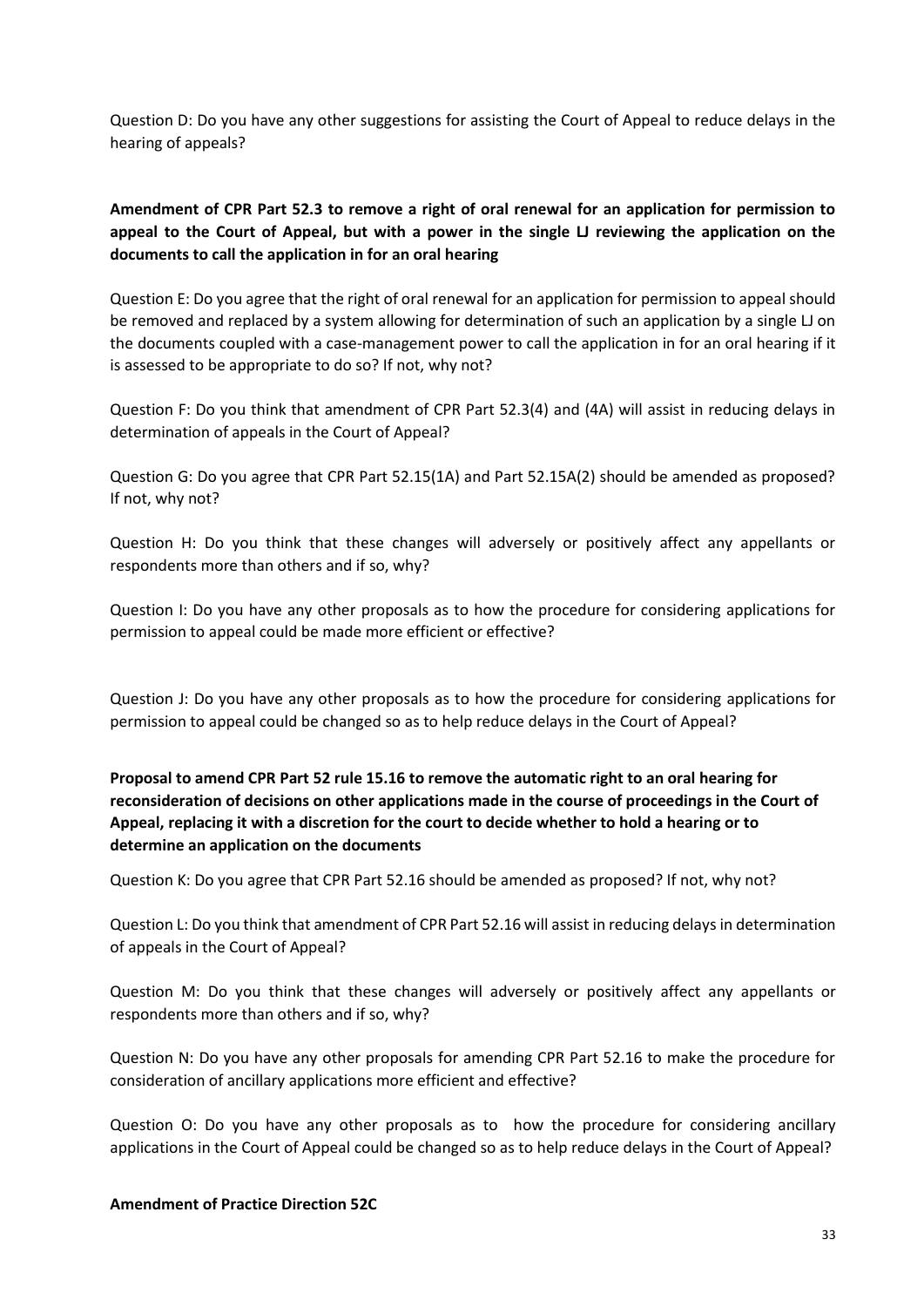Question P: Do you agree that Practice Direction 52C should be amended as proposed? If not, why not?

Question Q: Do you think that amendment of Practice Direction 52C as proposed will make it more userfriendly for litigants and assist in limiting the volume of documentation placed before the Court of Appeal in determining appeals?

Question R: Do you think that these changes will adversely or positively affect any appellants or respondents more than others and if so, why?

Question S: Do you have any other proposals for amending Practice Direction 52C to make it more userfriendly for litigants?

Question T: Do you have any other proposals for amending Practice Direction 52C to limit the documentation presented to the Court of Appeal for determination of appeals?

**Thank you for participating in this consultation exercise.**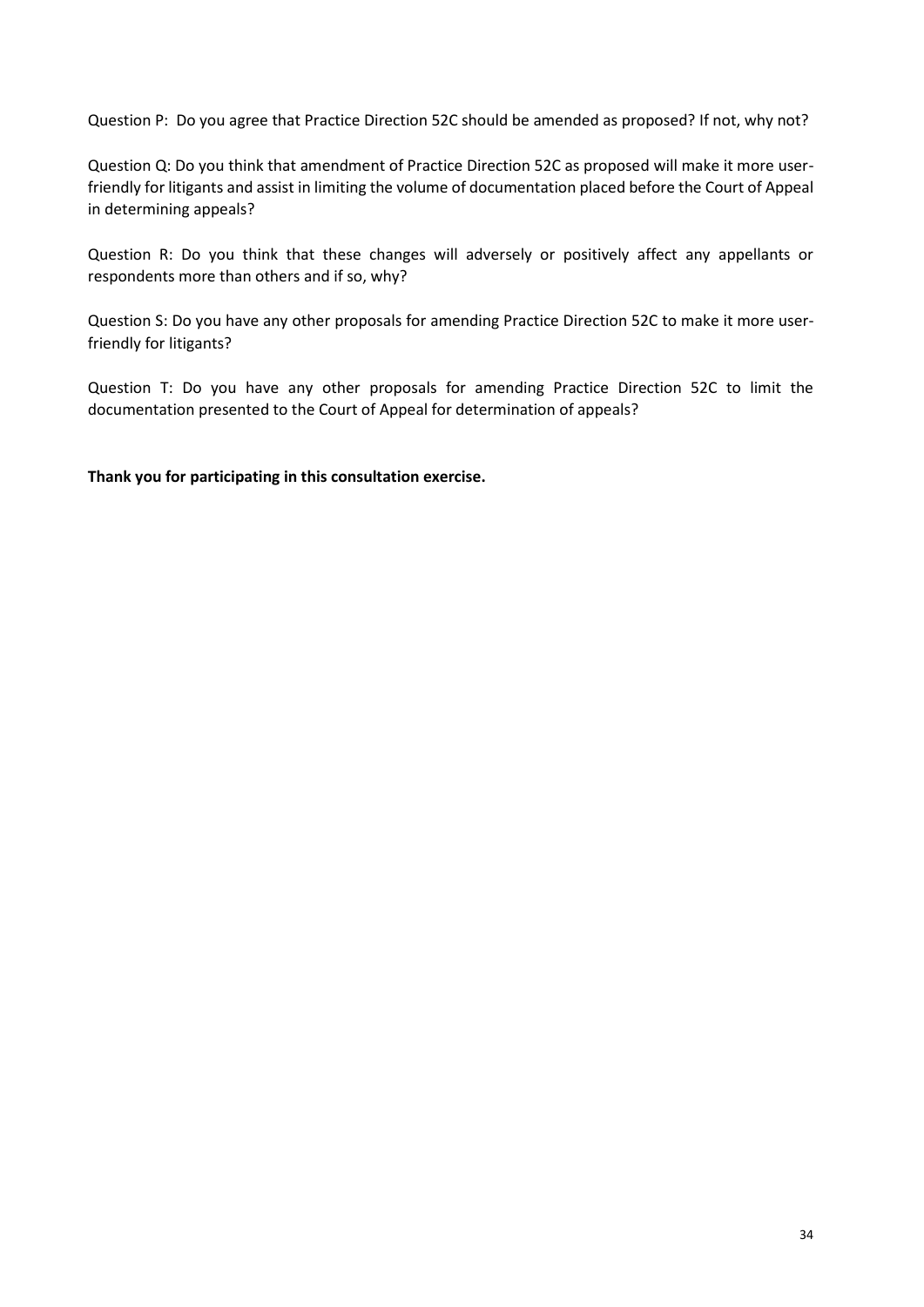## Annex: Background Information

## **Introduction**

- 1. The Court of Appeal (CA) is probably the part of the civil justice system which is most under pressure currently. Quite simply, the Court is overwhelmed by the current level of incoming work. It has been steadily rising for over 5 years and the increase shows no sign of ending: see the 10 year trend chart at Appendix 1.
- 2. The CA conducted a detailed data gathering exercise over May-July 2015 (the Time & Motion, or T&M, study) to provide an evidence base for analysing the problem. Each Lord and Lady Justice (LJ) filled in detailed time sheets to capture the time spent on each aspect of our work. With the assistance of Professor Dame Hazel Genn of UCL's Judicial Institute and a statistician colleague, work streams were analysed in terms of 8 subject categories (e.g. commercial law, immigration law, family law) and by reference to different stages of work, from permission to appeal (PTA) to the hearing of full appeals. The data allowed the Court of Appeal's reform working party to establish robust time-coefficients for each type of work within the subject categories set out in Appendix 2. Time spent on administrative and leadership work was also recorded to give an overall picture of how the time of LJs working to deal with civil work in the CA is broken down. The independently verified report which collates the information from the T&M Study is at Appendix 3.
- 3. The 3 month T&M study during May-July 2015 provided reliable information for the very first time about how judicial time is divided up and how long it takes to deal with specific items of work. It enabled the working party to quantify the shortfall, in terms of available LJ-hours, represented by the difference between incoming work and the rate at which it can be dealt with (the Annual Shortfall). The same time coefficients have been applied to the outstanding workload in the pipeline to give an estimate of the size in LJ-hours of the backlog of work the CA already has (the Backlog). Finally, the same time coefficients have been used to measure the likely impact in terms of savings in LJ-hours to be achieved by substantial reforms already in the pipeline (diversion of County Court appeals and certain appeals in family private law cases to the High Court) and further proposals which the working party has recommended and which have been endorsed by the judges of the CA: see Appendix 4.
- 4. Until about 18 months ago the CA managed to absorb the increase in its workload largely by the judges working longer hours. But the CA is now falling significantly behind in dealing with these. It is currently running at a deficit of 179 full appeals per year (after allowing for full appeal disposals at a rate of 1,042 a year), which of course get added to the Backlog.
- 5. The main element of the increasing burden in terms of pure numbers is PTA. The CA is currently running at a deficit of 47 paper PTA applications and 183 oral PTA hearings a year (after allowing for disposals at a rate of 3830 and 1254 a year, respectively). Again, these get added to the Backlog.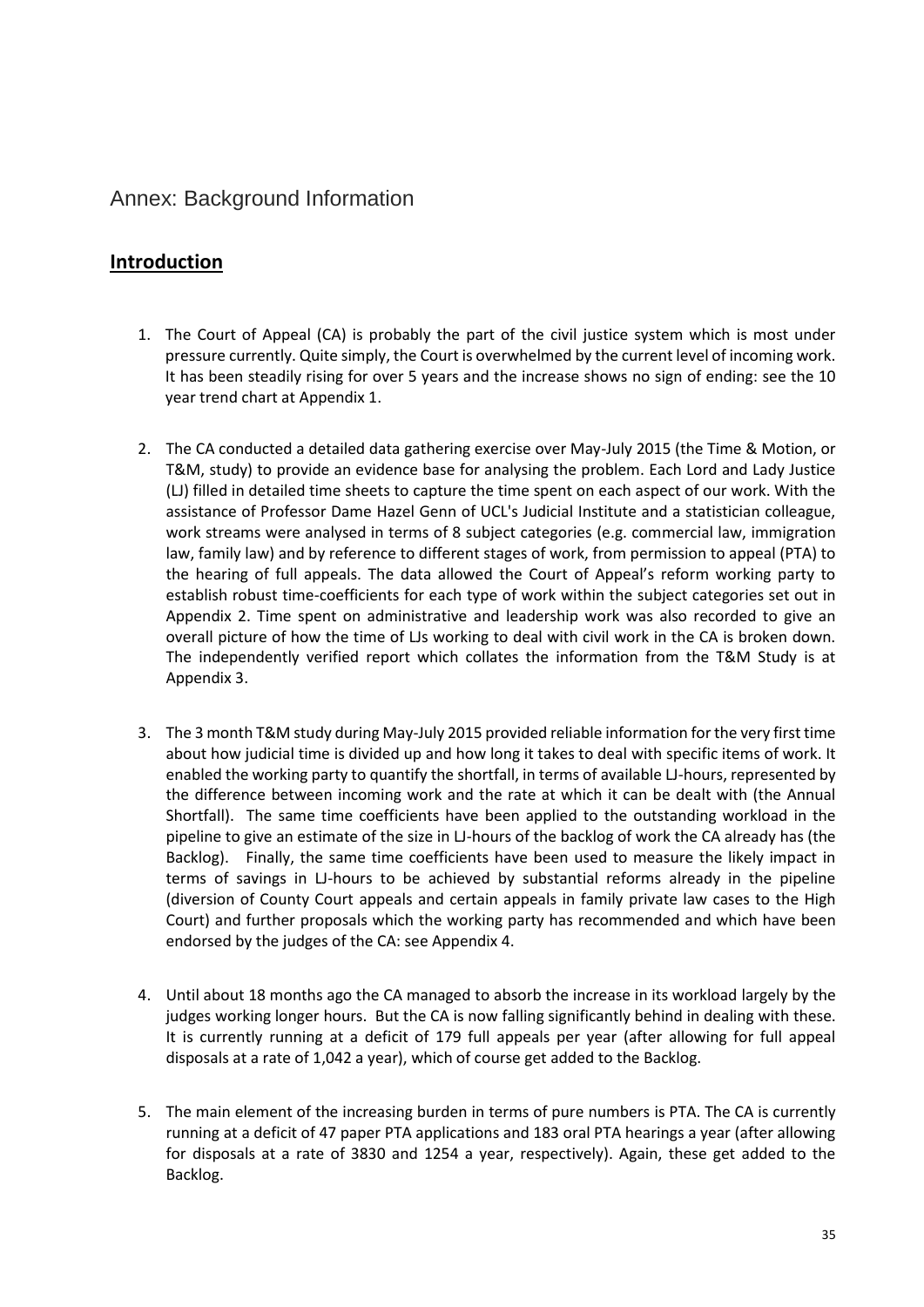- 6. There has also been a large increase (not capable of measurement due to the absence of any historic time costing) in the administrative and leadership burdens of the members of the court. Across the CA, these take up 17% of LJs' time (including Heads of Division, who have a particularly heavy administrative burden) (see lower pie chart on p. 37 of Appendix 3). This means that the productivity of the court, in terms of the rate at which it can dispose of its workload of appeals, has actually been falling while the workload itself has been rising. There is no sign of the demands on LJs in respect of administrative and leadership work being reduced; if anything, at a time of major change in the civil justice system, the trend is likely to be in the opposite direction.
- 7. However the T&M study has shown that, regardless of increases in the number of PTAs and in the demands for leadership work, the overwhelming demand upon the time of the members of the court remains the work required for preparing, hearing and judgment writing in connection with full appeals: see pie charts at pp.36 and 37 of Appendix 3. Although the number of full appeals requiring to be heard has only increased modestly over the last 5 years, it is probable that the time taken per full appeal has also been rising (albeit there are no statistics from which this can be measured, because there has never before been an attempt to measure the CA's workload by anything more sophisticated than bare numbers of appeals). The probable reason for this, apart from the ever increasing complexity of the law, is that the court is hearing a smaller proportion of a greatly increased incoming workload as full appeals, and therefore concentrating its attention on the most difficult cases.
- 8. The three main symptoms of the overload are:

(1) A dramatic increase in waiting time for hearings. The reality was recognised by the publication in July 2015 of new hear-by targets, in which the longest waiting time was increased from 9 months to 19 months. There is every reason to think that, without radical reform, this waiting time will get steadily longer, unless and until incoming work matches rather than exceeds the CA's capacity to deal with it. The delay for the determination of appeals risks seriously damaging the attractiveness of the UK as a venue for litigation in large commercial cases.

(2) An unacceptable increase in the amount of work being done by judges out of hours. A stark example of this is that 48% of the time spent on writing lead judgments is being done out of hours.

(3) Greater delay in the preparation and delivery of reserved judgments, as LJs cope with other demands on their time. Again, this has not previously been measured, so the delays experienced now cannot be compared other than anecdotally with delays in the past.

- 9. The first and third of these symptoms gravely impact upon the service provided by the CA and materially reduce the quality of civil justice, viewed overall. The second threatens the morale of the judges, risking reduced performance, early retirement and recruitment difficulties.
- 10. As at 31 January 2016, the total Backlog expressed as a time value using the figures derived from the T&M study was 46,812 LJ-hours: see Appendix 4. To put it in context, this is broadly equivalent to the total of LJ-hours worked during the year ended January 2016 on civil appeals and PTAs (written and oral) and may also be compared with a total of 19,872 LJ-hours worked annually on administration/leadership. This Backlog figure equates to the current waiting time of up to 19 months for full appeals, up to about 6 months for PTA decisions on the documents and up to an additional 6 months for oral renewal of PTA applications.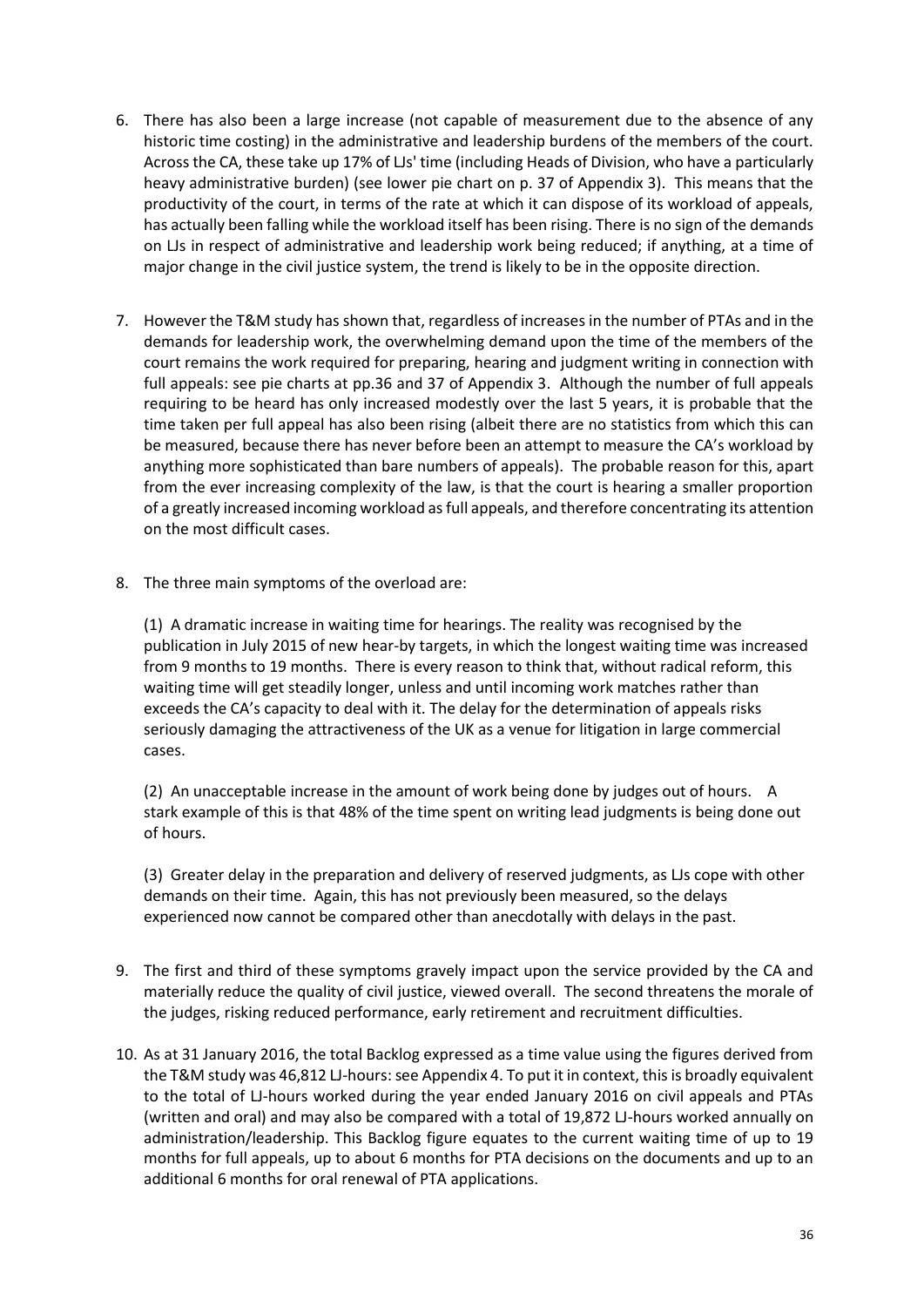- 11. The current deficit of 179 full appeals a year is equivalent to 8,815 LJ-hours, using the figures derived from the T&M study. The deficit of 47 PTAs a year is equivalent to 53 LJ-hours. A deficit of 183 oral PTAs a year is equivalent to 614 hours. (The deficits in relation to PTAs have only been kept so low by focusing resources on those types of work to meet the increasing volume of PTA applications; but this has meant that the deficit in hearing full appeals has grown). Thus the Annual Shortfall in time terms amounts to 9,482 hours: see Appendix 4. By the end of 2016, after just a further year without changes to appeal routes or to the CA's working practices, the CA could therefore expect the total Backlog to have grown by a further 20% to 56,294 LJ-hours, equating to about a 2 year delay to the hearing date for an appeal, and further increases in the waiting times for paper PTAs and oral PTAs.
- 12. The benefits of changes to appeal routes in respect of appeals from the County Court and for certain family cases which are already in the pipeline will not significantly impact on the CA's workload by the end of 2016. They are not due to take effect until 1 October 2016 and they will only apply to appeals launched thereafter. The current periods of delay mean that paper PTAs from new appeals thereafter would not have reached the top of the waiting list until about January 2017, oral PTAs in about July 2017 and full appeals only in 2018. Meanwhile appeal work of all three types will remain part of the CA's Backlog, unaffected by those changes. In any event, the figures collated in Appendix 4 show that even once these changes in appeal routes have taken effect, they will not remove the Annual Shortfall, let alone begin to reduce the Backlog.
- 13. This projection forward assumes a steady state in the burden of the CA's incoming workload. It is not intended to be a prediction, as it cannot be ruled out that the upward trend shown in Appendix 1 continues to some degree.
- 14. The modelling based on the T&M study gives a sobering picture of the scale of the challenges the CA faces, first to eliminate the Annual Shortfall and then to bring the Backlog down to acceptable levels.
- 15. On 11 March 2016 the CA held a half-day conference to discuss the findings of the T&M study and a series of recommendations made by CA's reform working party of four LJs, chaired by Briggs LJ. In view of the scale of the problem facing the CA there was unanimous acceptance of the main proposals made by the working party: that there should be reform of the PTA process and increased use of 2 LJ courts. In summary, the reform of the PTA process which is proposed is to remove any right for a party applying for PTA whose application is refused by a LJ on consideration of the documents to demand an oral hearing of the same application, and instead to leave it to the discretion of the LJ who considers the documents whether the application should be called in for an oral hearing or whether it can properly be disposed of on the documents without the need for a hearing. This approach is that which currently applies in the Supreme Court. In parallel with this proposed change, the CA also proposes and recommends a similar change in CPR Part 52.16 to remove any right for a party making other forms of application in the CA to require an oral reconsideration at a hearing if the application is dismissed on the documents, again leaving it to the case-management discretion of the LJ considering the application whether it should be called in for an oral hearing. In addition, there was unanimous agreement at the CA judges' conference on a series of other reforms to improve efficient working in the CA and a focus of the CA's limited resources on its core business of hearing full appeals which have been identified through the PTA process as properly arguable and to do so with reduced delays. These include better triage of paper PTA applications, better case management of full appeals at the PTA stage, better use of judicial specialisation, better listing (including by video conference) of hearings involving litigants in person, and tightening up the Practice Direction about bundles of documents and skeleton arguments.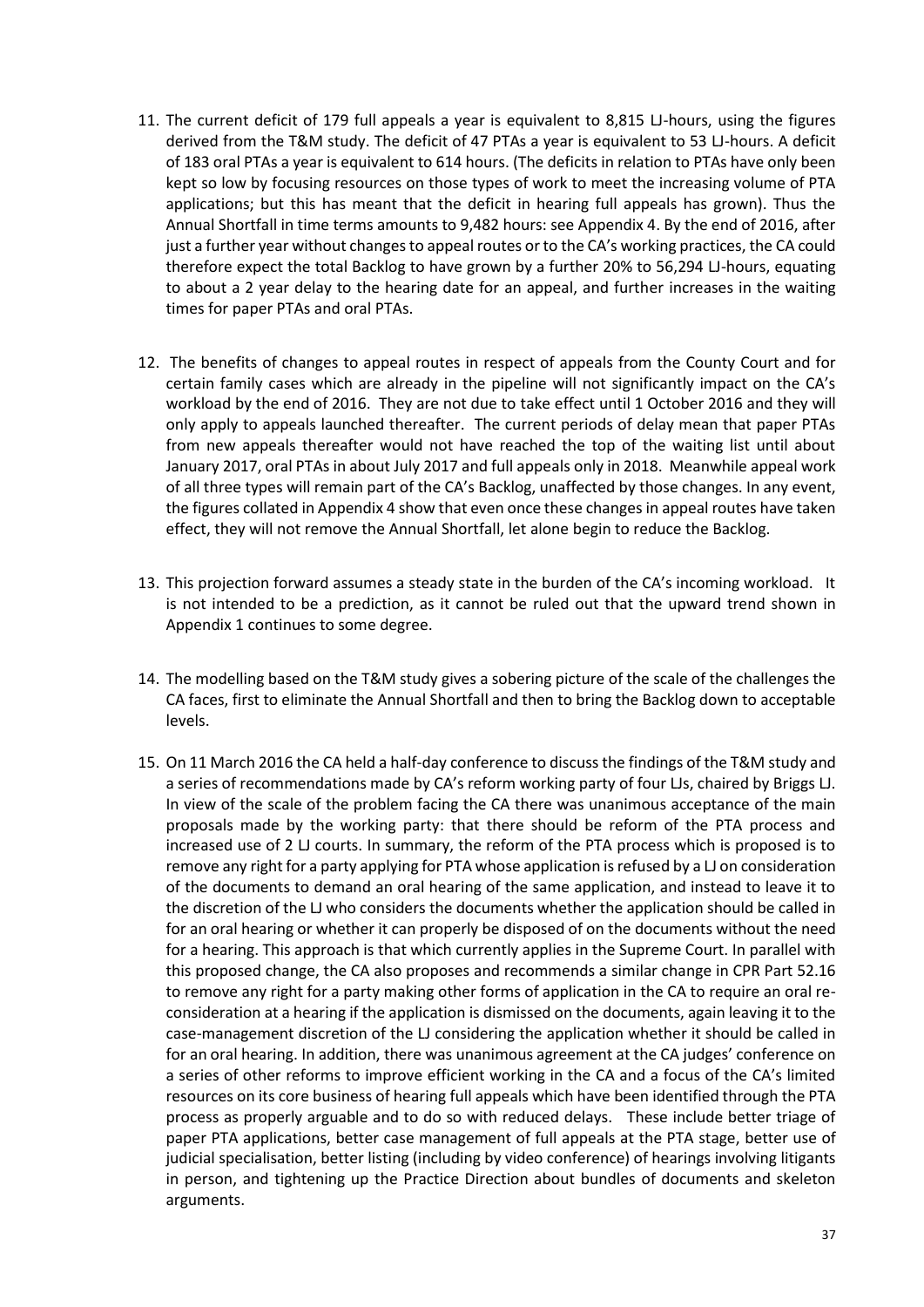- 16. Further, arising out of the discussion the CA considers that the test for grant of PTA in cases of first appeals should be tightened from "a real prospect of success" on the appeal to "a substantial prospect of success", in order to limit the number of full appeals which the CA has to deal with (so as to reduce delays overall) and to focus its resources upon those cases which most merit review on appeal.
- 17. Where the CA has the means itself to take the steps recommended by the working party it is doing so. However, the main reform proposals require certain limited (and relatively minor) changes in primary legislation and other (more substantive) changes in the Civil Procedure Rules (CPR). In particular, the proposal to increase the hurdle for grant of PTA to "a substantial prospect of success" will require a Rule change in the CPR as will certain aspects of the proposals for changes to the PTA process and the process for consideration of other applications in the CA. Although it would be possible as a matter of legal form for the right of oral renewal of an application for PTA to be removed by a change in practice direction, it is desirable that this significant proposed change to the PTA process should be encapsulated in a Rule change as well.
- 18. These proposed changes are part of an integrated package of reforms designed to tackle the Annual Shortfall and the Backlog, and hence the delays in the CA. The CA has already decided to adopt new criteria for allocation of business to 2 LJ courts (as distinct from the 3 LJ courts which are the norm at present), as follows:

*An appeal should generally be listed before a 2 judge constitution unless the case is of wide public interest, raises an important point of principle or practice or is of real difficulty or complexity. This does not prevent a case being listed before a 3 judge constitution where the LJ making the decision considers that there is some other good reason for doing so. An appeal in relation to a procedural decision should be listed before a 2 judge constitution in all but exceptional cases*.

19. It deserves emphasis that this focus on using 2 LJ courts more often depends for its full effectiveness on releasing additional LJ-hours through the other reforms which are proposed, so that those saved LJ-hours can be 'spent' to increase the throughput of full appeals using 2 LJ courts where possible and appropriate.

#### **The Principles Governing the CA's Recommendations**

- 20. The last major review of the Court of Appeal was the Bowman Report (September 1997). The Report included a review of the principles underlying a civil appeals system: chapter 2. No-one making representations in response to the Briggs consultation on reform of the civil justice system called these principles in question.
- 21. Paragraphs 4, 5 and 7 of the Bowman Report set out some fundamental ground-rules:

"4. An effective system for appeals is an essential part of a well-functioning system of justice. However, that does not mean that an appeal should be seen as an automatic further stage in a civil case. In some jurisdictions the trial is often seen as a mere incident in the life of a case, because the parties are focused from the beginning on the possibility or even the inevitability of an appeal. In our system the purpose of the trial or hearing is to dispose of the action and an appeal is not therefore an automatic further stage. It is intended that the assumption should be that the court or tribunal has made the correct decision. …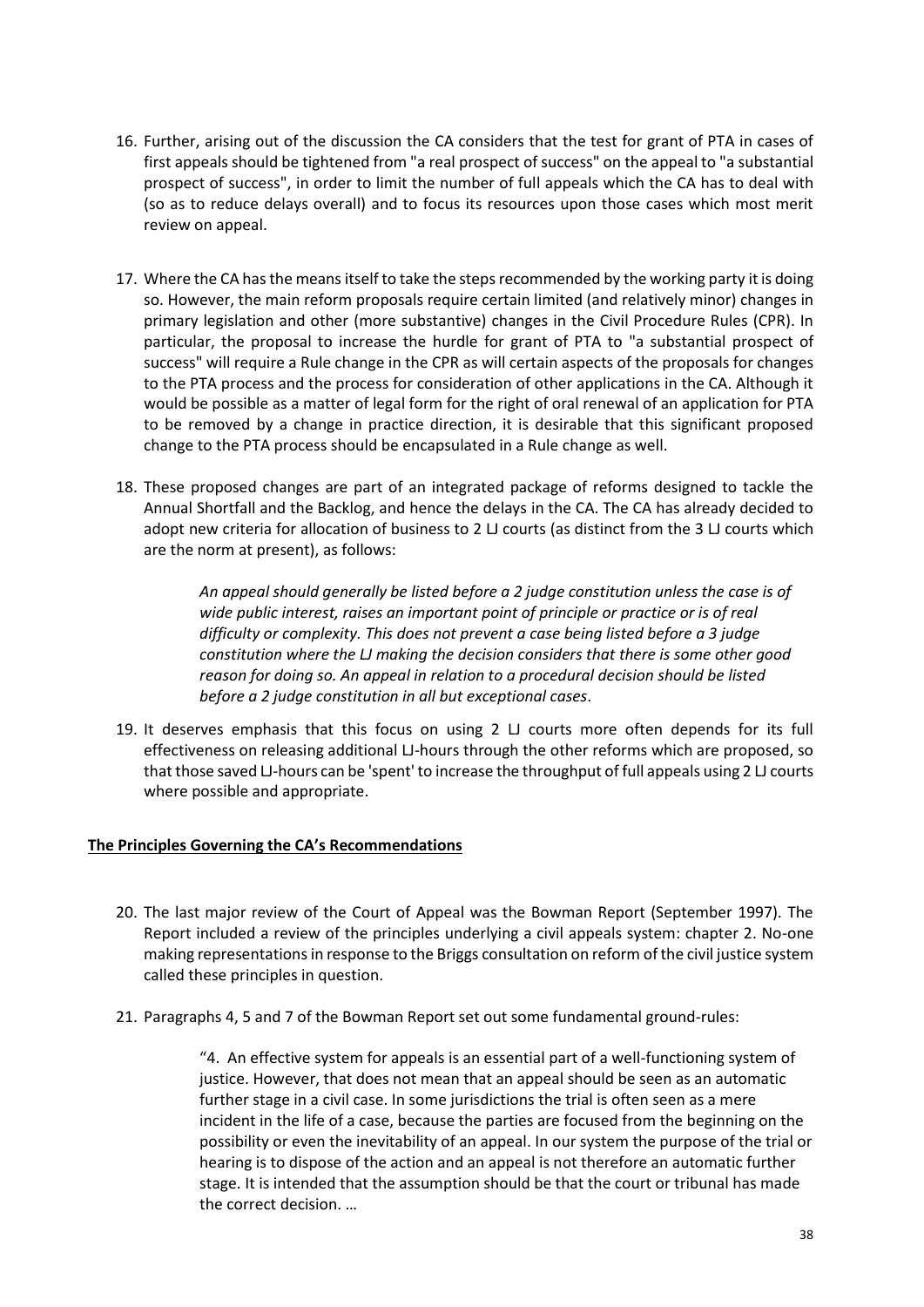5. We take the view that the law should not confer an automatic right of appeal in all cases. However, an individual who has grounds for dissatisfaction with the outcome should always be able to have his or her case looked at by a higher court so that it can consider whether there appears to have been an injustice and, if so, allow an appeal to proceed. If, however, there are no justifiable grounds for the complaint, there should be no further proceedings.

…

7. Appeals can create uncertainty and can delay a litigant receiving the benefit of a judgment to which he or she is entitled. An appeal process should therefore ensure that, so far as is practical, uncertainty and delay are reduced to a minimum."

- 22. The primary function of the CA is to produce judgments which determine appeals. That is the end product which litigants require. The CA is falling behind in the time it takes to secure appellate justice as compared with the UK's principal rival jurisdictions: see Appendix 5, in particular the information provided in answer to Question 9.
- 23. The CA has faced previous periods of intense pressure of business in which the delays in it fulfilling its primary function of determining full appeals have become unacceptably great, to an extent where justice delayed really is justice denied. There have been two major rounds of reform in modern times. Reforms were introduced in 1981/82 to address the pressures at that time, following a review by the Scarman Committee in 1978. Pressures and delays built up again leading to the Bowman Report and the introduction of further reforms in 2000. There have only been piece-meal adjustments to Rules and Practice Directions since then.

## **Options for Change**

- 24. The Bowman Report noted that there are three main ways in which delays may be reduced and workload kept within reasonable bounds: (1) increase the number of LJs to deal with the increased workload; (2) alter the jurisdiction of the CA so that fewer cases come to it; (3) change the way the CA works so that it can deal with its caseload more quickly and at less cost in terms of time.
- 25. As to option (1), the Government has confirmed that an increase in the number of LJs is simply not feasible at the present time given the financial constraints on the justice system and public expenditure generally. Far from option (1) representing a solution to the current problems in the CA, there is in fact a constant haemorrhaging of judicial time of the existing complement of LJs (a term used to denote the full judicial complement of the CA, including the Master of the Rolls, the Lord Chief Justice and the Heads of Division) to administrative and policy work, public inquiries etc. At the same time the assistance derived from retired LJs has reduced in recent years, and the CA can see no evident solution to that problem either.
- 26. Option (2) is being implemented in relation to transfer of first appeals in County Court cases and certain private family matters to the High Court. But because of pressures on the Family Division it is not viable to transfer another major category of first appeals (in public family cases) to the High Court under present circumstances, although that will remain an option under consideration for implementation some years in the future. The statistics indicate that the time saved from diversion of appeals, where this is possible, will come nowhere near meeting the CA's current difficulties: see Appendix 4.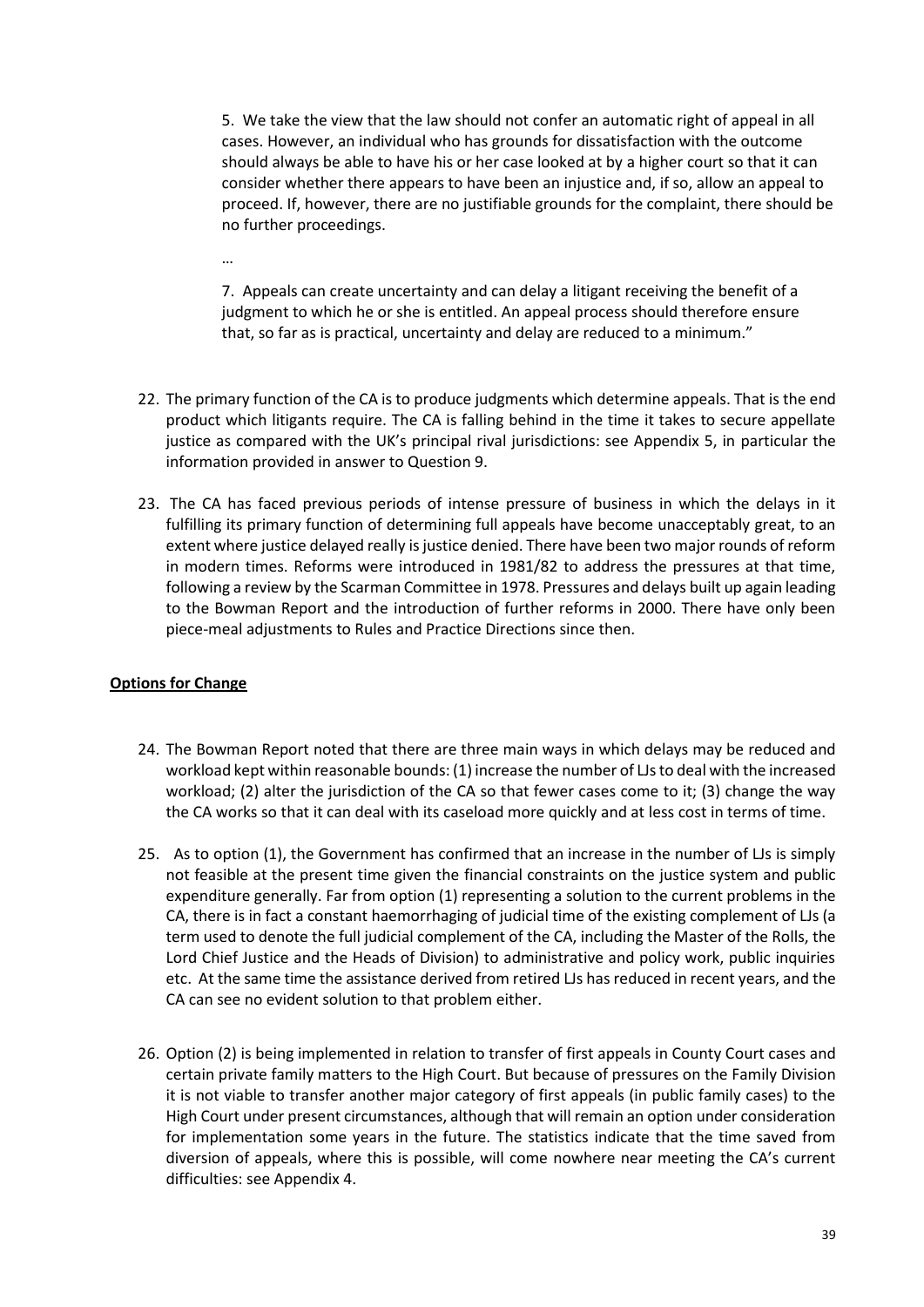- 27. All this increases the need to explore option (3). The judges of the CA emphasise the importance of simplifying procedures within the CA and shortening the time taken on various stages for an appeal.
- 28. There is no single reform which is capable of relieving by itself the pressure on the CA and reducing delays below current levels. In order to achieve that result, it is necessary to look for cumulative effects from a series of reform measures.
- 29. Appendix 4 sets out the main highlights derived from the T&M study and court statistics. The three sets of reforms which are capable of making a substantial contribution to meeting the projected stream of cases entering the CA and addressing the Annual Shortfall and the Backlog are the diversion of first appeals in County Court and certain private family matters (time saving approx. 5,403 LJ hours p.a.), abrogation of a right of oral renewal for PTA applications (time saving approx. 2,929 LJ hours p.a.) and greater use of 2 LJ constitutions (time saving between approx. 2,310 LJ hours p.a. and 4,619 LJ hours p.a.). These are the main items capable of having a significant effect. Other reforms offer the prospect of far more modest time savings, most of which cannot be statistically measured. Taken together the proposals which the CA recommends should eventually eliminate the Annual Shortfall and begin to reduce the Backlog, albeit at a slow rate.
- 30. Subject to any representations made in response to this consultation, the principles the CA considers should inform the review of its procedures and working practices are those in the Bowman Report set out above and the following:
	- (1) The quality of the CA's deliberations on full appeals, the quality of the guidance it can provide to lower courts and the quality of the assistance it can provide in cases which go to the Supreme Court are all greatly enhanced by the CA being able to explore legal issues on full appeals in detail at oral hearings. Therefore, the proposals should seek to preserve this aspect of the system as a fundamental priority.
	- (2) If, as appears from the statistics now available, dealing with the Annual Shortfall and with the Backlog cannot be achieved without some reductions in aspects of the quality of the CA's service, then these must be faced up to and those reforms adopted which are least damaging to the fundamentals of what the CA is supposed to achieve.
	- (3) The CA is a superior appellate court and the emphasis in its work should be upon providing guidance for lower courts and the public on issues of law, rather than simply determination of run-of-the-mill cases where there has already been a close look at the case by a first instance court and on an appeal to a more senior level of court. Lower courts such as the High Court and Upper Tribunal are more suitable for hearing first appeals at a proportionate cost in time and resources. Where there has already been a first appeal, parties will already have had a fair allocation of the judicial resources of the state, including a right of appeal, at the lower levels in the court system: cf the aspect of the overriding objective at CPR Part 1.1(2)(e) ("allotting to [a case] an appropriate share of the court's resources, while taking into account the need to allot resources to other cases"). The CA does not have the luxury of resources available to it to dedicate to fulfilling a wider routine second appeal role in run-of-the-mill cases.
	- (4) Leaving aside appeals from the High Court, as a general rule, therefore, the CA should become a court exercising a guidance function at a second appeal level, and access to it in second appeals should be governed by the existing second appeals test. There should only be a departure from this general rule where there is a clear and compelling need for the CA to fulfil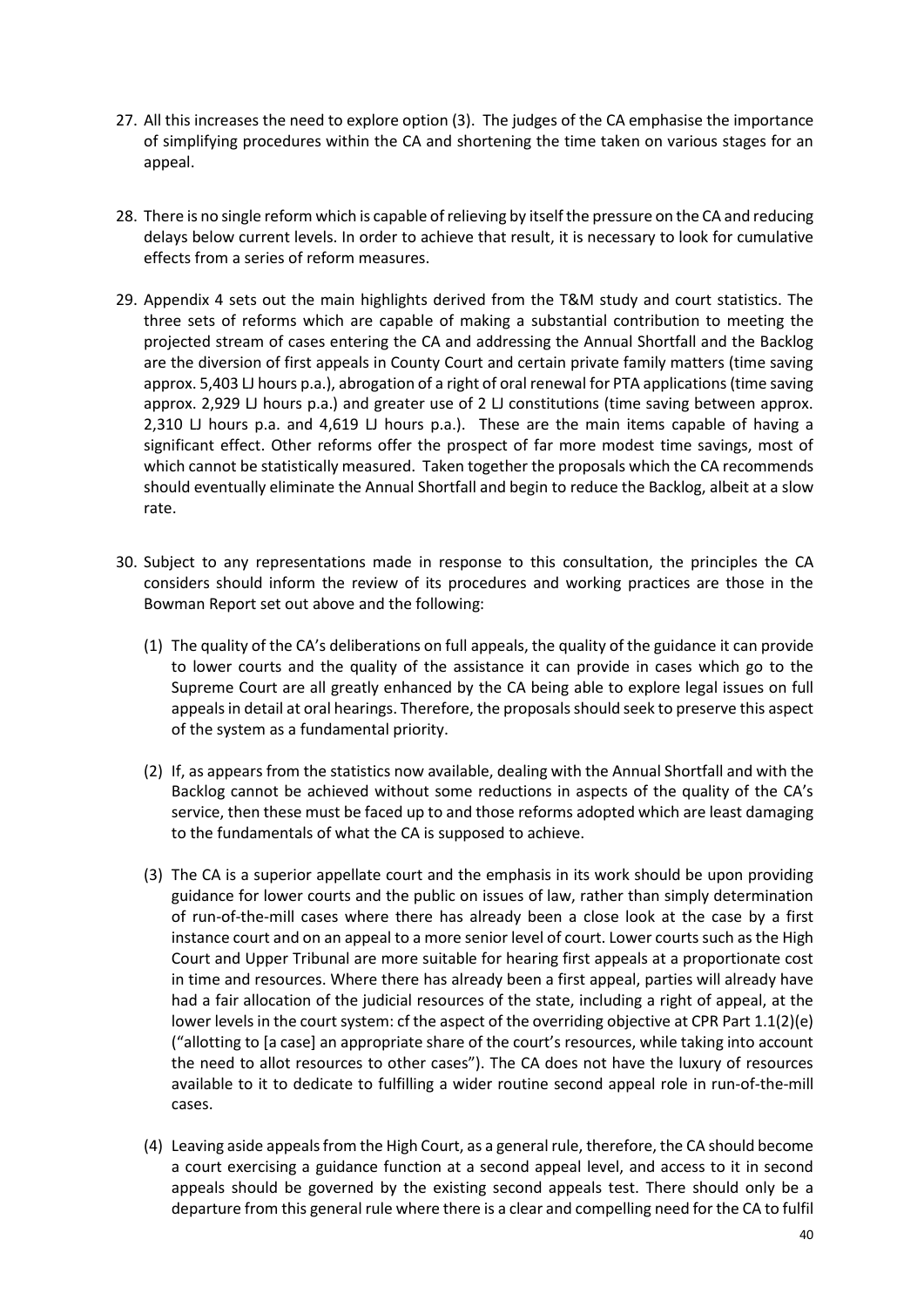a first tier appellate role because of pressures elsewhere in the court system or for some other reason.

- (5) The focus of reforms should be upon keeping the time to final judgment in full appeals to a minimum. That should be the CA's primary objective.
- (6) Procedures must be fair for litigants. Fairness does not require that litigants should have any entitlement to a "second bite at the cherry" in relation to any matter determined at an appropriate level within the court.
- (7) Burdens on LJs must be kept within reasonable bounds, both as to pressure of workload and as regards equity between LJs in terms of distribution of work.
- (8) It is important for the CA to maintain a suitable spread of expertise within the court. To maintain coverage of expertise, LJs coming into the court should be expected to develop and expand their existing set of areas of expertise and should be assisted to do so.

## **Background information for proposal (1)(ii) (removal of automatic right of oral renewal for applications for permission to appeal to the Court of Appeal, replacing it with a discretion for the court to decide whether to hold a hearing or to determine an application for permission to appeal on the documents)**

- 31. Rule 16 of the Supreme Court Rules 2009 provides that applications for PTA shall be considered on the documents, but with a discretion to call in an application for an oral hearing; and paragraph 3.1.1 of Practice Direction 3 states that applications for PTA will generally be determined without a hearing.
- 32. There would be savings of judicial time in moving to this system in the CA. Only one LJ would need to prepare the case (rather than two, as happens now where there is an oral renewal). The time taken up by a hearing would be avoided in most applications. The average time taken by one LJ for an oral renewal application is 3.36 hours. This compares with an average of 1.14 hours for a paper PTA.
- 33. In addition, there are a number of applications which are refused on paper but then allowed on oral renewal which lead to full appeals. This usually arises under the current system because the appellant gets "two bites at the cherry" and the later LJ simply forms a different impression on arguability of an appeal. In most cases the first LJ turns out to be right: the full appeal is dismissed (in other words the grant of PTA by the second LJ turns out to have been something of a false positive). Sometimes the second LJ turns out to be right, and the appeal is allowed. See below for discussion whether this shows that there is any injustice involved in restricting an appellant to a single opportunity to persuade one LJ that they have an arguable appeal; it is suggested that it does not. For modelling purposes, the CA working party has made the assumption that this reform proposal would not lead to any reduction in the number of full appeals coming through.
- 34. In child family cases involving Litigants in Person (LIPs) the paper consideration stage is by-passed and there is only consideration of the PTA application at an oral hearing. If these were instead dealt with on the documents, the hearing time for the LJ concerned would be saved.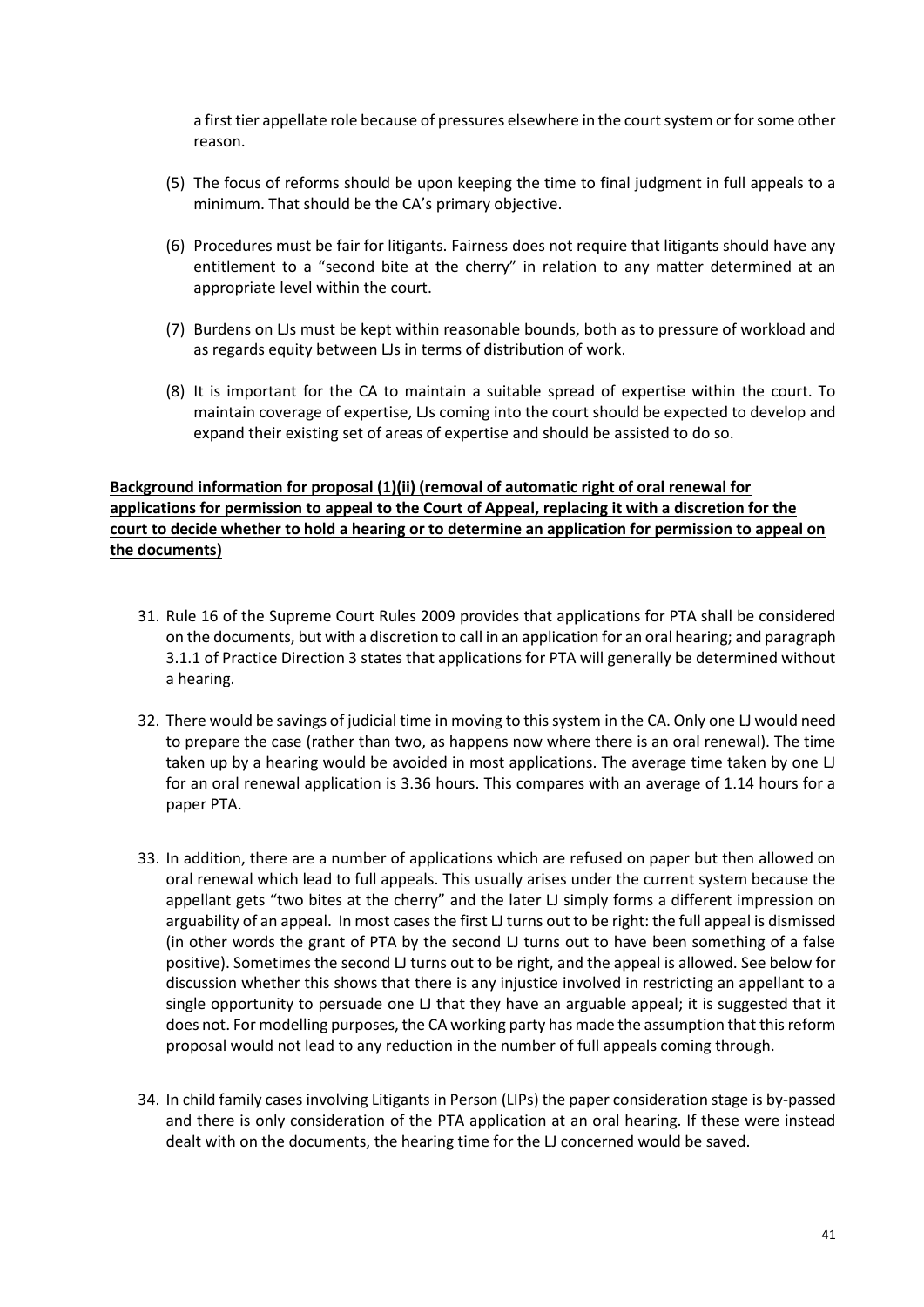- 35. The time savings in moving to a system in line with the CA's recommendation have been modelled as set out in Appendix 4. Modelling on the basis of an assumption regarding the rate at which LJs might choose to call in PTAs for an oral hearing at 10% of all PTAs, the time saving in a year is 2,929 LJ-hours. These figures are arrived at after first taking account of the diversion of appellate work under the existing changes in the pipeline in relation to County Court and certain private family appeals.
- 36. Also, there would be a benefit for parties generally in getting to a final definitive outcome in many cases (i.e. those where PTA is ultimately refused) far more speedily than under the current system involving routine oral renewals. Currently, the average time from filing a notice of appeal to a decision on PTA on the documents is about 6 months and an oral renewal adds about another 6 months. There would be a further benefit for users of the court by avoiding or minimising the times when an oral PTA hearing overruns and reduces the time available for a full appeal listed the same day. The *average* hearing time for an oral hearing of a PTA application is 50 minutes, so this is a significant issue. Sometimes the hearing time for such a hearing can be a lot more than this.
- 37. At the moment, if a claim or application has been certified as Totally Without Merit (TWM) in the lower court, and in certain other cases, there is no right of oral renewal: CPR Part 52.3(4A), Part 52.15(1A) and Part 52.15A(2). Again, if an application for PTA considered in the CA on the documents is certified as TWM, and in certain other cases, there is no right of oral renewal: CPR Part 52.3(4A). Outside these cases, where an application for PTA is considered and refused on the documents in the CA there is a right to request an oral hearing before a single judge, subject to any practice direction to the contrary: CPR Part 52.3(4). The current practice directions do not make contrary provision.
- 38. The background to this position is a progression through time from much wider rights of appeal to the CA without any permission requirement, then as backlogs in the CA built up to unacceptable degrees there were successive reforms to extend such a requirement to ever wider classes of case. This development already involved an acceptance that the appeal system could not function to give results in a timeous way without restricting the degree of access to judicial resources which could be dedicated to resolution of parties' disputes and that early judicial scrutiny of the arguability of a case on appeal could be an appropriate mechanism by which to prioritise allocation of judicial resources to be dedicated to cases.
- 39. Moreover, there has over time been a reduction in the judicial resources judged to be appropriate to dedicate to this task. For example, in view of growing delays in the CA there was a major review of CA procedure by the Scarman Committee, appointed in 1978, leading to the passage of section 56 of the Supreme Court Act 1981 (now re-named as the Senior Courts Act 1981) and amendments to the old RSC Order 59 (appeals) in 1981 which were followed by a Practice Note [1982] 1 WLR 1312.
- 40. Section 54(6) of the 1981 Act, as enacted, conferred jurisdiction for a single LJ to decide PTA applications. RSC Order 59 made provision to similar effect. The Practice Note included this statement:

## **"The single judge of the Court of Appeal**

In the past a court consisting of at least two judges has had to consider incidental applications, such as those for leave to appeal, for the imposition or removal of orders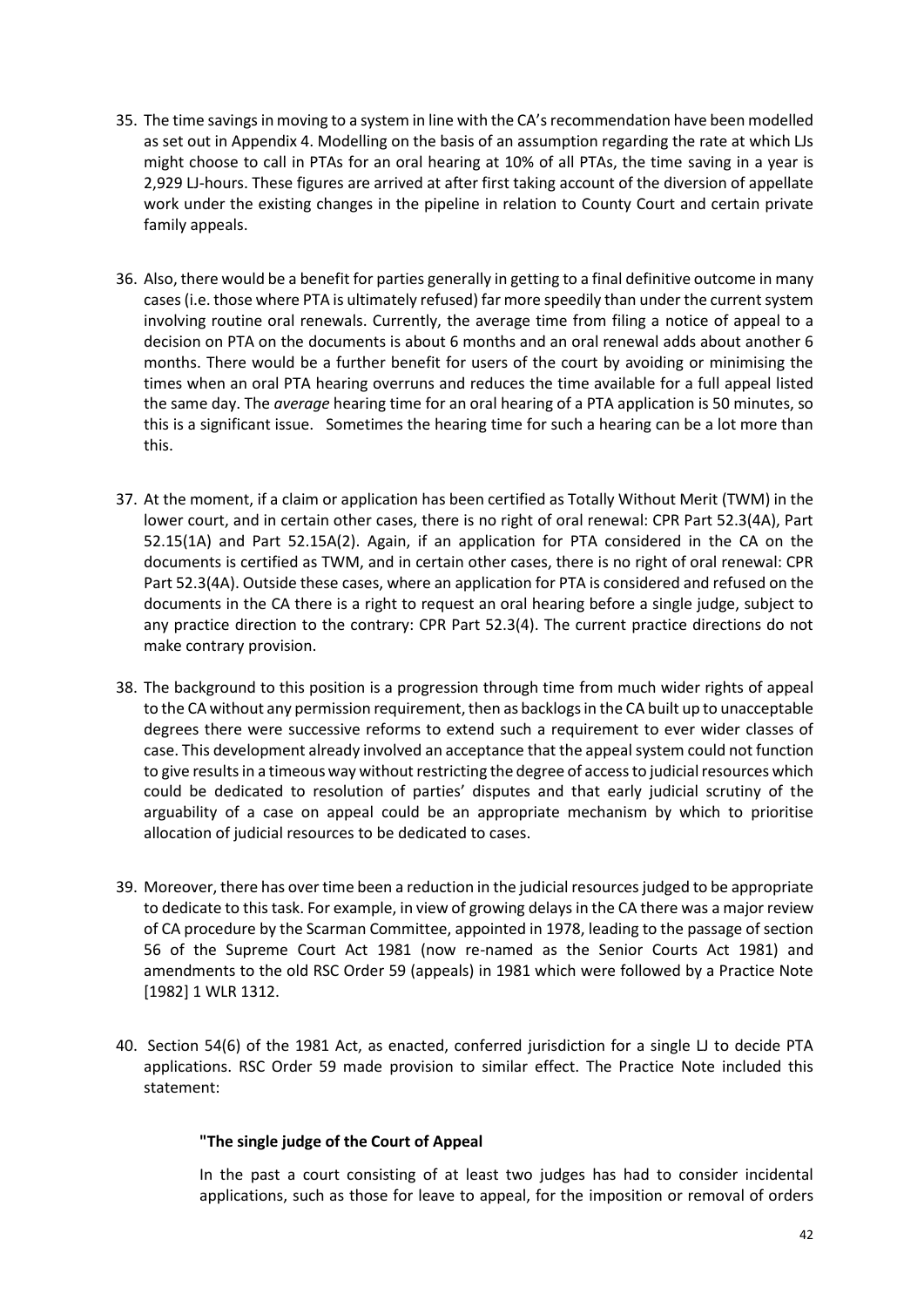staying execution or for the grant, variation or discharge of injunctions pending appeal. This represented an extravagant use of judicial time and rule 10(9) [i.e. in RSC Order 59] will now enable all these matters to be considered and disposed of by a single judge sitting in chambers. …"

- 41. See also the 1985 Supreme Court Practice (the White Book), at p. 846, which stated that applications for PTA were normally heard by a single LJ. Subsection 54(6) of the 1981 Act was repealed by the Access to Justice Act 1999: it appears that this was because, following the Bowman Report of 1997, the question of jurisdiction was dealt with by provision of a general discretion to list cases before a single member of the CA (previously the general position was that 2 LJs would exercise the CA's jurisdiction) – see recommendation 35 at p. 144 of the Report and section 54(2) of the 1981 Act as substituted by the 1999 Act - and the practice regarding the procedure and number of LJs who would determine such applications could be left to be dealt with by directions within the CA under the new section 54(3), as substituted by the 1999 Act.
- 42. Practice developed after 1982 to allow for consideration of applications for PTA on the documents as a first stage. In light of (again) increasing numbers of applications and appeals and the consequent delays in the hearing of appeals, Sir Jeffrey Bowman chaired a Review of the Court of Appeal (Civil Division), reporting in September 1997. The Bowman Report reviewed the then current position at paras. 21-27. The Report recommended that applications for PTA should be considered initially on the documents by a single LJ, who would also have the option to decide to hear the application on their own in open court (or, according to their choice, along with a second LJ in open court); and if minded to refuse on the documents the LJ should write giving reasons but offering to hold an oral hearing. If the offer were not taken up, the application would fall to be dismissed. This recommendation was the background to the introduction of CPR Part 52.3(4) in its original form in 2000.
- 43. The Bowman Report also recommended that one level of appeal should be the norm, whilst allowing for second appeals in exceptional cases: chapters 2 and 4. "This principle reflects the need for certainty, reasonable expense and proportionality" (para. 15) and the general requirement that "Appeals should be dealt with in ways that are proportionate to the grounds of complaint and the subject matter of the dispute" (para. 14). This recommendation was the background to the introduction of CPR Part 52.13 as part of the reforms in 2000, which provides that the CA will not give permission for a second appeal unless the appeal would raise an important point of principle or practice or there is some other compelling reason for the CA to hear it. This restrictive test for PTA in second appeals contemplates that PTA may be refused even though it can be seen that there is an arguable point on appeal with a real prospect of success (which is the usual test for PTA).
- 44. Part 52.3(4A) has been added since 2000 to take away the right to request an oral renewal if the application is certified as TWM. Two other developments also occurred: (a) despite the Bowman recommendation that (as was implicit) an oral renewal hearing should take place before the LJ who had refused PTA on the documents, the practice of listing the hearing before a different LJ developed (thus duplicating the preparation involved); and (b) in family cases involving LIPs it was found that the rates of requests for renewal were very high so that it saved more time to eliminate the paper consideration stage and in all cases proceed to an oral hearing.
- 45. Development (a) might arguably be attractive in a system which is well-resourced in terms of judicial availability relative to incoming business and where pressure of workload is not leading to inordinate delays (though it involves greater delay, since 2 judges acting sequentially have to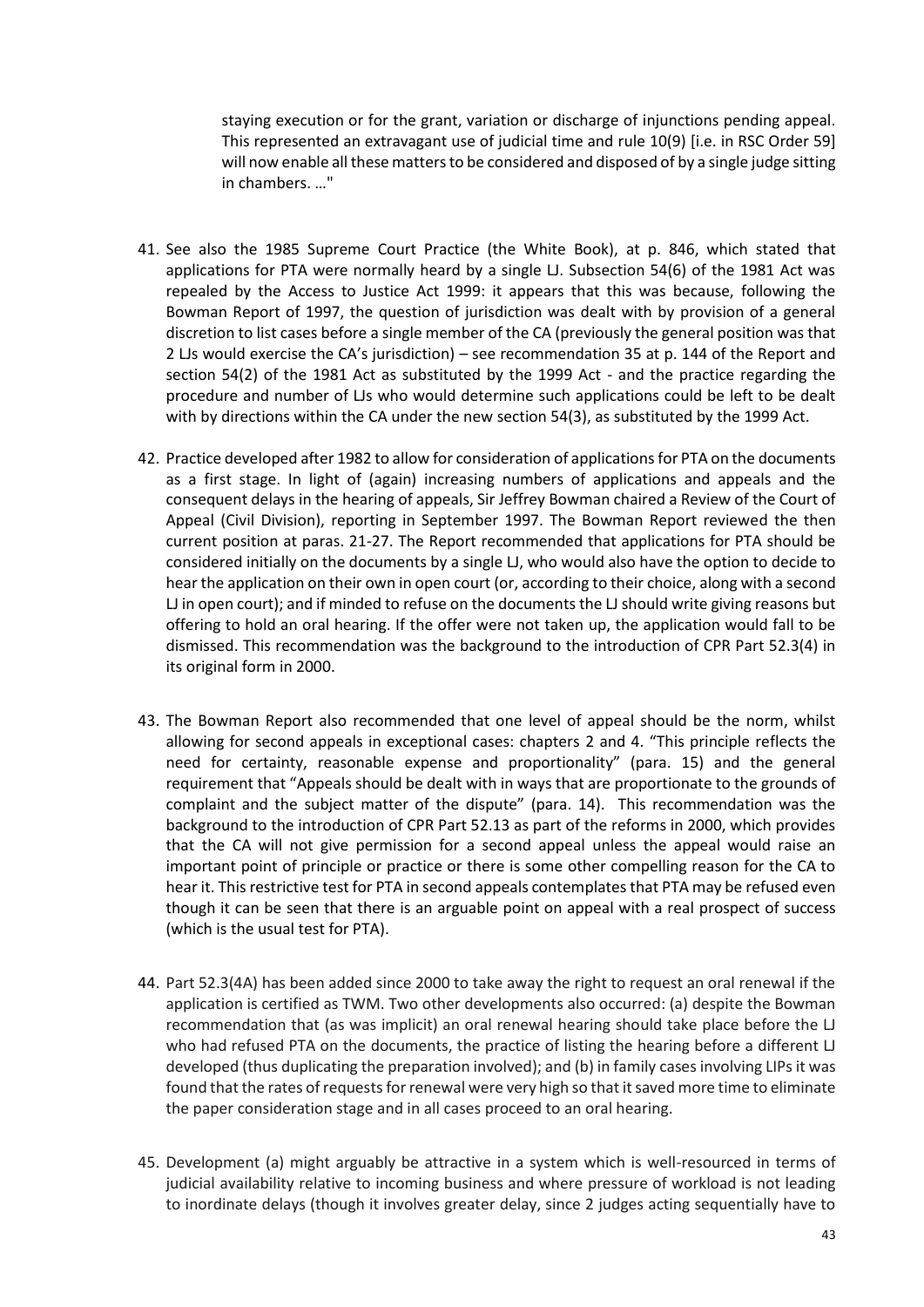prepare the case). However, that is not the position in which the CA finds itself now. There has been a substantial rise in the workload of the court over the last 10 years and the trend is upwards: see Appendix 1. The delay to obtaining a hearing date for an appeal, let alone a final judgment, has risen steeply.

- 46. Development (b) makes sense in a system which gives the litigant the right to "two bites of the cherry" in the CA if a decision on the documents occurs first, and where the paper consideration is not having the practical effect of screening out a fairly high level of cases where there would otherwise have to be an oral hearing. But this begs the questions whether this system should exist and whether the use of additional judicial time taken up by an oral hearing is justified and efficient.
- 47. There are two aspects to the issue of procedure: (i) to what extent is it necessary to have an oral hearing? and (ii) to what extent is it necessary for a second LJ to be involved to review a decision regarding PTA taken by another LJ?
- 48. Against the background set out above it might be asked, what is the nature of the "right" to an oral hearing of an application for PTA? Under the current form of CPR Part 52.3(4) that "right" is very attenuated. It can be removed by a practice direction: no subordinate, let alone primary, legislation is required. Even where there is a right to oral renewal, it does not include any right to have a second LJ look at the application. There is only a right to consideration by one LJ, which may be at an original oral hearing (as in (b) above) or at a follow-on oral hearing after PTA has been refused on the documents. Section 54(6) of the 1981 Act in its original form, RSC Ord. 59 and CPR Part 52.3(4) all allowed or allow this and the 1982 Practice Direction and the Bowman Report both contemplated that there would only be an entitlement to consideration by one LJ.
- 49. There is no obligation under Article 6 ECHR for the state to provide anything more than this, so far as concerns how many LJs look at the application. Nor is there any obligation under Article 6 for the consideration of an application for PTA to take place at an oral hearing so long as it is possible for the court to understand from the documents the issues which arise and deal with the matter fairly: see Karen Reid, *A Practitioner's Guide to the European Convention on Human Rights*   $(3<sup>rd</sup>$  ed. 2007), pp. 184-185. Hence the practice of the Supreme Court does not give rise to problems under Article 6. Fairness does not normally require that there should be an oral hearing of this type of application.
- 50. The fact that CA practice has developed to be more hospitable to using the oral renewal process to provide for additional review by a second LJ in some cases (though not all: see (b) above) does not show that there is anything in the nature of a "right" to review by two LJs rather than one. In fact, the practice in the Chancery Division in cases where the High Court acts as an appeal court and is governed by CPR Part 52.3(4) is that any oral renewal usually takes place before the same judge as refused PTA on the documents: the oral hearing simply provides an appellant with another opportunity to draw facts and arguments to the attention of the judge in an effort to persuade them that there is an arguable appeal. There has been no adverse reaction to this on the part of court users.
- 51. The principal question, therefore, is what procedure should be adopted where the only relevant entitlement (properly so-called) is to consideration of an application for PTA by a single LJ, rather than to have "a second bite at the cherry" by asking a second LJ to look at the application afresh and possibly take a different view from the first. In that context, it is proposed that the norm should be for a decision to be made after consideration on the documents without any right of a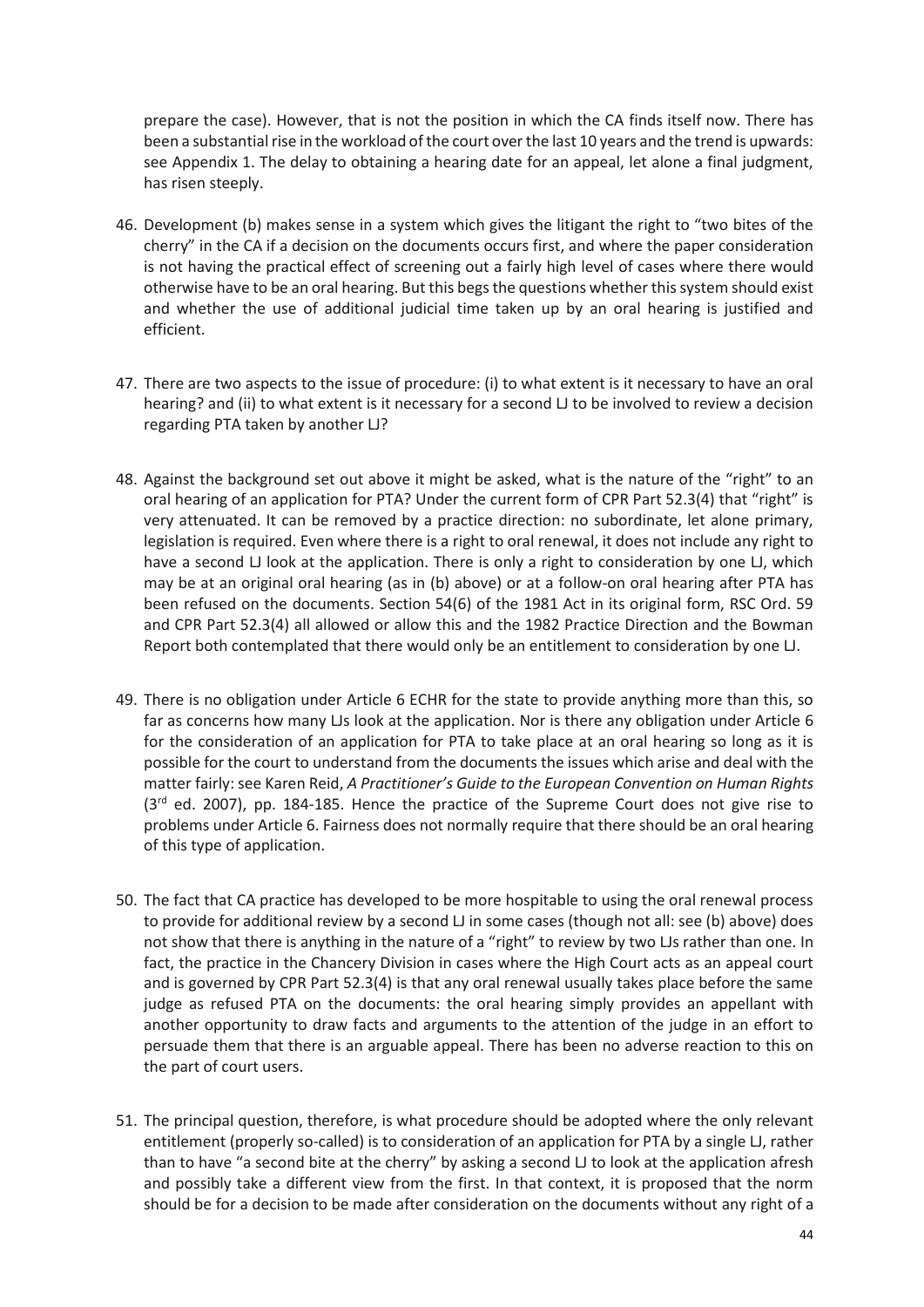litigant to demand an oral hearing, but leaving it to the judgment of the single LJ to decide whether they think that a hearing is necessary to enable them to understand the issues, to achieve fairness or for some other compelling reason. As in the Supreme Court, applications for PTA should normally be determined on the documents alone. This approach provides the most timeefficient way to determine PTA applications fairly and with due regard to the demands of other users of the appeal system. This is in accordance with the general principle reflected in the overriding objective, of "allotting to [a case] an appropriate share of the court's resources, while taking into account the need to allot resources to other cases" (CPR Part 1.1(2)(e)).

- 52. It is suggested that there is no principle of a party having their "day in court" which requires adoption of a different approach. The parties will have had their "day in court" at first instance, and the question on an application for PTA is whether they should be granted access to an appeal. As stated in the Bowman Report, at para. 4, "In our system the purpose of the trial or hearing [at first instance] is to dispose of the action and an appeal is not there as an automatic further stage. It is intended that the assumption should be that the court or tribunal has made the correct decision."
- 53. Oral procedures increase expense and delay, which is why courts under stress from increased workload generally move to increased paper consideration as a way to match workload and judicial resources. The European Court of Human Rights now only very rarely grants an oral hearing even for full argument on the merits of an application, as well as generally screening applications at the admissibility stage on the documents. Truncated oral hearings with very tight limits on oral argument are standard in many jurisdictions, such as for hearings before the Court of Justice of the European Union, any oral hearings in the European Court of Human Rights and for hearings before the US Supreme Court.
- 54. The view of the judges of the CA is that there is considerable value in having reasonably full oral hearings for appeals where PTA has been granted. However, the benefit within the stressed appeal system in England and Wales of having 2 or 3 experienced LJs participate in extended oral hearings of each appeal has to be secured, in part, through streamlining procedure and minimising the time taken on all interlocutory matters, including consideration of applications for PTA, in conjunction with other measures such as reducing appeals to the CA where reasonable protection on appeal can be secured lower down in the court system and tightening up the test for PTA in first appeals to a "substantial prospect of success".
- 55. In the consultation by Briggs LJ on his proposals for reform of the civil justice system, consultees were asked for their views in relation to a proposal to remove an automatic right of oral renewal for PTA applications. Despite that, it is desirable to consult further on this question, particularly since it is now presented in conjunction with the proposal to tighten the threshold for PTA in the CA. The responses given to the previous consultation will be taken into account in relation to the present proposals.
- 56. One could ask whether, despite constraints on resources and the pressures and delays to which the CA is subject the "right" of renewal should in fact be extended or strengthened so that it becomes a right to an additional review by a second LJ. However, this would contravene the principles identified in the Bowman Report, which have not been brought into question in any of the consultation responses to Briggs LJ. To require there to be a second bite of the cherry before a second LJ would involve disproportionate use of resources in the CA, particularly since in most cases the question will also have been considered by the judge at first instance as well. At a time of even greater pressure on the CA than at the time of the Bowman Report, it is suggested that this cannot be justified. The party seeking to appeal has a fair opportunity to seek to persuade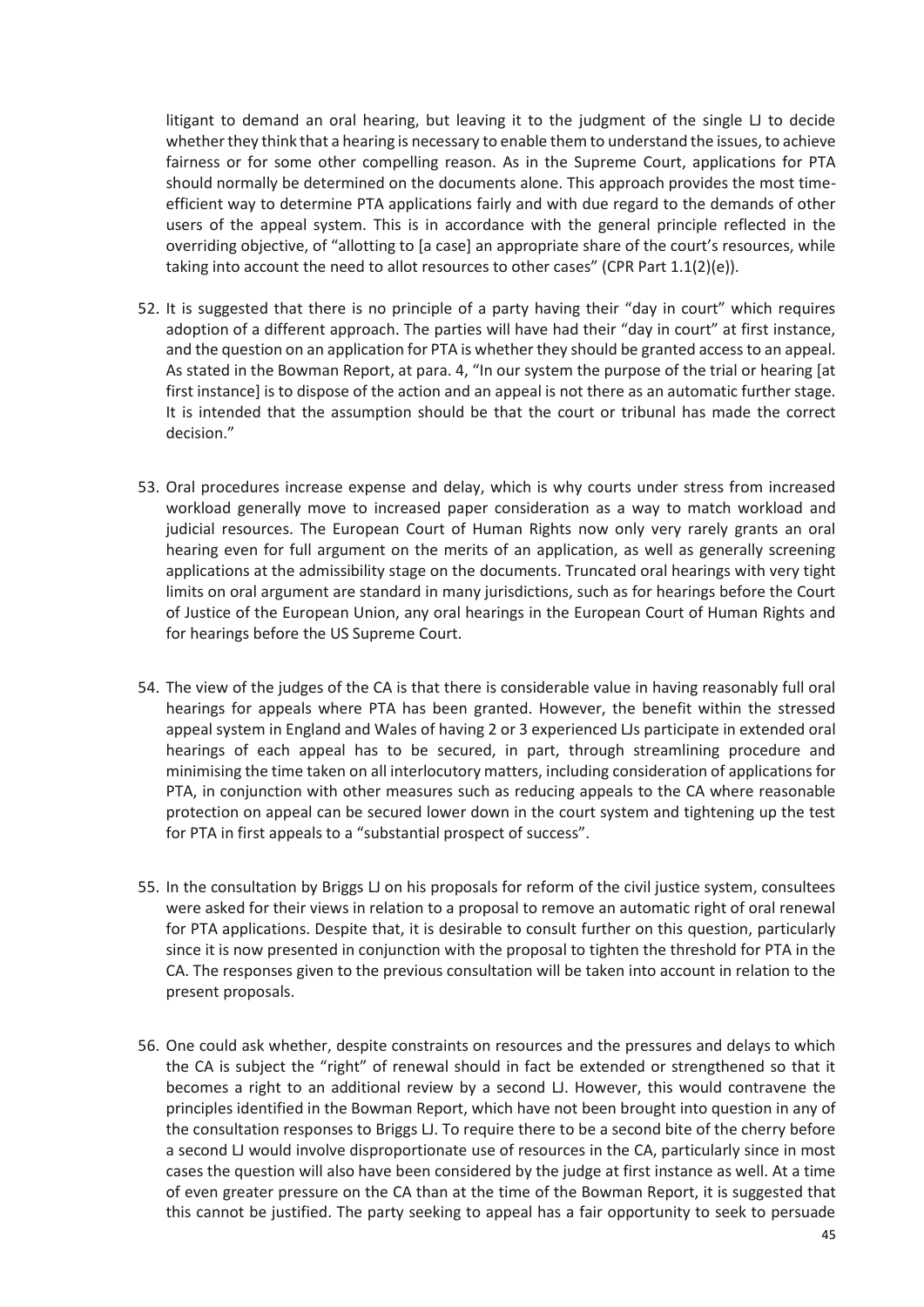the CA, acting by a single LJ, that he should have access to a full appeal and is granted a fair allocation of the resources of the CA to address that question. The position in respect of a PTA application in the CA contrasts with that in respect of an application in the Administrative Court for permission to apply for judicial review, where consideration first on the documents and then at an oral hearing ensures there is a fair gateway into the justice system for a claim in the first place. For an application in the CA for PTA, it is a question of a party having a fair opportunity to show that they should be allowed to move up within the system to try to displace a considered, independent and impartial judgment already rendered in the case.

- 57. Statistics show that there is a group of cases in each year in which PTA has been refused on the documents, is then granted upon oral renewal and then the appeal is successful: see Appendix 6. This is unsurprising. It is suggested that the extent of this group of cases is not such as to undermine the validity of the proposals. If anything, if a single LJ considers a PTA application under the present proposal and appreciates that their decision is final, without there being further recourse to the view of another LJ, it may be expected that even greater diligence would be applied than at the first stage consideration under the current system (though it is in the nature of things that this cannot readily be tested). There has been no pattern of complaints regarding unfairness when final PTA decisions are made by single LJs under (b) above. The CA working party has made assumptions in the statistical modelling to reflect an increased element of time which may be spent in dealing with PTAs on the documents alone.
- 58. Judicial views are bound to vary regarding the merits of cases, including applying a low arguability threshold on an application for PTA, and the statistics in Appendix 6 are compatible with this ineradicable aspect of legal decision-making. The total number of full appeals where PTA was granted at oral renewal, having been refused on the documents, ran at 124 for the year to 7 March 2016; and of those only 19 of the full appeals were successful (these figures compare with disposal of full appeals at the rate of 1,042 a year). The object of the appeals system cannot be wholly to eliminate the risk that some cases do not proceed to a full appeal at which it might transpire that the appellant would be successful: that would divert far too much of the very limited resources of the appellate system for insufficient benefit and would be inconsistent with the very idea of having a PTA requirement in the first place (since of course it can never be implemented to a notional standard of absolute perfection). Justice in relation to the appellate system is taken to be achieved if a party has had a fair opportunity to have access to judicial resources within the system to present their case, rather than by reference to any notional idea that there is a single "right" answer to a case, and that an injustice occurs if that right answer is not given by the system as a whole. This is the underlying justification for a wide range of rules and principles applicable in relation to appeals: having a PTA requirement in the first place; having a very stringent PTA test in relation to second appeals, even though it might be apparent that the appellant has a real prospect of success if their case did proceed to a full appeal; the TWM system; limiting the exercise of the appeal jurisdiction in ordinary cases to a review rather than a re-hearing and allowing appeals only where the court below is "wrong", not simply where the CA might be inclined to disagree with the result (CPR Part 52.11); allowing appeals in cases involving interlocutory relief and procedural decisions only in cases where the judge has misdirected himor herself or reached a perverse result, while dismissing appeals in other cases even though the CA might itself have made a different decision; and having a restrictive PTA test for appeals to the Supreme Court, as a result of which PTA will be refused even in cases where the Supreme Court might consider that the CA has erred in law in its decision.
- 59. There is a very wide range of cases in which PTA is sought and a very wide range of merits and wide differences in the ease with which merits can be discerned in the PTA applications which are made to the CA. To move to oral PTA hearings in every case would be needlessly wasteful of resources. It is suggested that a LJ reviewing the documents will be well placed to make and well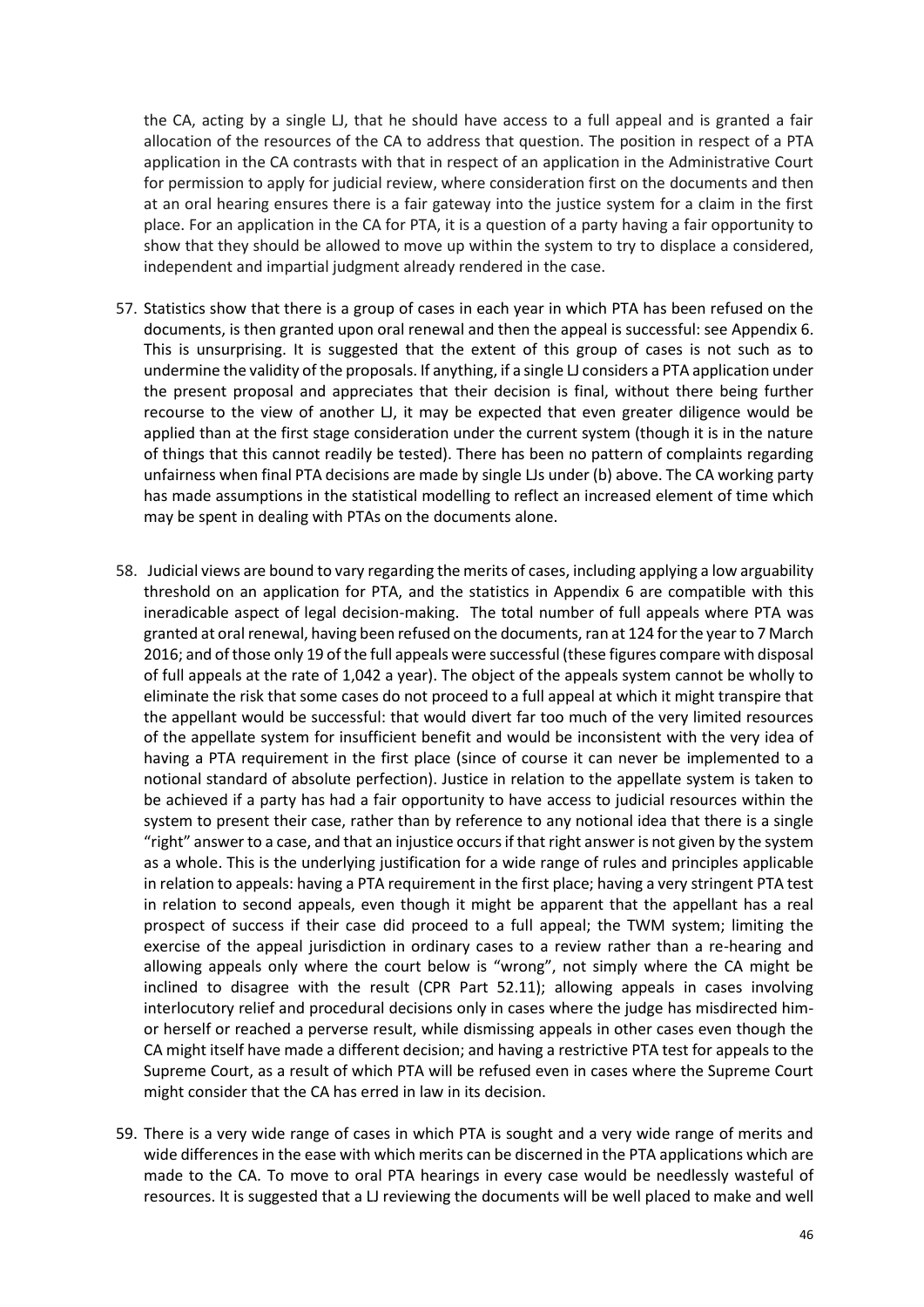capable of making the relevant assessment in light of the particular circumstances of the application whether it is one which ought to be called in for oral hearing or not.

60. The CA considers that this proposed reform is especially important because (i) of the contribution in saved hours it represents as modelled in Appendix 4; (ii) it will save LJs from being diverted into separate PTA hearings in the middle of or shortly after hearing full substantive appeals, as happens currently, and so will free up judicial time for judgment writing in the period during or immediately after the hearing of a substantive appeal, when the submissions are fresh in the judge's mind, which is when a LJ is able to be most productive in producing a written judgment (and so will generate additional savings of time as a result); and (iii) it is a critical underpinning to realise the full benefit of working with 2 LJ courts (since unless and until this reform begins to take effect judges will need to be given more judgment writing time when sitting in 2 LJ courts to cater for the increased number of lead judgments they will have to write as compared with sitting in 3 LJ courts).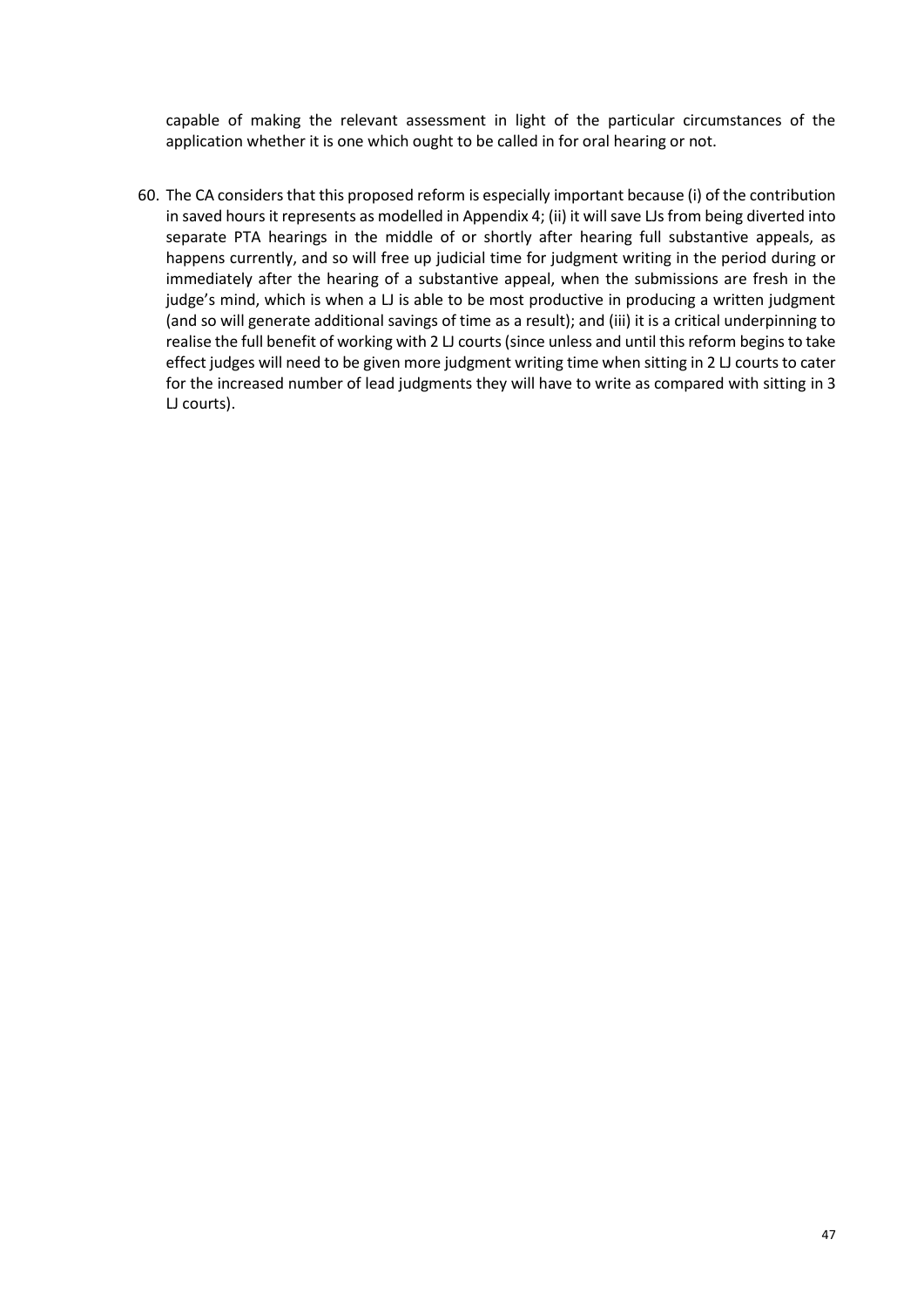## Appendices

- Appendix 1 10 year work trend in the Court of Appeal
- Appendix 2 Subject categories for data analysis report
- Appendix 3 Data analysis report
- Appendix 4 Summary of impact of proposed reforms on the work of the Court of Appeal
- Appendix 5 Survey of appellate justice in other jurisdictions compiled by Allen & Overy
- Appendix 6a Oral permission to appeal renewal applications 1
- Appendix 6b Oral permission to appeal renewal applications 2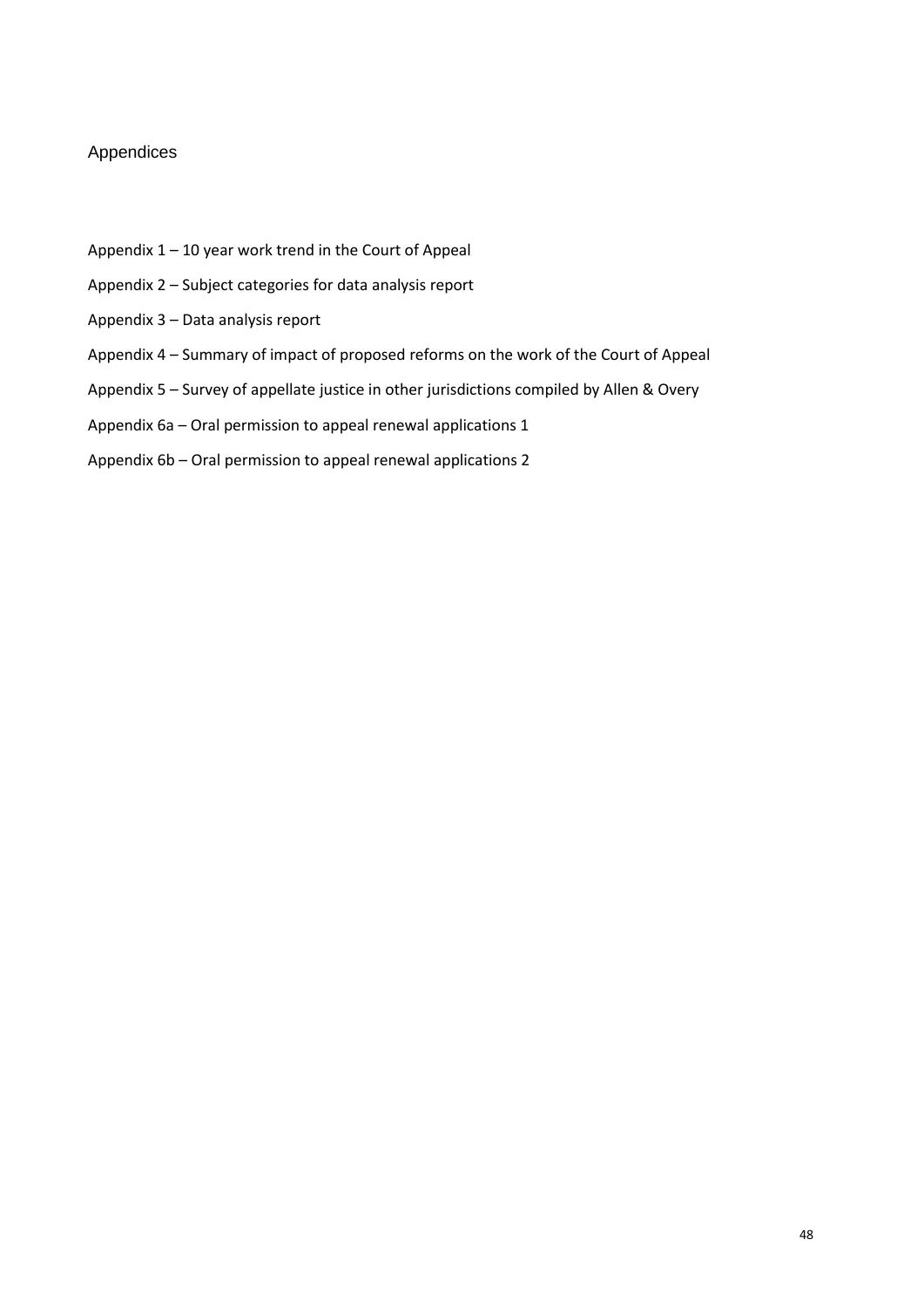#### **Consultees**

(a full list is available on request, see contact details on page 2)

#### ACAS

Access to Justice Action Group Action against Medical Accidents Administrative Law Bar Association Advice Now Advice Services Alliance Advice UK Age UK Amnesty Association of British Insurers Association of Costs Lawyers Association of HM District Judges Association of Litigation Funders Association of Litigation Professional Support Lawyers Association of Medical Reporting Organisations Association of Personal Injury Lawyers (APIL) Association of Regulated Claims Management Companies (ARC) Bar Council Bar Standards Board Barristers Chambers British Association For Counselling & Psychotherapy British Bankers Association British Chambers of Commerce British Medical Association (BMA) British Safety Council Centre for Effective Dispute Resolution Child Support Agency Christians against Poverty Citizens Advice Bureau (CAB) City of London Law Society Civil Court Users Association Civil Justice Council Civil Mediation Council Claims Standards Council Confederation of British Industry Consumer Credit Counselling Service Consumer Focus Council of Mortgage Lenders Court of Appeal Mediation Scheme Court of Appeal User Group Employment Law Bar Association Engineering Construction Industry Association

Expert Witness Institute Faculty of Law, University of Cambridge Federation of Small Businesses Finance and Leasing Association Financial Ombudsman Service Financial Services Authority FOIL Forum of Complex Injury Solicitors Forum of Insurance Lawyers High Court Judges Association **HMCTS HMRC** Housing Law Practitioners Association Institute of Chartered Accountants Institute of Legal Executives Institute of Money Advisers Institute of Paralegals Insurance bodies Intellectual Property Bar Association Intellectual Property Court Users Committee Justice Justice Committee Law Centres Law Centres Federation Law Centres Network Law for Life Liverpool Law Society London Solicitors Litigation Association Magistrates Association Manchester Law Society Mediation providers Medical Defence Union Medical Protection Society Ministry of Justice Ministry of Justice Money Advice Trust Motor Insurers Bureau Motoring Accident Solicitors National Accident Helpline National Association of Local Councils National Association of Paralegals National Landlords Association National Mediation Helpline Providers' Forum National Planning Forum National Youth Advocacy Service